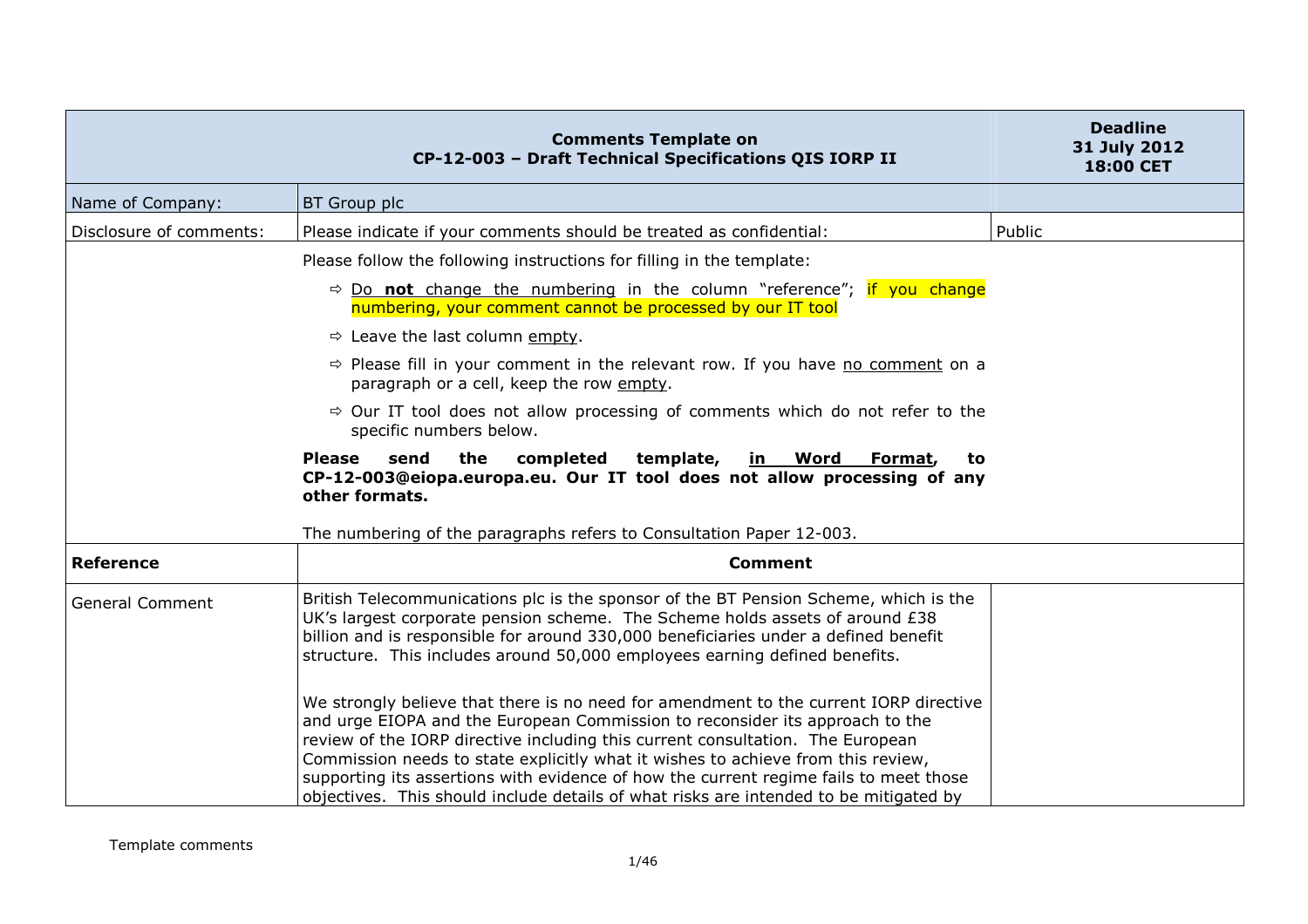| <b>Comments Template on</b><br>CP-12-003 - Draft Technical Specifications QIS IORP II                                                                                                                                                                                                                                                                                                                                                                                                                                                                                                                                                                                                                 | <b>Deadline</b><br>31 July 2012<br>18:00 CET |
|-------------------------------------------------------------------------------------------------------------------------------------------------------------------------------------------------------------------------------------------------------------------------------------------------------------------------------------------------------------------------------------------------------------------------------------------------------------------------------------------------------------------------------------------------------------------------------------------------------------------------------------------------------------------------------------------------------|----------------------------------------------|
| the review and why the Commission believes applying a Solvency II based regime is<br>the right approach to mitigate these risks.                                                                                                                                                                                                                                                                                                                                                                                                                                                                                                                                                                      |                                              |
| We have set out our views on the reasons not to amend the IORP below, which were<br>also included in our response to EIOPAs recent Call for Advice:                                                                                                                                                                                                                                                                                                                                                                                                                                                                                                                                                   |                                              |
| The current IORP Directive already provides a high degree of security to<br>$\bullet$<br>pension scheme members and the prudent funding regime in the UK has<br>proved robust throughout the recent economic turbulence. A strong and<br>solvent employer is the best pension fund protection.                                                                                                                                                                                                                                                                                                                                                                                                        |                                              |
| The UK already has a very well governed, prudent and transparent regime for<br>$\bullet$<br>IORP's including a strong Pension Regulator and a Pension Protection Fund.<br>Additionally in the UK, IORPS are established under a trust based structure<br>(with separate Trustees who have their own legal obligations to protect<br>members).                                                                                                                                                                                                                                                                                                                                                         |                                              |
| There are key differences between IORPs and insurance products. Insurance<br>policies are products taken out voluntarily by individuals or companies. IORPs<br>are provided to employees as part of their remuneration package and<br>employees cannot generally choose to join an IORP other than one provided by<br>or on behalf of their employer. Insurance companies act in a commercial<br>environment to deliver commercial products to the public, whereas IORPs<br>provide a cost-efficient vehicle to provide a social benefit to individuals as a<br>consequence of their employment. We do not believe that the case has been<br>made for insurance regulation to be applied to pensions. |                                              |
| EIOPA has previously commented that there are 'important differences between<br>IORPS  and insurers', but nevertheless assumes that it is appropriate for a<br>framework designed for insurers to be imposed on IORPS, provided that certain<br>adjustments are made to allow for the security provided to IORPS by sponsor<br>covenant and protection schemes. We believe that IORPs should be regulated                                                                                                                                                                                                                                                                                             |                                              |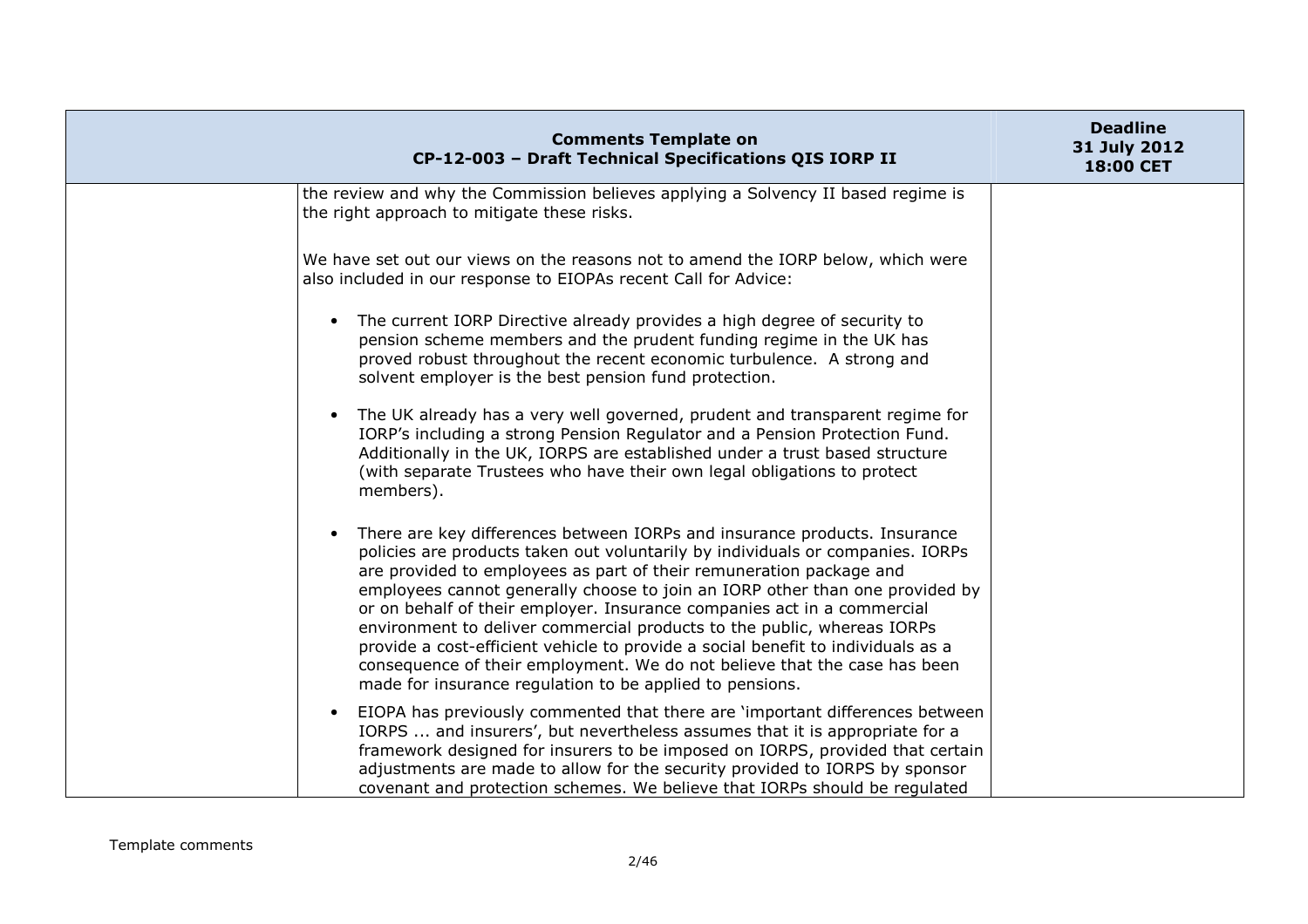| <b>Comments Template on</b><br>CP-12-003 - Draft Technical Specifications QIS IORP II                                                                                                                                                                                                                                                                                                                                                                                                                                                                                                                                                                                                                                                                           | <b>Deadline</b><br>31 July 2012<br>18:00 CET |
|-----------------------------------------------------------------------------------------------------------------------------------------------------------------------------------------------------------------------------------------------------------------------------------------------------------------------------------------------------------------------------------------------------------------------------------------------------------------------------------------------------------------------------------------------------------------------------------------------------------------------------------------------------------------------------------------------------------------------------------------------------------------|----------------------------------------------|
| by regulation designed specifically for IORPs and not by regulation designed for<br>another financial vehicle altogether.                                                                                                                                                                                                                                                                                                                                                                                                                                                                                                                                                                                                                                       |                                              |
| Because of the long-term nature of pension liabilities and the fact that most<br>schemes are strongly embedded in national social and labour law not only are<br>pension funds soundly regulated, but a review would violate the EU's<br>subsidiarity principle                                                                                                                                                                                                                                                                                                                                                                                                                                                                                                 |                                              |
| Introduction of increased solvency requirements would reduce investment in<br>growth and job creation. The CBI has previously estimated that the impact of<br>the changes could add €500bn to pension liabilities in the EU. Any increases in<br>pension liabilities will have a significant economic impact as companies need to<br>divert their cash away from investing in growth and jobs creation.                                                                                                                                                                                                                                                                                                                                                         |                                              |
| Changes to existing rules are likely to destabilise already volatile financial<br>markets. Under a Solvency II approach schemes would effectively be forced to<br>move into assets traditionally viewed as 'safer', which would increase volatility<br>and damage the ability of firms to finance in capital markets. Instead of<br>investing in a wide range of assets including equities, infrastructure, corporate<br>debt, derivatives and gilts, schemes would be likely to switch to 'risk-free'<br>investment in gilts. This could lead to a substantial disincentive for long-term<br>investment in corporate debt and equity, which could have permanent impacts<br>on the willingness of pension schemes to invest in the wider corporate<br>economy. |                                              |
| Applying a solvency regime to IORPS is unlikely to achieve the European<br>Commission's aims for pensions. In its White Paper for Pensions, the<br>Commission indicated that its goals were adequacy, sustainabilty and safety.<br>Imposing a solvency regime would increase the security of some IORP<br>promises in the short term, in many cases providing a level of security far<br>beyond what is necessary. The cost of such security would, however, be to<br>undermine the sustainability and adequacy of IORPs in many countries, with<br>the increased funding costs leading to an accelaration of sponsors closing their<br>defined benefit pension schemes, reducing the level of future accrual and/or                                            |                                              |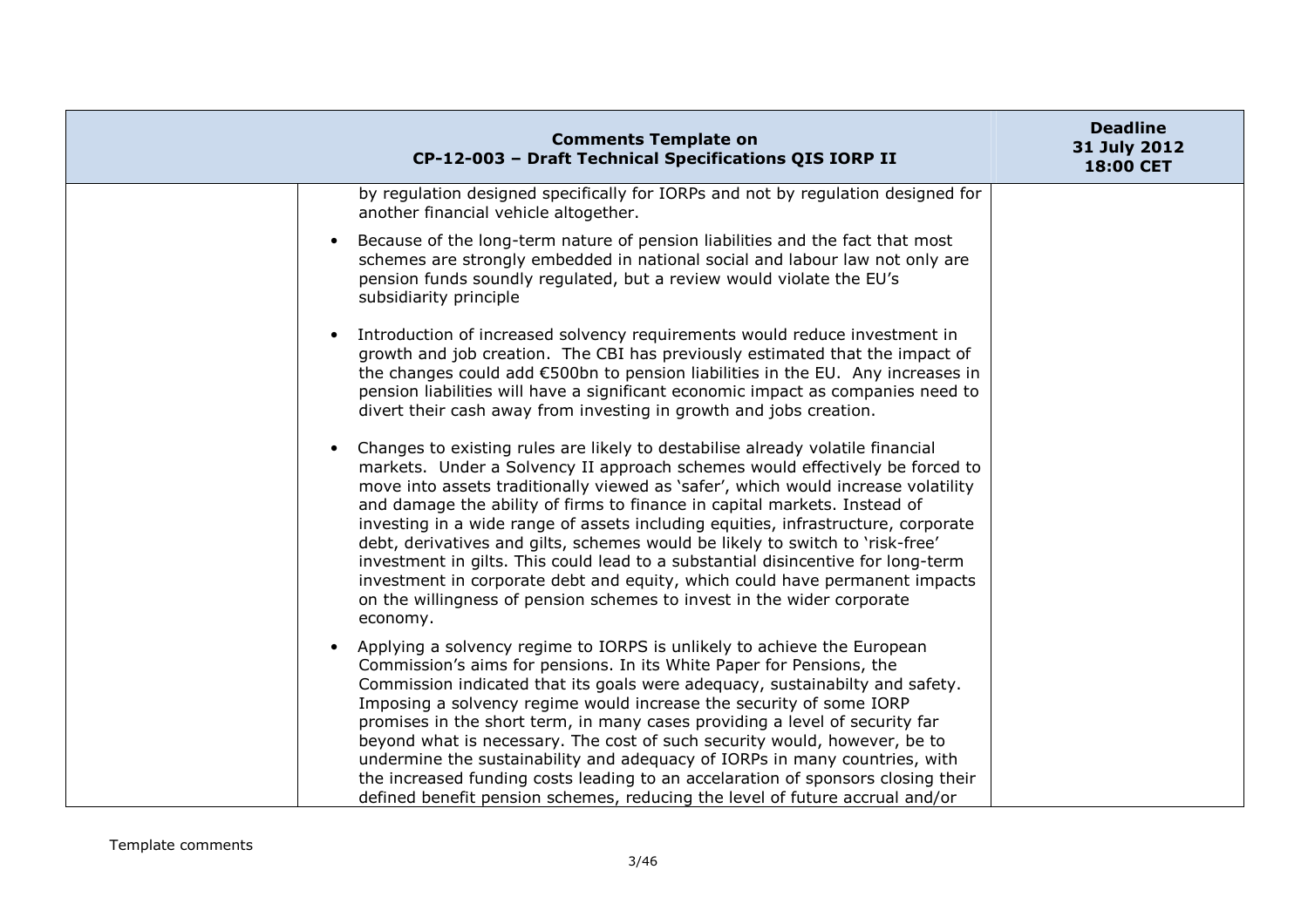| <b>Comments Template on</b><br>CP-12-003 - Draft Technical Specifications QIS IORP II                                                                                                                                                                                                                                                                                                                                                                                                                                                                                                                                                                                                                                                                                                                                                                                                                                                                                                                                                                                                                                                                                                                                 | <b>Deadline</b><br>31 July 2012<br>18:00 CET |
|-----------------------------------------------------------------------------------------------------------------------------------------------------------------------------------------------------------------------------------------------------------------------------------------------------------------------------------------------------------------------------------------------------------------------------------------------------------------------------------------------------------------------------------------------------------------------------------------------------------------------------------------------------------------------------------------------------------------------------------------------------------------------------------------------------------------------------------------------------------------------------------------------------------------------------------------------------------------------------------------------------------------------------------------------------------------------------------------------------------------------------------------------------------------------------------------------------------------------|----------------------------------------------|
| replacing defined benefit schemes with often less well-resourced defined<br>contribution schemes, under which members bear all the risks. Future<br>generations of IORP members may pay the price in terms of lower pensions for<br>the excessive security being provided to current members of defined benefit<br>IORPs.                                                                                                                                                                                                                                                                                                                                                                                                                                                                                                                                                                                                                                                                                                                                                                                                                                                                                             |                                              |
| A solvency II regime for IORPs is unlikely to meet the objectives set out in the<br>current review of the IORP directive. Harmonising the funding regime for<br>pensions would not be likely to increase the take-up of cross-border schemes.<br>If anything, increasing the funding requirements would make such schemes<br>even less likely. The obstacles to cross-border schemes are rather to be found<br>in the complex legislative framework attaching to such schemes, to the<br>stringent funding standards already applying to defined benefit cross-border<br>schemes (which are required to be fully funded at all times), and possibly to a<br>genuine lack of demand for such schemes. The second reason for the review of<br>the IORP directive is to 'allow IORPS to benefit from risk-mitigation<br>mechanisms'. However, IORPs already have a number of risk-mitigation<br>mechanisms in place that are precisely designed for the needs of pension<br>schemes in specific Member States. Imposing inappropriate risk-mitigation<br>strategies in the context of funding will lead to increased risks in other areas, in<br>particular in terms of the longer term provision of IORPS to employees. |                                              |
| Now is not the right time to consider this issue. The proposal to apply Solvency<br>II to pensions with minimum alterations is premature in any case, since<br>Solvency II remains untested for insurance companies. We believe that the<br>regime should be tested in practice for a period of years before there is even<br>any consideration of applying the same regime to pensions. Indeed we<br>understand that the QIS is not based on the latest version of Solvency II.                                                                                                                                                                                                                                                                                                                                                                                                                                                                                                                                                                                                                                                                                                                                      |                                              |
| Also, the current European market turmoil strongly suggests that now is not<br>the time for Europe to be considering any major changes which could<br>destabilise investment markets through changes to asset allocation by pension<br>schemes. The current crisis has also challenged the very notion of 'risk-free'<br>investment and it will be necessary to form a revised understanding of what                                                                                                                                                                                                                                                                                                                                                                                                                                                                                                                                                                                                                                                                                                                                                                                                                  |                                              |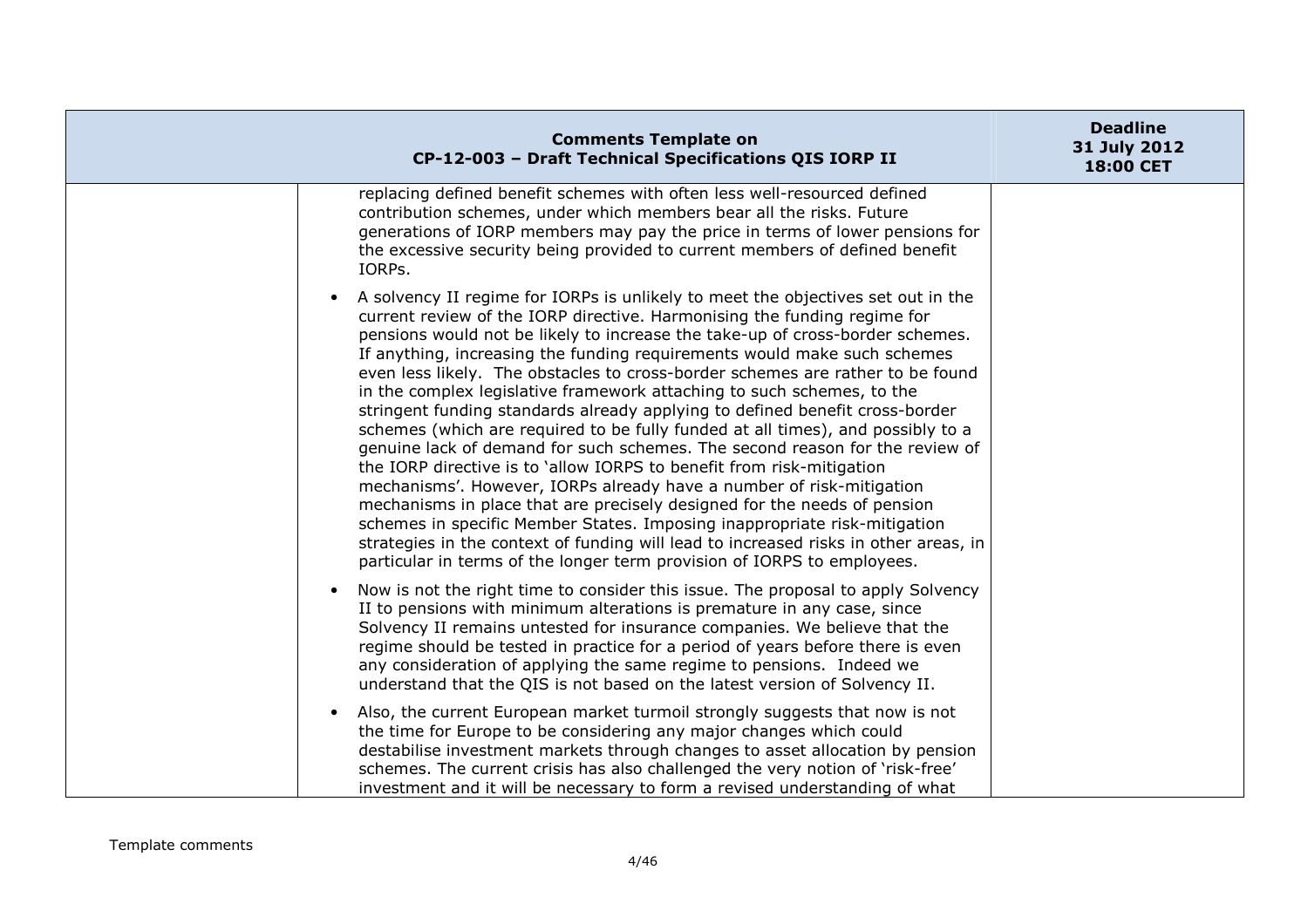| <b>Comments Template on</b><br>CP-12-003 - Draft Technical Specifications QIS IORP II                                                                                                                                                                                                                                                                                                                 | <b>Deadline</b><br>31 July 2012<br>18:00 CET |
|-------------------------------------------------------------------------------------------------------------------------------------------------------------------------------------------------------------------------------------------------------------------------------------------------------------------------------------------------------------------------------------------------------|----------------------------------------------|
| risk-free means in practice before such concepts can be applied to pension<br>schemes.                                                                                                                                                                                                                                                                                                                |                                              |
| It is also our firm view that it is fundamentally inequitable that unfunded<br>arrangements are not being reviewed in conjunction with IORPs, when these<br>arrangements are inherently less secure than funded plans.                                                                                                                                                                                |                                              |
| Despite our fundamental opposition to a review of the IORP directive and any<br>application of Solvency II principles, we have provided a technical response to the<br>questions provided.                                                                                                                                                                                                            |                                              |
| Providing comments to the technical questions raised in no way means that we are in<br>agreement with the principle of reviewing the IORP directive or to move to a regime<br>based on Solvency II.                                                                                                                                                                                                   |                                              |
| Our high-level key points in our response to the questions are that:                                                                                                                                                                                                                                                                                                                                  |                                              |
| • To comment on technical specifications, it is fundamentally important that the<br>purpose for the calculations and the proposed regulatory framework is<br>understood. The QIS is flawed from its inception, as whether approximations<br>or simplistic formulae (e.g. in relation to covenant) are appropriate is<br>impossible to determine without first knowing the purpose.                    |                                              |
| Six weeks is far too short for a consultation on highly technical detail. Indeed,<br>$\bullet$<br>the whole timetable is unnecessarily short for a matter of such high<br>importance. EIOPA needs to be clear in its advice to the Commission of the<br>importance of taking time to consider a suitable approach rather than<br>implementing a regime that is unfit for purpose and may be damaging. |                                              |
| Despite assurances that the approach to be proposed will not be a "copy and<br>paste" of Solvency II, it is extremely disappointing that large elements of<br>Solvency II have been reproduced in their entirety whether relevant or not. It<br>is noticeable that there is spurious accuracy in some areas that are immaterial                                                                       |                                              |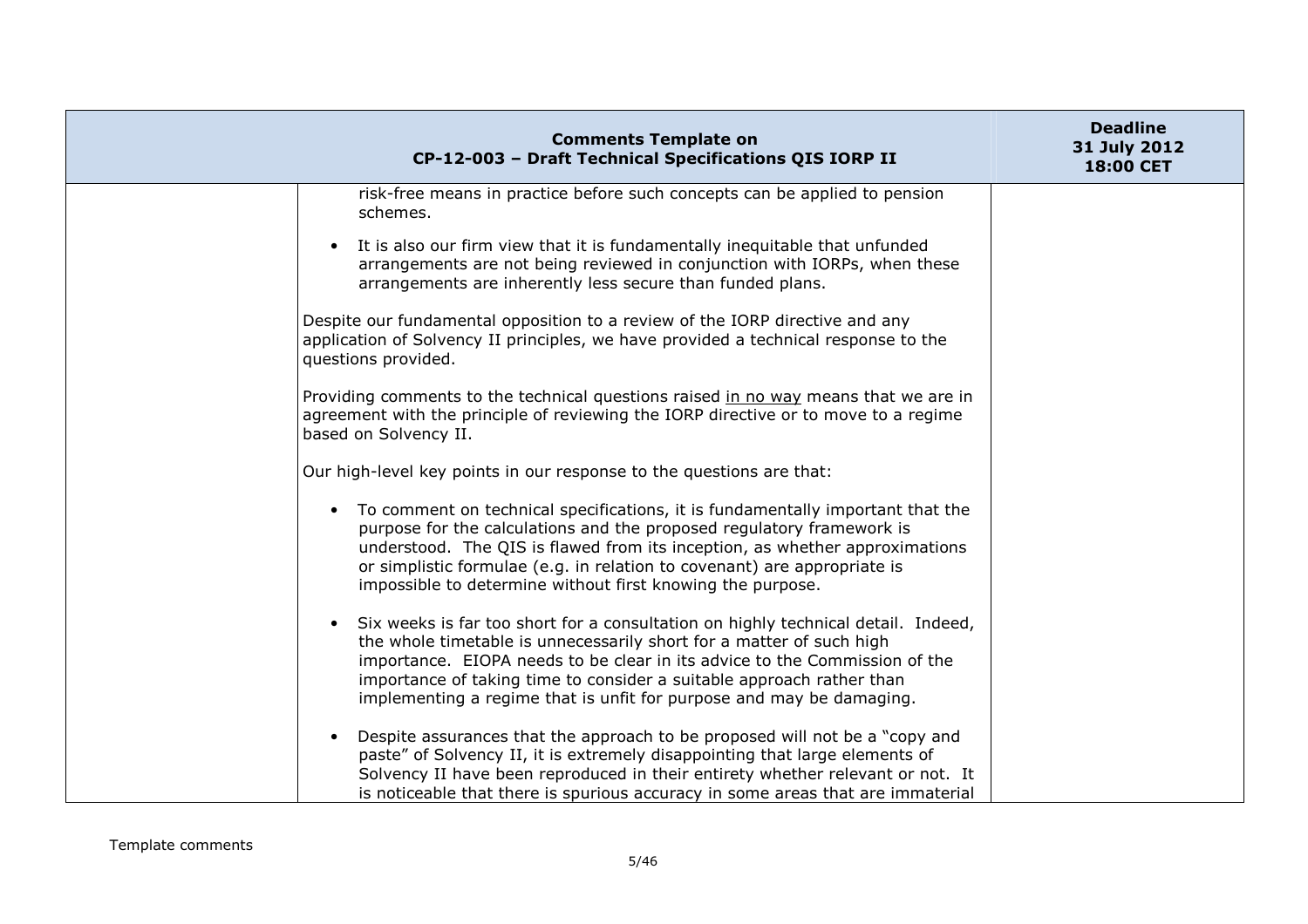|        | <b>Comments Template on</b><br>CP-12-003 - Draft Technical Specifications QIS IORP II                                                                                                                                                                                                                                                                                                                                      | <b>Deadline</b><br>31 July 2012<br>18:00 CET |
|--------|----------------------------------------------------------------------------------------------------------------------------------------------------------------------------------------------------------------------------------------------------------------------------------------------------------------------------------------------------------------------------------------------------------------------------|----------------------------------------------|
|        | but other material areas for pension schemes, e.g. inflation, have been<br>simplified significantly.                                                                                                                                                                                                                                                                                                                       |                                              |
|        | The areas that have not been a "copy and paste" from Solvency II are<br>inadequate and need substantial work if the QIS is to provide any meaningful<br>results.                                                                                                                                                                                                                                                           |                                              |
|        | The HBS relies on an accurate value of covenant and using a one-size-fits-all<br>formula does not provide this. Adopting a formula for employer covenant is<br>simply unworkable and further consideration of this area is needed by EIOPA.                                                                                                                                                                                |                                              |
|        | The results of the QIS for the UK are not likely to be sufficiently accurate given<br>the limited data that the Pensions Regulator has on individual pension schemes<br>and employers.                                                                                                                                                                                                                                     |                                              |
|        | From discussions with several other large companies, we believe it will be<br>beyond most sponsors and IORPS to respond in detail, if at all, given the highly<br>technical nature of the consultation and the short timescale provided. The<br>number of responses received is therefore likely to understate the widespread<br>strength of feeling against the proposed review and the use of Solvency II<br>principles. |                                              |
| $Q1$ . | Do stakeholders agree with the general set-up of the QIS exercise as put<br>forward in the Introduction (Chapter 1)? What improvements do stakeholders<br>suggest?                                                                                                                                                                                                                                                         |                                              |
|        | No. The process being followed is flawed. It is not possible to comment on whether<br>the methods used to derive certain elements of the HBS are appropriate when the<br>purpose for these calculations has not been set out.                                                                                                                                                                                              |                                              |
|        | The Commission needs to set out what the HBS is trying to achieve first and how it will<br>be used. Only once this is known is it possible to comment on the set-up of the QIS.                                                                                                                                                                                                                                            |                                              |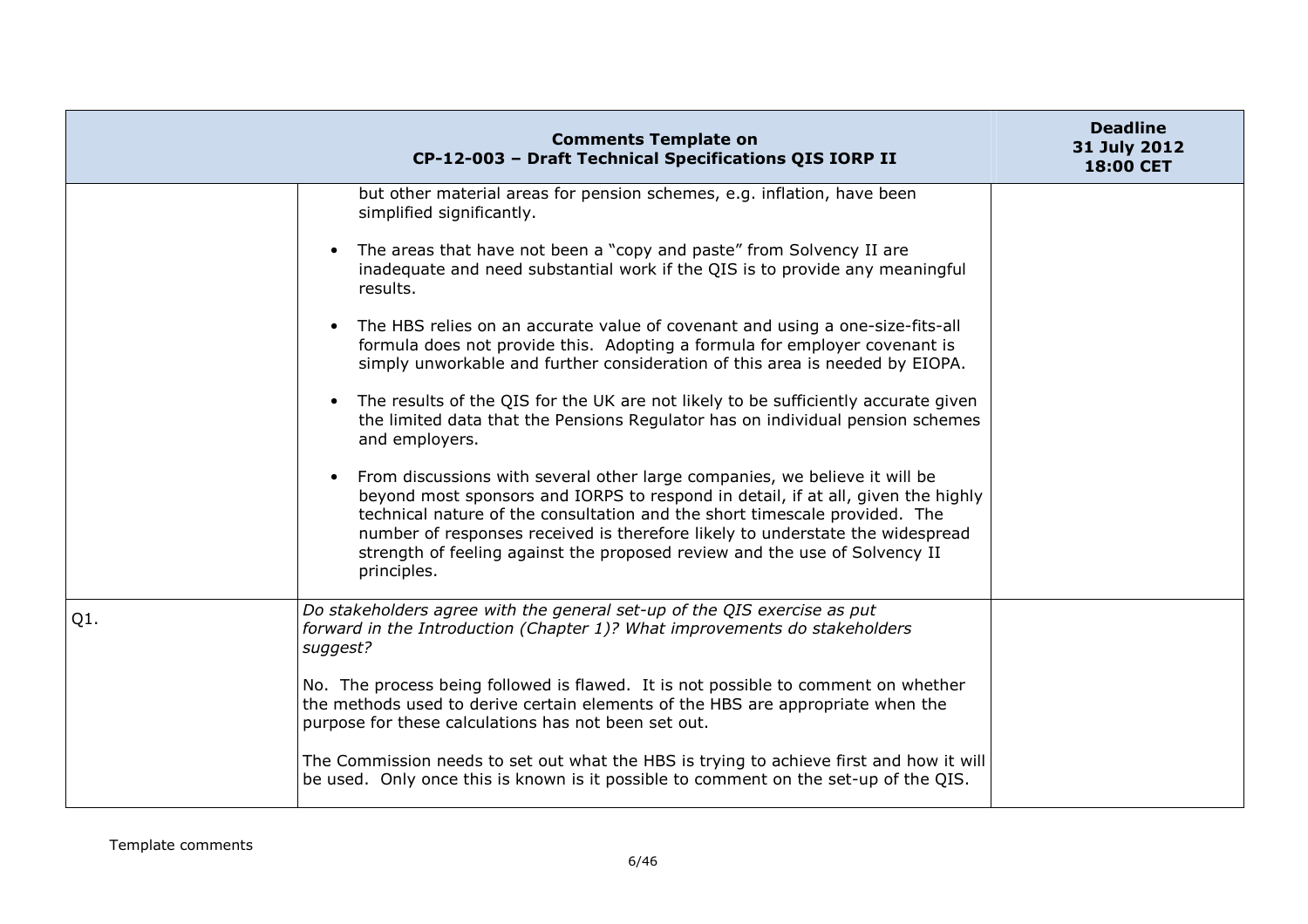|                  | <b>Comments Template on</b><br>CP-12-003 - Draft Technical Specifications QIS IORP II                                                                                                                                                                                                                                                                                                                                                                                                                                                                                                                                                                              | <b>Deadline</b><br>31 July 2012<br>18:00 CET |
|------------------|--------------------------------------------------------------------------------------------------------------------------------------------------------------------------------------------------------------------------------------------------------------------------------------------------------------------------------------------------------------------------------------------------------------------------------------------------------------------------------------------------------------------------------------------------------------------------------------------------------------------------------------------------------------------|----------------------------------------------|
|                  | Given the highly detailed calculations needed for the QIS, it is not feasible for the UK<br>Pensions Regulator to run accurate calculations for all schemes in the UK given the<br>limited data available to them. We have carried out calculations for our own scheme<br>based on the draft QIS specifications and it is clear that there are areas where the<br>Pensions Regulator will have insufficient data. Wide ranging assumptions will need to<br>be made that are likely to lead to a materially different outcome to accurate<br>calculations. We question whether the results for the UK will be sufficiently accurate<br>for making policy decisions. |                                              |
|                  | The QIS also includes far too much spurious accuracy that appears to have been<br>copied from Solvency II with little or no thought as to whether it is relevant for IORPs.<br>We believe that a more appropriate approach is to have a more simplistic initial QIS<br>focusing on the important parameters for pension schemes which is then refined over<br>time.                                                                                                                                                                                                                                                                                                |                                              |
| $Q2$ .           | Do stakeholders believe that the adjustment (discretionary and conditional<br>benefits, last resort benefit reductions) and security mechanisms (sponsor<br>support, pension protection schemes) IORPs dispose of are taken into<br>account adequately?                                                                                                                                                                                                                                                                                                                                                                                                            |                                              |
|                  | Further clarity should be given on the treatment of salary increases. Our view is that<br>allowance for these should not be included unless members have a contractual<br>entitlement to them.                                                                                                                                                                                                                                                                                                                                                                                                                                                                     |                                              |
| Q <sub>3</sub> . | Do stakeholders believe that the draft technical specifications provide enough<br>information and are sufficiently clear and understandable? Which parts could<br>be improved upon?                                                                                                                                                                                                                                                                                                                                                                                                                                                                                |                                              |
|                  | Overall, the technical specification is very complex and within the short time frame<br>provided, it is unlikely that many IORPS or sponsors will have been able to provide a<br>response to the consultation. From discussions with other large employers, we are<br>aware that a large number of companies are against the proposals, but do not have<br>sufficient expertise or time to have responded within the timescales provided.                                                                                                                                                                                                                          |                                              |
|                  | In our view, the areas that have been copied and pasted from Solvency II typically                                                                                                                                                                                                                                                                                                                                                                                                                                                                                                                                                                                 |                                              |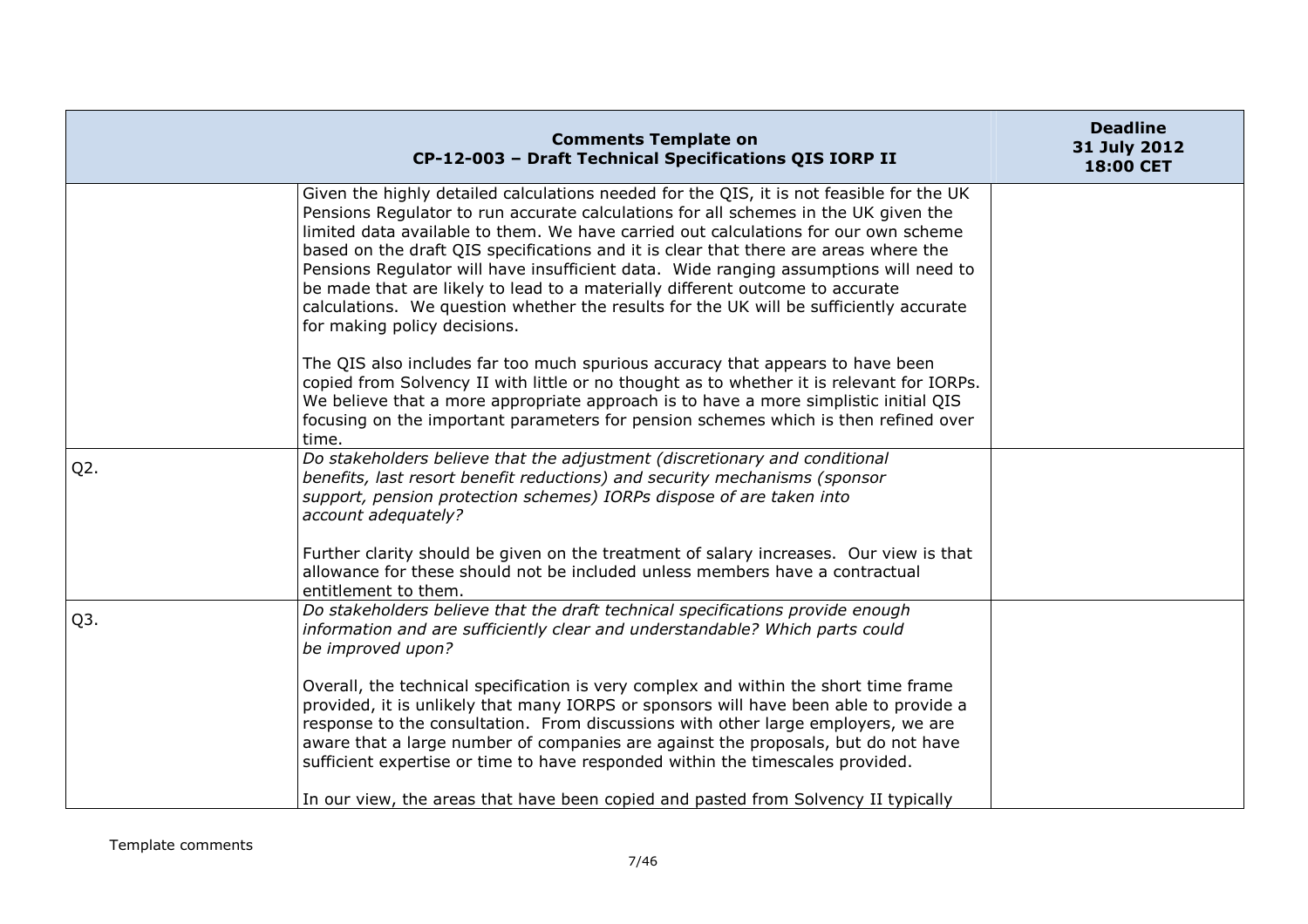|     | <b>Comments Template on</b><br>CP-12-003 - Draft Technical Specifications QIS IORP II                                                                                                                                                                                                                                                                                                  | <b>Deadline</b><br>31 July 2012<br>18:00 CET |
|-----|----------------------------------------------------------------------------------------------------------------------------------------------------------------------------------------------------------------------------------------------------------------------------------------------------------------------------------------------------------------------------------------|----------------------------------------------|
|     | provide enough information. It is the new areas that are frequently unclear. As an<br>example, there is insufficient detail on which employer within a Group structure is the<br>correct entity to use for the covenant calculation (see later comments).                                                                                                                              |                                              |
|     | This lack of clarity in areas raises questions on whether EIOPA has given sufficient<br>time to developing this QIS and, as drafted, whether there can be any confidence in<br>the results of the QIS being sufficient for making policy decisions.                                                                                                                                    |                                              |
| Q4. | Do stakeholders believe that the calculations proposed in the technical<br>specifications are feasible at appropriate costs and with appropriate accuracy<br>within the given timeframe of the QIS?                                                                                                                                                                                    |                                              |
|     | As noted earlier, we do not believe that the UK Pensions Regulator has sufficient data<br>to carry out the calculations sufficiently accurately.                                                                                                                                                                                                                                       |                                              |
|     | However, asking all IORPS in the UK to carry out the calculations is unlikely to be<br>feasible in terms of either the time needed or the expense. This illustrates the<br>significant burden that introducing the HBS would place on IORPS and the Commission<br>need to carefully consider whether the significant costs and upheaval of introducing<br>any change can be justified. |                                              |
| Q5. | Do stakeholders believe that the draft technical specifications provide enough<br>guidance on how to set up and value the holistic balance sheet as discussed<br>in Chapter 2? If not, which parts could be improved upon and in what way?                                                                                                                                             |                                              |
|     | As stated earlier, we do not think an overly technical first QIS is the right approach.<br>However, if EIOPA continues to pursue this approach, there needs to be more<br>guidance in several areas to ensure that consistent approaches are being taken by all<br>IORPS/ member states. There are numerous examples of unclear wording, including:                                    |                                              |
|     | • "most recent mortality tables" (HBS 4.2) – it is not clear how this should be<br>interpreted and is widely open for different interpretations<br>• in 4.12, we believe that (1) should be amended to apply whether the IORP or                                                                                                                                                       |                                              |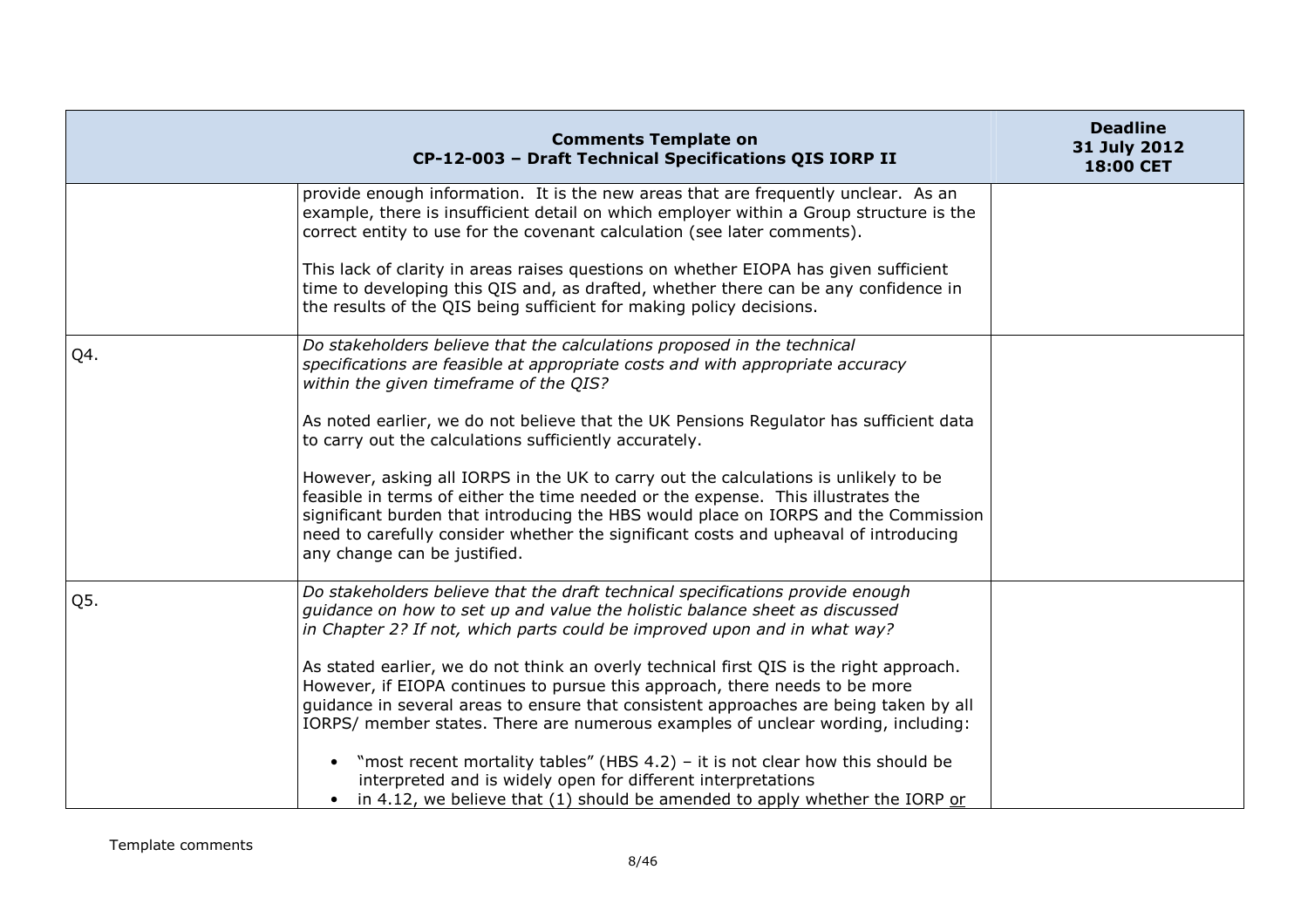|     | <b>Comments Template on</b><br>CP-12-003 - Draft Technical Specifications QIS IORP II                                                                                                                                                                                                                                                                                                                                                                                                                                                                                                                   | <b>Deadline</b><br>31 July 2012<br>18:00 CET |
|-----|---------------------------------------------------------------------------------------------------------------------------------------------------------------------------------------------------------------------------------------------------------------------------------------------------------------------------------------------------------------------------------------------------------------------------------------------------------------------------------------------------------------------------------------------------------------------------------------------------------|----------------------------------------------|
|     | sponsor has the possibility to adjust or end the future accrual of benefits<br>• "discounted current recovery plan contributions extended to year d" (HBS 6.36)<br>- the meaning of "extended" should be expanded on<br>• "expected future discounted net profits" (HBS 6.36), which is extremely vague<br>without further guidance                                                                                                                                                                                                                                                                     |                                              |
|     | Sufficient time does not appear to have been put into producing a useable document<br>and EIOPA must be clear to the Commission on a suitable timetable for the work it is<br>carrying out. It appears a formula has been missed from HBS 7.39 which illustrates<br>the lack of time taken over the document (and raises questions on the level of peer<br>review carried out).                                                                                                                                                                                                                         |                                              |
|     | As a more general point, the entire QIS is predicated on the IORP carrying out all the<br>calculations and reaching views on subjective parameters (e.g. future mortality<br>improvements) and whether or not to incorporate simplifications or alternative<br>methods. In the UK, the funding regime allows for dialogue and agreement between<br>trustees and employer on suitable assumptions. Under the proposals, there is nothing<br>to stop an IORP creating its HBS with, for example, a nonsensical (and too low)<br>covenant value that has been produced by the simplistic covenant formula. |                                              |
|     | For insurance companies under Solvency II, insurers provide the benefits and carry<br>out their own calculations - whereas in the UK, it is the employer who is providing the<br>benefit (through an IORP). Under the proposals, the calculations are entirely carried<br>out by the IORP and the employer no longer has any input on the methodology. This is<br>a key difference between IORPS and insurers that needs to be recognised within any<br>framework.                                                                                                                                      |                                              |
| Q6. | Given the purpose of the QIS, do stakeholders consider the proposed<br>simplifications for the valuation of the holistic balance sheet (for the risk<br>margin in section 2.5, sponsor support and pension protection schemes in<br>2.6 and amounts recoverable from insurance in 2.7) adequate? Do you have<br>suggestions for additional simplifications that would be appropriate?                                                                                                                                                                                                                   |                                              |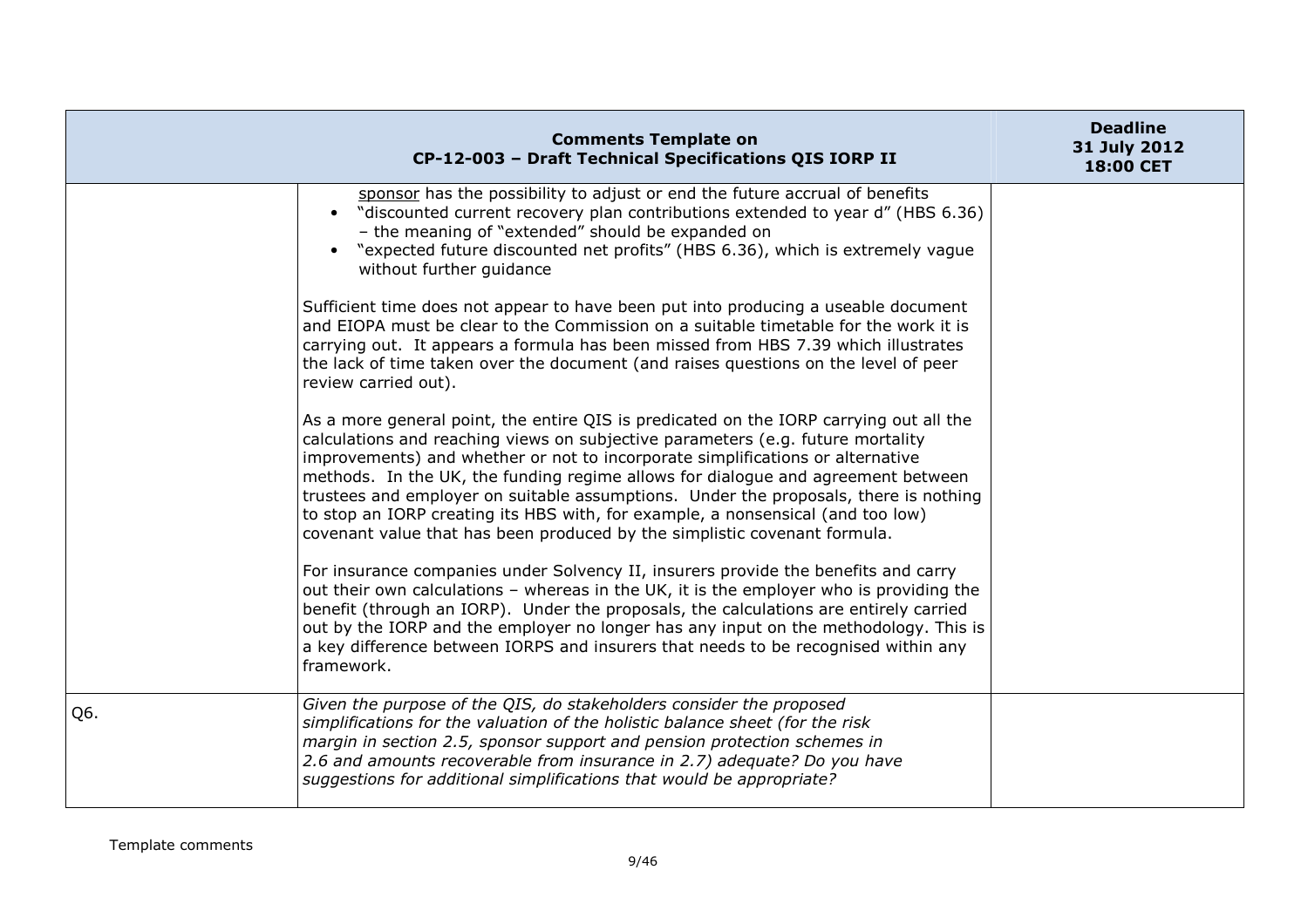|     | <b>Comments Template on</b><br>CP-12-003 - Draft Technical Specifications QIS IORP II                                                                                                                                                                                                                                                                                                                                                             | <b>Deadline</b><br>31 July 2012<br>18:00 CET |
|-----|---------------------------------------------------------------------------------------------------------------------------------------------------------------------------------------------------------------------------------------------------------------------------------------------------------------------------------------------------------------------------------------------------------------------------------------------------|----------------------------------------------|
|     | It is impossible to comment fully without having details of how the HBS will be used.<br>In particular, there needs to be further explanation of why items that arise in Solvency<br>II should also feature in the context of IORPS. Justification for needing technical<br>provisions on a "risk-free" basis, plus a risk margin, together with a Solvency Capital<br>Requirement (SCR) has not been provided.                                   |                                              |
|     | The simplifications provided do not appear materially easier and it is questionable<br>whether the spurious accuracy is appropriate given the extreme difficulty in placing a<br>point estimate on employer covenant.                                                                                                                                                                                                                             |                                              |
|     | It is also harder to comment on some of the technical detail without the spreadsheets<br>discussed in the document being provided.                                                                                                                                                                                                                                                                                                                |                                              |
| Q7. | The best estimate of technical provisions should be based on the most recent mortality<br>tables including the future trend in mortality rates (Section 2.4). Do stakeholders<br>believe that IORPs will be able to take into account this trend in mortality rates? Can<br>you explain?                                                                                                                                                          |                                              |
|     | In the UK, it is common practice to allow for expected future improvements in<br>mortality. The difficulty is that projecting future life expectancy is inherently<br>uncertain. Consequently, there are a wide range of views on what a "best estimate"<br>is.                                                                                                                                                                                   |                                              |
|     | If one of the aims of the HBS is to achieve comparability, this will not be achieved due<br>to subjective judgments on life expectancy and also differences in national approaches<br>to setting life expectancy tables. Again, this will be a subjective judgment purely by<br>the IORP, rather than the current system within the UK which allows for discussion<br>and agreement between the employer and the trustee on the appropriate rate. |                                              |
|     | Any approach on mortality needs to be flexible enough to allow for the use of scheme<br>specific rates (where appropriate) rather than the use of standard tables for all.                                                                                                                                                                                                                                                                        |                                              |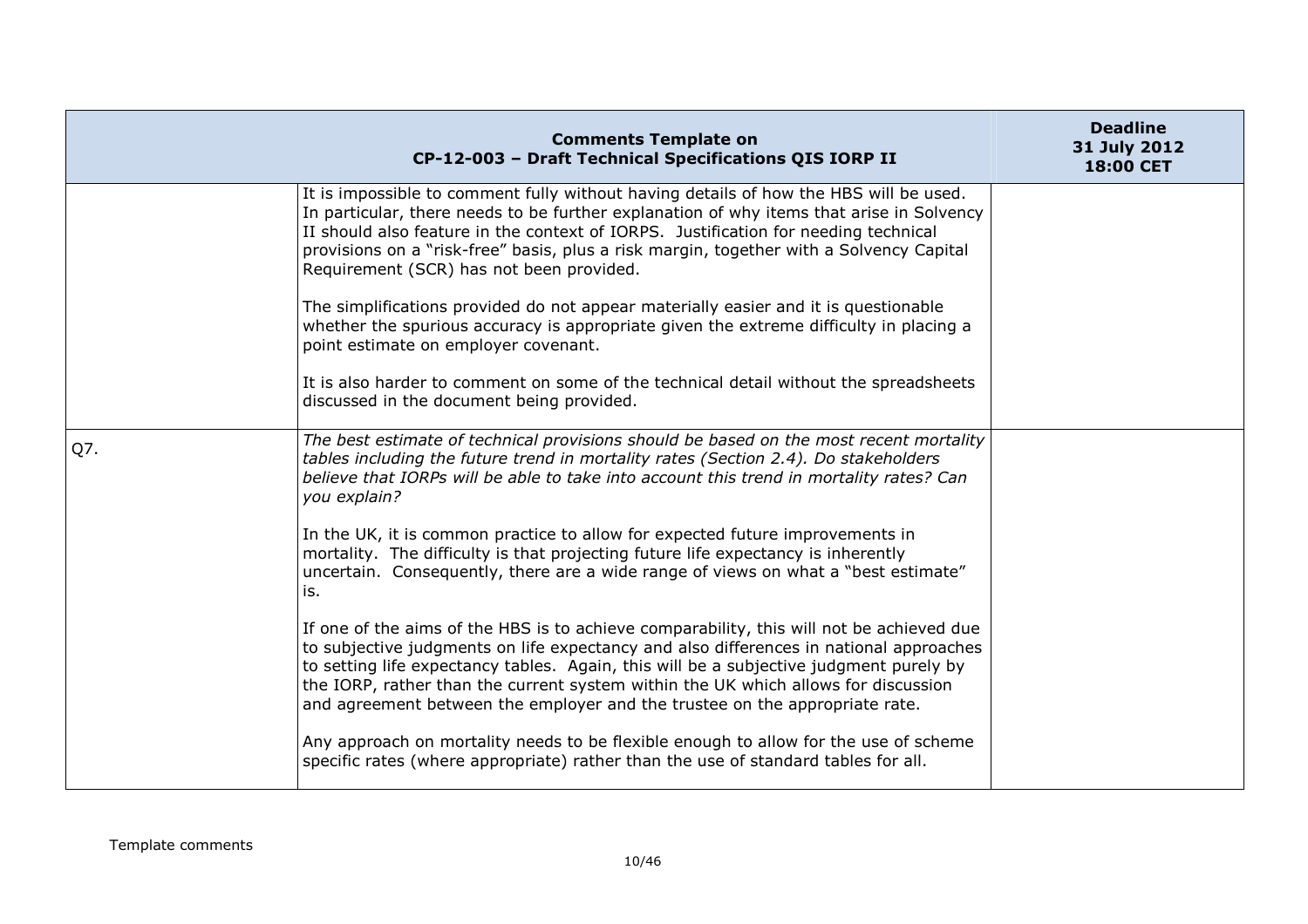|      | <b>Comments Template on</b><br>CP-12-003 - Draft Technical Specifications QIS IORP II                                                                                                                                                                                                                                                                                                                                                                                                                                                                                                                                                                                                         | <b>Deadline</b><br>31 July 2012<br>18:00 CET |
|------|-----------------------------------------------------------------------------------------------------------------------------------------------------------------------------------------------------------------------------------------------------------------------------------------------------------------------------------------------------------------------------------------------------------------------------------------------------------------------------------------------------------------------------------------------------------------------------------------------------------------------------------------------------------------------------------------------|----------------------------------------------|
| Q8.  | Is it clear enough from the technical specifications what cash flows should be taken<br>into account in the calculation of the best estimate (e.g. in relation to<br>benefits (unconditional, pure conditional, pure discretionary, mixed),<br>contributions, expenses, etc.) and how the projection of these cash flows<br>should be made (Section 2.4)?<br>This appears largely clear. However, as noted under Q2, further clarity on whether an                                                                                                                                                                                                                                            |                                              |
|      | allowance for salary increases should be made if they are not contractual is required.                                                                                                                                                                                                                                                                                                                                                                                                                                                                                                                                                                                                        |                                              |
| Q9.  | EIOPA is considering to take into account in the QIS the possibility in some member<br>states to reduce benefits in case of sponsor default (for example, when a pension<br>protection scheme does not guarantee the full level of benefits) in the valuation of the<br>best estimate of technical provisions (see Reduction of benefits in case of sponsor<br>default in Section 2.4 and Pension protection schemes in Section 2.6). Do stakeholders<br>agree and, if yes, should it only apply in case of sponsor support backed up by a<br>pension protection scheme or to sponsor support in general?<br>Any framework needs to allow for all the features of each Member State's pension |                                              |
|      | system, including the Pension Protection Fund in the UK and the protections provided<br>through being set up under Trust law.                                                                                                                                                                                                                                                                                                                                                                                                                                                                                                                                                                 |                                              |
|      | We note that there are also many other additional protections provided by employers<br>in the UK to IORPS that provide no value in the HBS. As these tend to be highly<br>valued by trustees, it seems inconsistent that they are not included in the HBS. These<br>include (amongst others): negative pledges, restrictions on shareholder distributions,<br>parent company guarantees and contingent cash contributions.                                                                                                                                                                                                                                                                    |                                              |
| Q10. | The technical specifications propose that security mechanisms should be valued on a<br>market consistent basis, i.e. by calculating the probability weighted average of<br>(discounted) expected payments from the sponsor and the pension protection scheme<br>(Section 2.6). Do stakeholders agree with the principles for the valuation of sponsor<br>support and pension protection schemes? If not, what alternatives would you propose?                                                                                                                                                                                                                                                 |                                              |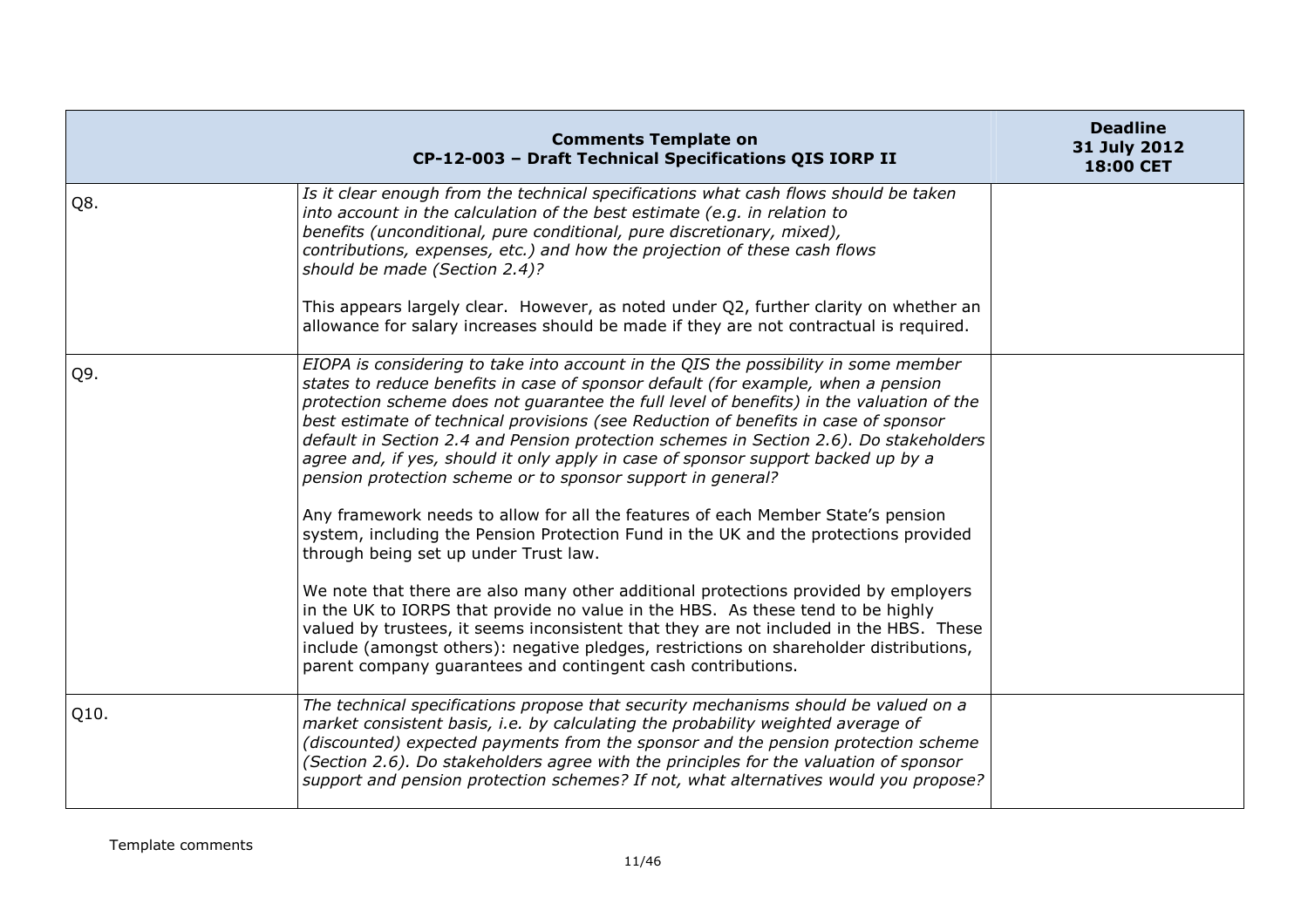|      | <b>Comments Template on</b><br>CP-12-003 - Draft Technical Specifications QIS IORP II                                                                                                                                                                                                                                                                | <b>Deadline</b><br>31 July 2012<br>18:00 CET |
|------|------------------------------------------------------------------------------------------------------------------------------------------------------------------------------------------------------------------------------------------------------------------------------------------------------------------------------------------------------|----------------------------------------------|
|      | As per earlier comments, it is impossible to comment when no explanation of how the<br>HBS will be used has been provided.                                                                                                                                                                                                                           |                                              |
|      | For sponsor support, it is clear that any formulaic approach will be inaccurate and<br>inappropriate for most IORPs. If an approach cannot be determined that places a<br>sensible figure on the employer covenant, it is questionable whether the HBS could<br>ever be an improvement on the existing UK regime.                                    |                                              |
|      | As noted in our introductory comments, the approach to providing pensions in the UK<br>already gives high security to members and increasing this further will be detrimental<br>to the sustainability and adequacy of pensions in the future, whilst also being<br>detrimental to economic growth, investment and job creation.                     |                                              |
| Q11. | Do stakeholders have suggestions for the parameters such as the<br>probability of default and the recovery rate in the event of default used in<br>the valuation of sponsor support and pension protection schemes (Section<br>$2.6$ ?                                                                                                               |                                              |
|      | Again, it is impossible to comment fully without details on how the figures are used.                                                                                                                                                                                                                                                                |                                              |
|      | These parameters appear highly arbitrary and a one-size-fits-all approach will not lead<br>to reliable results in practice.                                                                                                                                                                                                                          |                                              |
| Q12. | Do stakeholders agree with the methodology set out to value the maximum value of<br>sponsor support (Section 2.6)? Do stakeholders have suggestions for the parameters<br>used in valuing the maximum amount of sponsor support? In particular, with regard to<br>the proportions of future profits / EBTDA and the time period of the calculations. |                                              |
|      | No. We believe that any approach which seeks to value covenant through a single<br>one-size-fits-all formula will not work.                                                                                                                                                                                                                          |                                              |
|      | We note that a formula based on EBTDA gives entirely different results for identical<br>companies with different capital structures - a different value is obtained if a company                                                                                                                                                                     |                                              |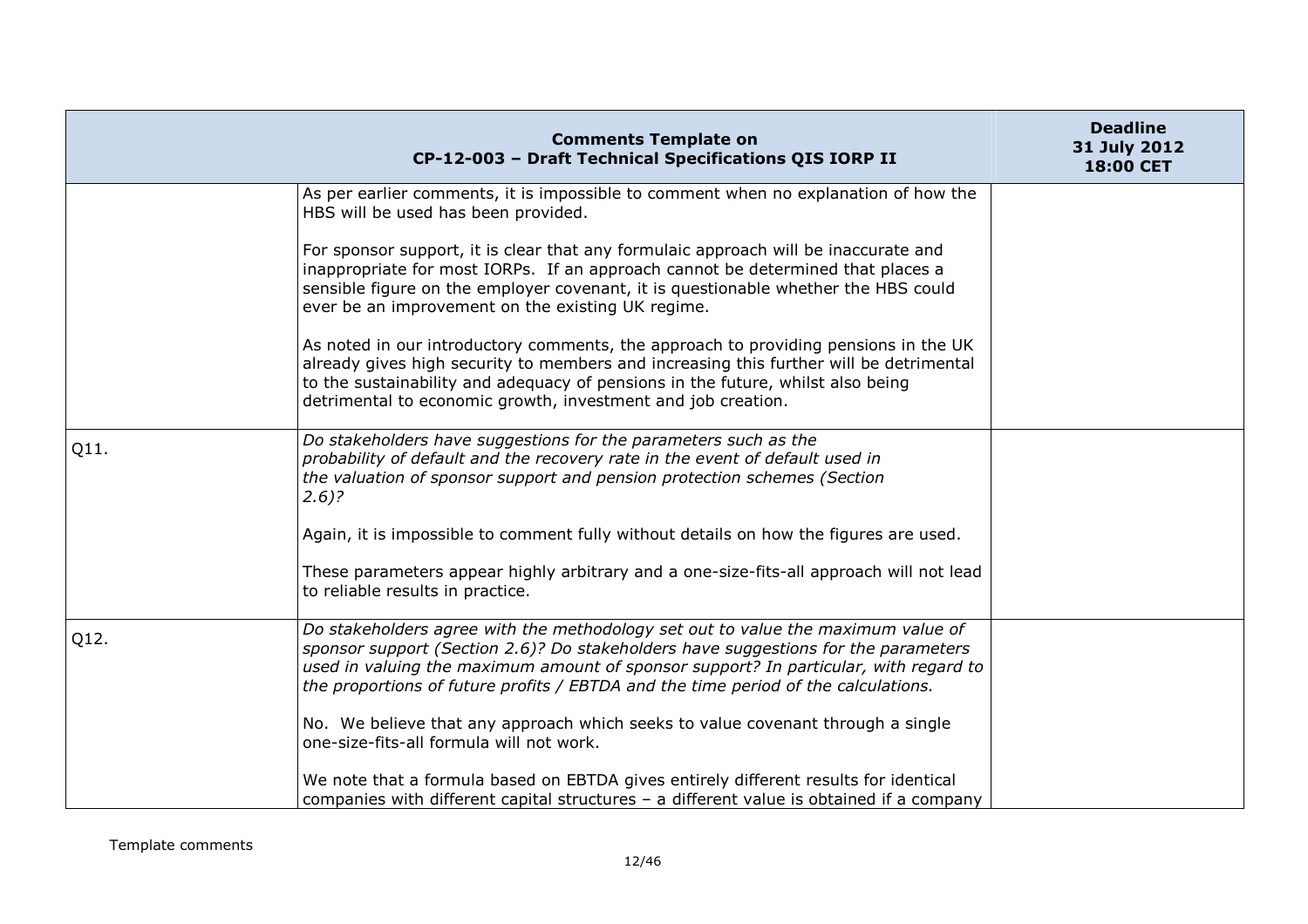|      | <b>Comments Template on</b><br>CP-12-003 - Draft Technical Specifications QIS IORP II                                                                                                                                                                                                                                                                                                      | <b>Deadline</b><br>31 July 2012<br>18:00 CET |
|------|--------------------------------------------------------------------------------------------------------------------------------------------------------------------------------------------------------------------------------------------------------------------------------------------------------------------------------------------------------------------------------------------|----------------------------------------------|
|      | is funded by debt or equity. Similarly profitable businesses with different levels of<br>capital expenditure will also show significantly different results.                                                                                                                                                                                                                               |                                              |
|      | The proposed formula and parameters appear very arbitrary and are likely to lead to<br>anomalous results for most companies. As a simple example, a new company with<br>shareholder funds of 100 on day 1 would immediately be valued at 50 under the<br>proposed methodology.                                                                                                             |                                              |
|      | It is also unclear from the guidance which company should be used within a Group<br>structure or indeed whether it is the entity or consolidated shareholder funds that<br>should form the basis of the calculation.                                                                                                                                                                       |                                              |
|      | We recommend that EIOPA take advice from specialists in this area on the practicality<br>of developing a single formula and the likely margin of error.                                                                                                                                                                                                                                    |                                              |
|      | There is a fundamental problem with the HBS if the covenant value cannot be relied<br>upon. The IORP can override this simplistic formula but as there is no requirement to,<br>this may not happen in practice. This would lead to the whole HBS being invalid.                                                                                                                           |                                              |
|      | Alternatively, if most IORPs need to provide an alternative valuation, there will be a<br>huge and unmanageable regulatory burden, together with significant expense to carry<br>out the calculations. This needs to be considered further in any impact assessment.                                                                                                                       |                                              |
| Q13. | The draft technical specifications propose performing an upward shift in the basic risk<br>free interest rate curve to approximate the so called countercyclical premium or to<br>allow IORPs - under conditions - to apply the so-called matching premium (Section<br>2.8). Do stakeholders agree with this approach to take into account the long term<br>nature of pension liabilities? |                                              |
|      | Any methodology should reflect the position of pension schemes as long term<br>investors. As a result of differences between pension schemes and insurers, EIOPA<br>should consider a suitable approach from first principles rather than directly<br>transposing any Solvency II measures.                                                                                                |                                              |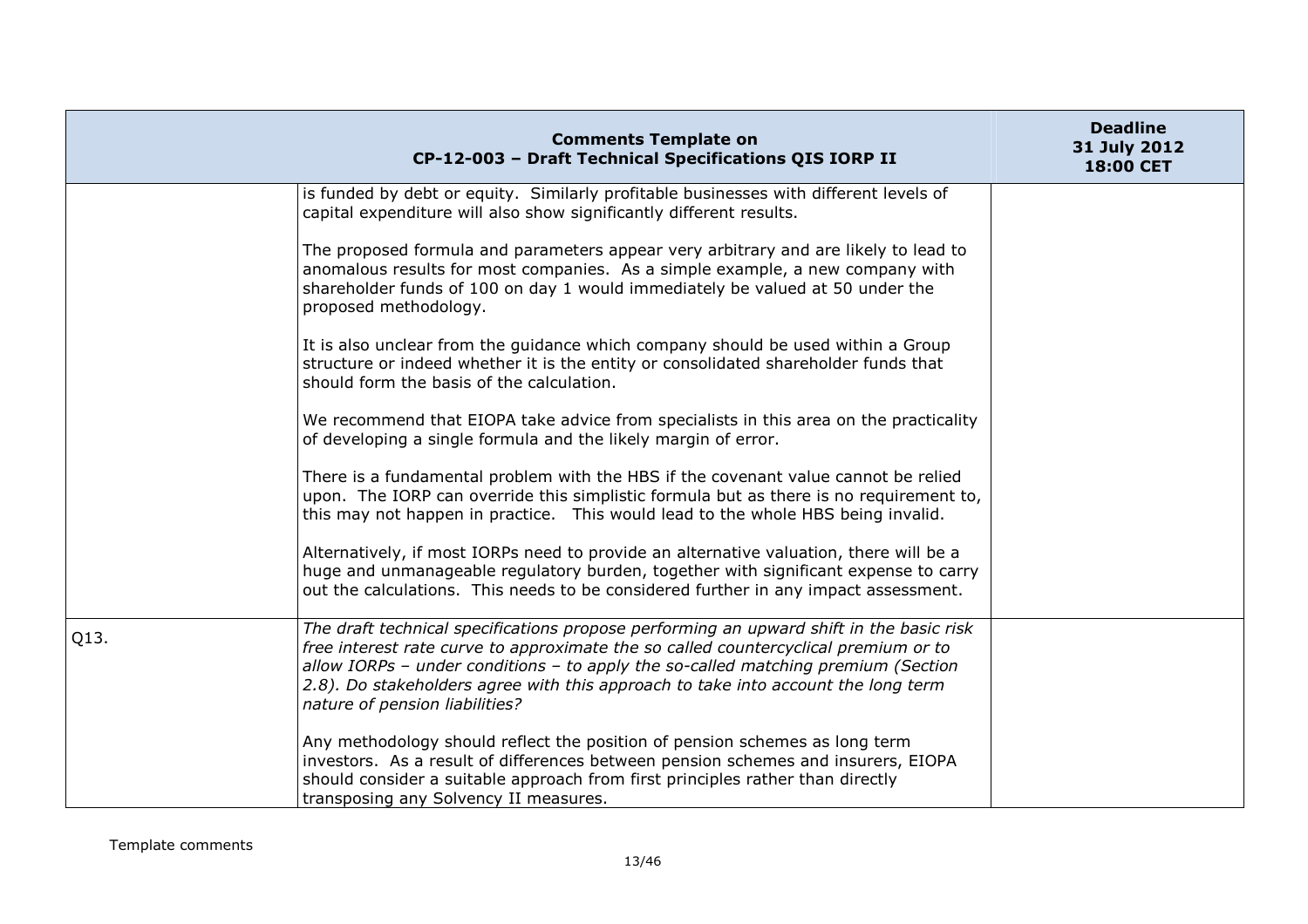|      | <b>Comments Template on</b><br>CP-12-003 - Draft Technical Specifications QIS IORP II                                                                                                                                                                                                                                                                                                                                                                       | <b>Deadline</b><br>31 July 2012<br>18:00 CET |
|------|-------------------------------------------------------------------------------------------------------------------------------------------------------------------------------------------------------------------------------------------------------------------------------------------------------------------------------------------------------------------------------------------------------------------------------------------------------------|----------------------------------------------|
|      | In the UK, gilt yields are at historic lows as a result of quantitative easing and the<br>current status of UK gilts as a safe-haven investment. Any framework should not be<br>overly reliant on market pricing at any particular date given the long term nature of<br>IORPs.                                                                                                                                                                             |                                              |
| Q14. | Do stakeholders agree that the proposed way to derive the level B discount rate<br>adequately reflect the expected return on assets of IORPs (Section 2.8)?If not, what<br>alternative would you propose?                                                                                                                                                                                                                                                   |                                              |
|      | It is impossible to comment fully without understanding how this measure of liabilities<br>will be used within the HBS.                                                                                                                                                                                                                                                                                                                                     |                                              |
|      | However, we firmly believe that pension liability measures used for funding need to<br>recognise the different returns on asset classes held. The approach to setting the<br>Level B discount rate is a much more viable approach (with further development to<br>allow for more scheme-specific features) than that used for Level A.                                                                                                                      |                                              |
|      | Adopting a target based on the Level A discount rate would have a significant<br>economic impact as companies would need to divert their cash away from investing in<br>growth and job creation.                                                                                                                                                                                                                                                            |                                              |
|      | There are other likely knock-on impacts of using a Level A discount rate. These<br>include the increased likelihood of IORPs diverting more capital to "risk-free" assets<br>reducing that available for areas such as infrastructure or equity investment, which<br>would likely restrict the growth and prosperity of the European economy (jeopardising<br>the European Commission's 'Europe 2020' targets on job creation and investment in<br>growth). |                                              |
| Q15. | Do stakeholders agree that the draft technical specifications specify a fixed yearly<br>percentage of respectively 2% and 3% for the expected inflation rate and salary<br>growth? Or should IORPs also be allowed to expected inflation implied by financial<br>markets? Could you explain?                                                                                                                                                                |                                              |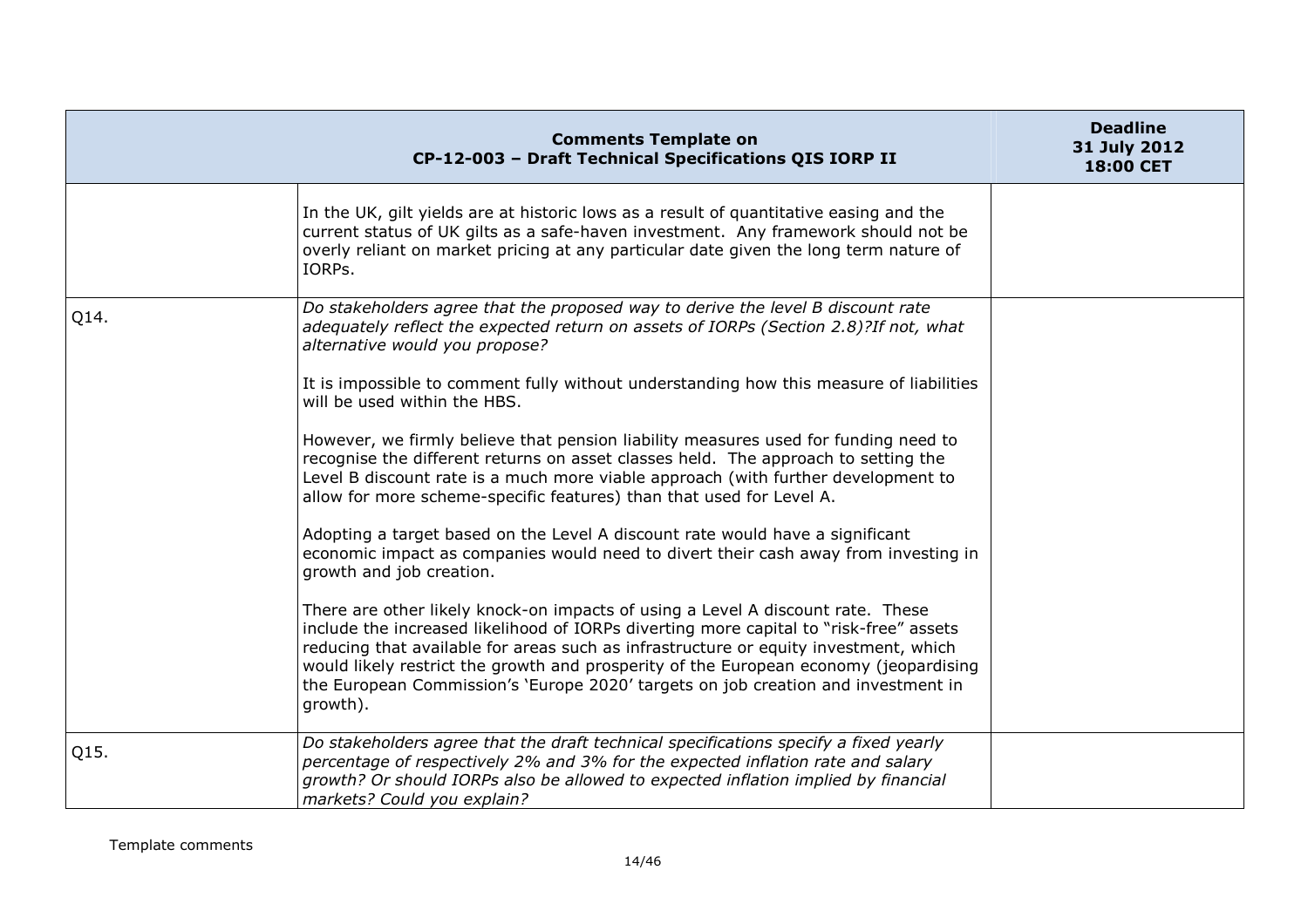|      | <b>Comments Template on</b><br>CP-12-003 - Draft Technical Specifications QIS IORP II                                                                                                                                                                                                                                                                                              | <b>Deadline</b><br>31 July 2012<br>18:00 CET |
|------|------------------------------------------------------------------------------------------------------------------------------------------------------------------------------------------------------------------------------------------------------------------------------------------------------------------------------------------------------------------------------------|----------------------------------------------|
|      | For the first QIS, it seems reasonable to include some simplifications and we believe<br>that further simplification should be included throughout the QIS, which is then refined<br>in later QISs.                                                                                                                                                                                |                                              |
|      | As noted earlier, current bond yields are currently at historic lows and market<br>consistent measures are not currently likely to be appropriate given the long term<br>nature of pension scheme investment.                                                                                                                                                                      |                                              |
| Q16. | Do stakeholders believe that the description of the SCR in Chapter 3 is<br>sufficiently clear and understandable to enable participants in the QIS to<br>perform the necessary calculations?                                                                                                                                                                                       |                                              |
|      | It is unlikely that the Pensions Regulator has sufficient data to provide robust results<br>in this area. The further adjustments made by EIOPA to determine other confidence<br>levels will create further inaccuracy and it is questionable whether these results can be<br>relied upon.                                                                                         |                                              |
| Q17. | Do stakeholders believe that the risks IORPs are facing are adequately<br>reflected in the calculation of the SCR and MCR (Chapter 3 and 4)? Are there<br>in the stakeholders' view any risks being considered that are not material and<br>could be excluded from the technical specifications? Are there other risks that<br>should be considered in the calculation of the SCR? |                                              |
|      | It is again difficult to fully comment without details of how the figures will be used.                                                                                                                                                                                                                                                                                            |                                              |
|      | The requirements for the Solvency Capital Requirement (SCR) and Minimum Capital<br>Requirement (MCR) appear to have been copied from Solvency II with little thought on<br>how relevant these are for IORPS.                                                                                                                                                                       |                                              |
|      | In particular, we do not see why the SCR and MCR are relevant for IORPS. EIOPA<br>need to explain the logic and rationale for these being included in any framework. We<br>have therefore not commented on any of the remaining questions on the technical                                                                                                                         |                                              |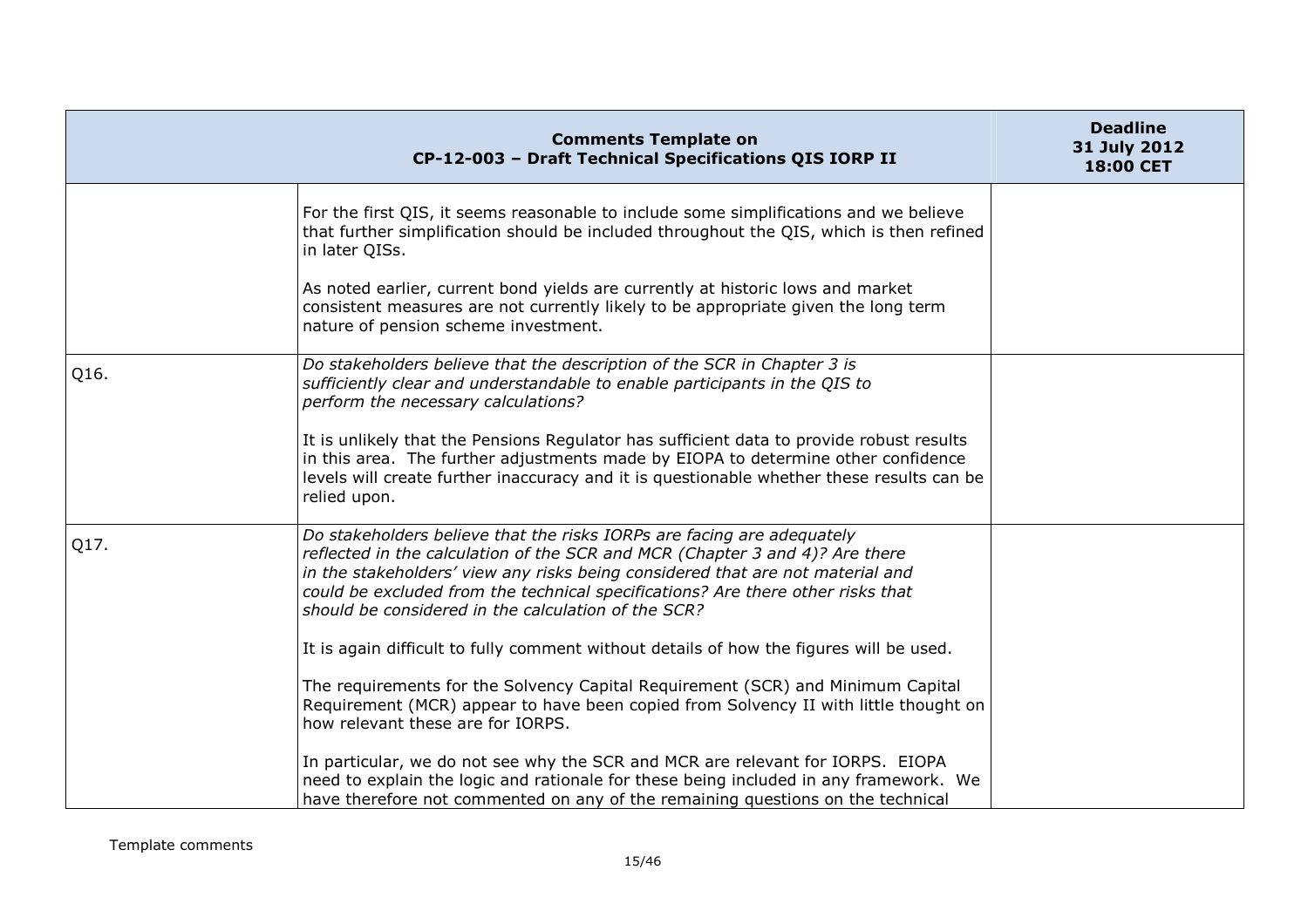|                | <b>Comments Template on</b><br>CP-12-003 - Draft Technical Specifications QIS IORP II | <b>Deadline</b><br>31 July 2012<br>18:00 CET |
|----------------|---------------------------------------------------------------------------------------|----------------------------------------------|
|                | detail for these points.                                                              |                                              |
| Q18.           |                                                                                       |                                              |
| Q19.           |                                                                                       |                                              |
| Q20.           |                                                                                       |                                              |
| Q21.           |                                                                                       |                                              |
| Q22.           |                                                                                       |                                              |
| Q23.           |                                                                                       |                                              |
| 1.1.1.         |                                                                                       |                                              |
| I.1.2.         |                                                                                       |                                              |
| I.1.3.         |                                                                                       |                                              |
| I.1.4.         |                                                                                       |                                              |
| I.1.5.         |                                                                                       |                                              |
| 1.2.1.         |                                                                                       |                                              |
| 1.2.2.         |                                                                                       |                                              |
| 1.2.3.         |                                                                                       |                                              |
| $\vert$ I.2.4. |                                                                                       |                                              |
| I.2.5.         |                                                                                       |                                              |
| I.2.6.         |                                                                                       |                                              |
| I.3.1.         |                                                                                       |                                              |
| I.3.2.         |                                                                                       |                                              |
| I.4.1.         |                                                                                       |                                              |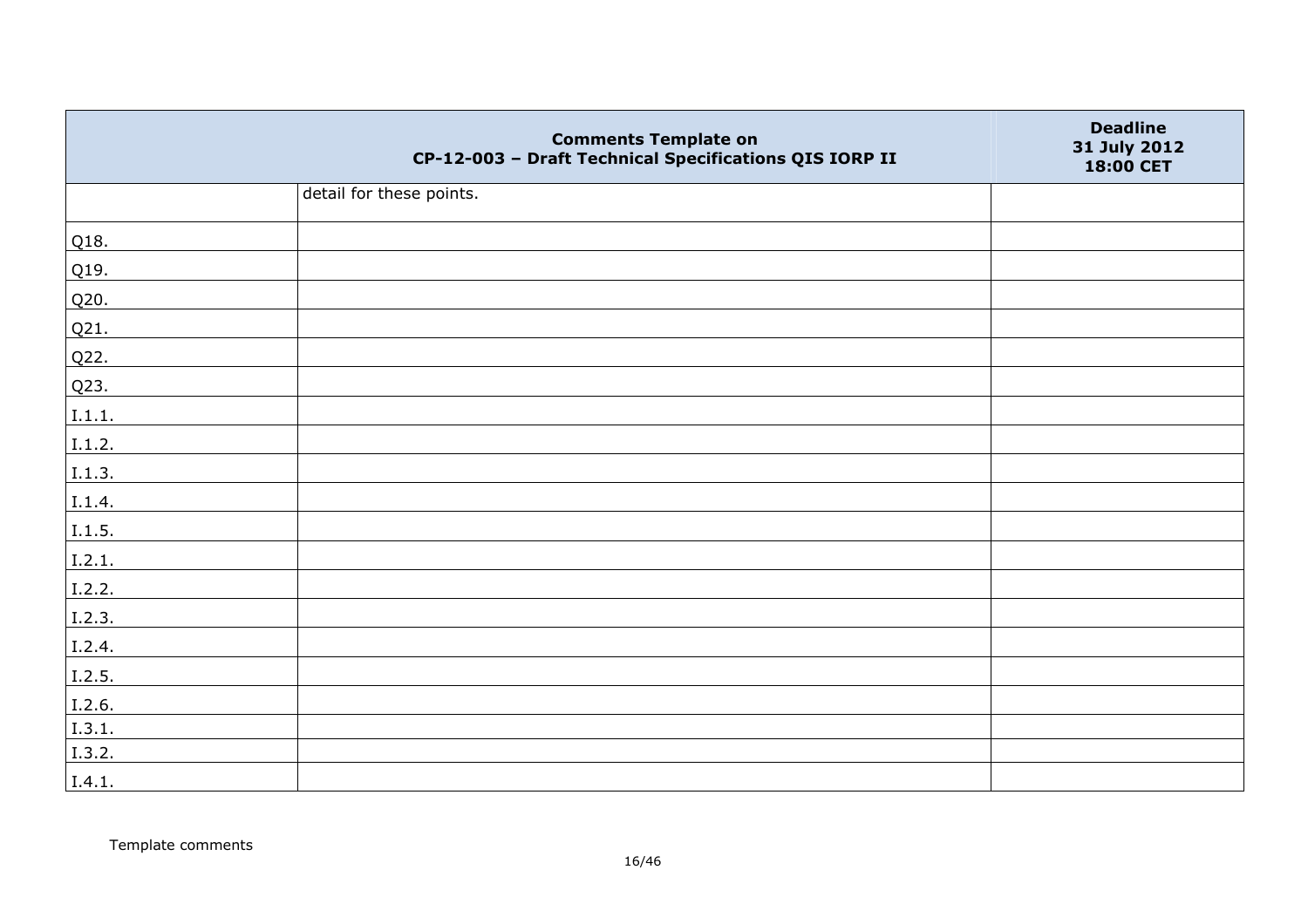|         | <b>Comments Template on</b><br>CP-12-003 - Draft Technical Specifications QIS IORP II | <b>Deadline</b><br>31 July 2012<br>18:00 CET |
|---------|---------------------------------------------------------------------------------------|----------------------------------------------|
| I.4.2.  |                                                                                       |                                              |
| I.4.3.  |                                                                                       |                                              |
| I.4.4.  |                                                                                       |                                              |
| I.4.5.  |                                                                                       |                                              |
| I.4.6.  |                                                                                       |                                              |
| I.4.7.  |                                                                                       |                                              |
| I.4.8.  |                                                                                       |                                              |
| I.4.9.  |                                                                                       |                                              |
| I.4.10. |                                                                                       |                                              |
| I.4.11. |                                                                                       |                                              |
| I.4.12. |                                                                                       |                                              |
| I.4.13. |                                                                                       |                                              |
| I.4.14. |                                                                                       |                                              |
| I.4.15. |                                                                                       |                                              |
| I.4.16. |                                                                                       |                                              |
| I.4.17. |                                                                                       |                                              |
| I.4.18. |                                                                                       |                                              |
| I.4.19. |                                                                                       |                                              |
| I.4.20. |                                                                                       |                                              |
| I.4.21. |                                                                                       |                                              |
| I.4.22. |                                                                                       |                                              |
| I.5.1.  |                                                                                       |                                              |
| I.5.2.  |                                                                                       |                                              |
| I.5.3.  |                                                                                       |                                              |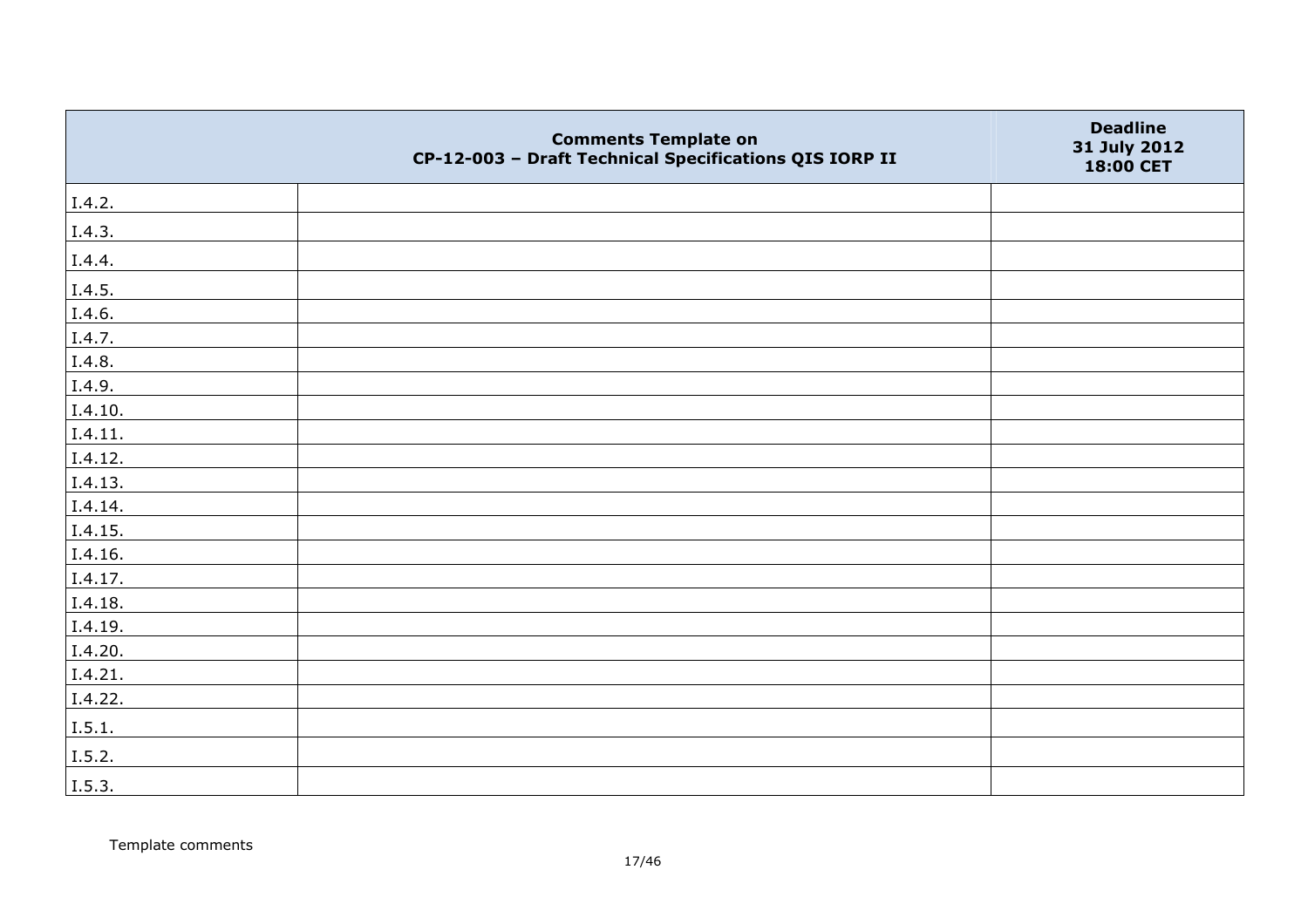|        | <b>Comments Template on</b><br>CP-12-003 - Draft Technical Specifications QIS IORP II | <b>Deadline</b><br>31 July 2012<br>18:00 CET |
|--------|---------------------------------------------------------------------------------------|----------------------------------------------|
| I.5.4. |                                                                                       |                                              |
| I.5.5. |                                                                                       |                                              |
| I.5.6. |                                                                                       |                                              |
| I.5.7. |                                                                                       |                                              |
| I.5.8. |                                                                                       |                                              |
| I.6.1. |                                                                                       |                                              |
| I.6.2. |                                                                                       |                                              |
| I.6.3. |                                                                                       |                                              |
| I.7.1. |                                                                                       |                                              |
| I.7.2. |                                                                                       |                                              |
| I.7.3. |                                                                                       |                                              |
| I.7.4. |                                                                                       |                                              |
| I.7.5. |                                                                                       |                                              |
| I.8.1. |                                                                                       |                                              |
| I.8.2. |                                                                                       |                                              |
| I.8.3. |                                                                                       |                                              |
| I.8.4. |                                                                                       |                                              |
| I.8.5. |                                                                                       |                                              |
| I.8.6. |                                                                                       |                                              |
| I.9.1. |                                                                                       |                                              |
| I.9.2. |                                                                                       |                                              |
| I.9.3. |                                                                                       |                                              |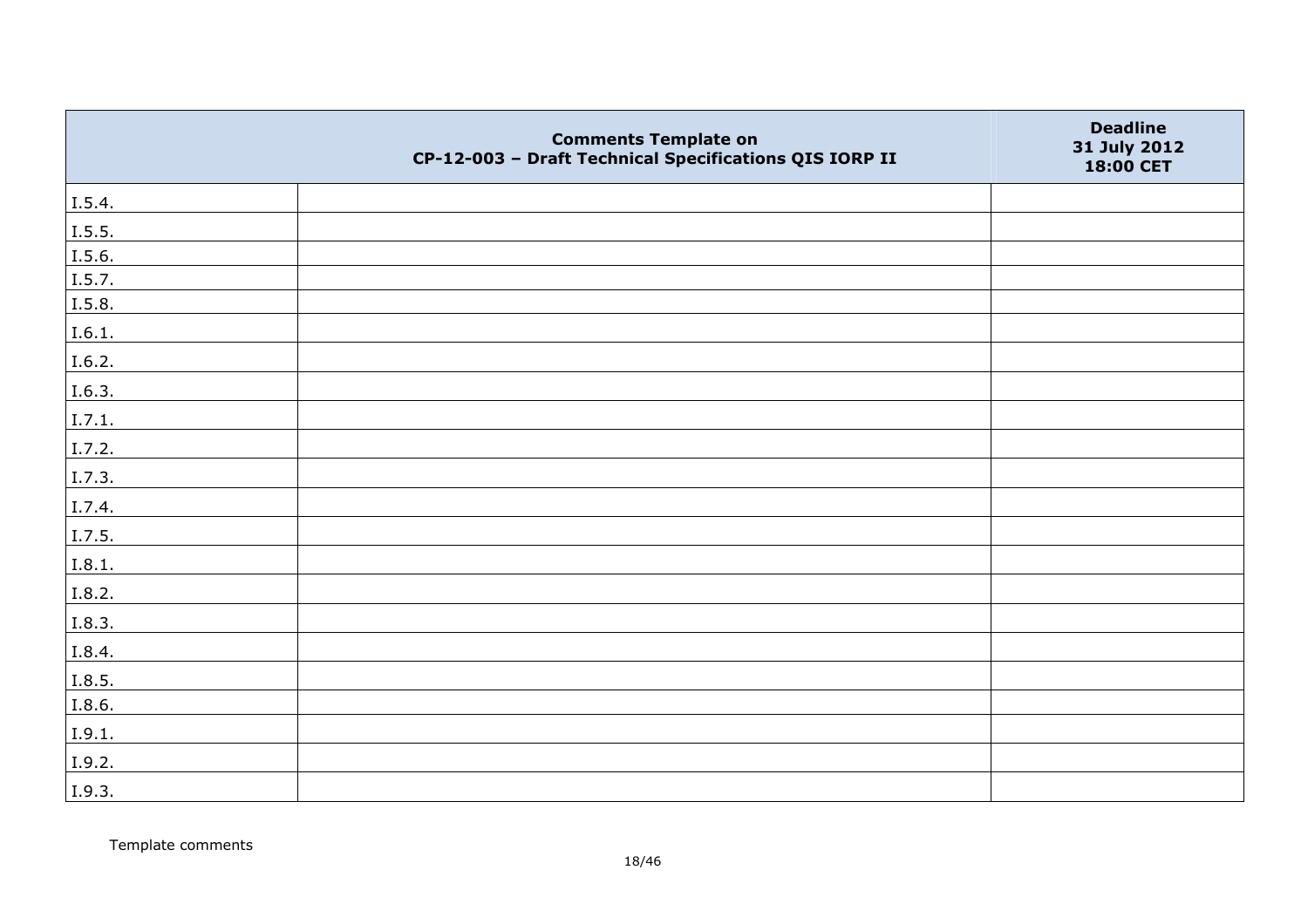|           | <b>Comments Template on</b><br>CP-12-003 - Draft Technical Specifications QIS IORP II | <b>Deadline</b><br>31 July 2012<br>18:00 CET |
|-----------|---------------------------------------------------------------------------------------|----------------------------------------------|
| I.10.1.   |                                                                                       |                                              |
| I.10.2.   |                                                                                       |                                              |
| I.10.3.   |                                                                                       |                                              |
| I.10.4    |                                                                                       |                                              |
| 1.11.1    |                                                                                       |                                              |
| HBS.1.1.  |                                                                                       |                                              |
| HBS.2.1.  |                                                                                       |                                              |
| HBS.2.2.  |                                                                                       |                                              |
| HBS.2.3.  |                                                                                       |                                              |
| HBS.2.4.  |                                                                                       |                                              |
| HBS.2.5.  |                                                                                       |                                              |
| HBS.2.6.  |                                                                                       |                                              |
| HBS.2.7.  |                                                                                       |                                              |
| HBS.2.8.  |                                                                                       |                                              |
| HBS.3.1.  |                                                                                       |                                              |
| HBS.3.2.  |                                                                                       |                                              |
| HBS.3.3.  |                                                                                       |                                              |
| HBS.3.4.  |                                                                                       |                                              |
| HBS.3.5.  |                                                                                       |                                              |
| HBS.3.6.  |                                                                                       |                                              |
| HBS.3.7.  |                                                                                       |                                              |
| HBS.3.8.  |                                                                                       |                                              |
| HBS.3.9.  |                                                                                       |                                              |
| HBS.3.10. |                                                                                       |                                              |
| HBS.3.11. |                                                                                       |                                              |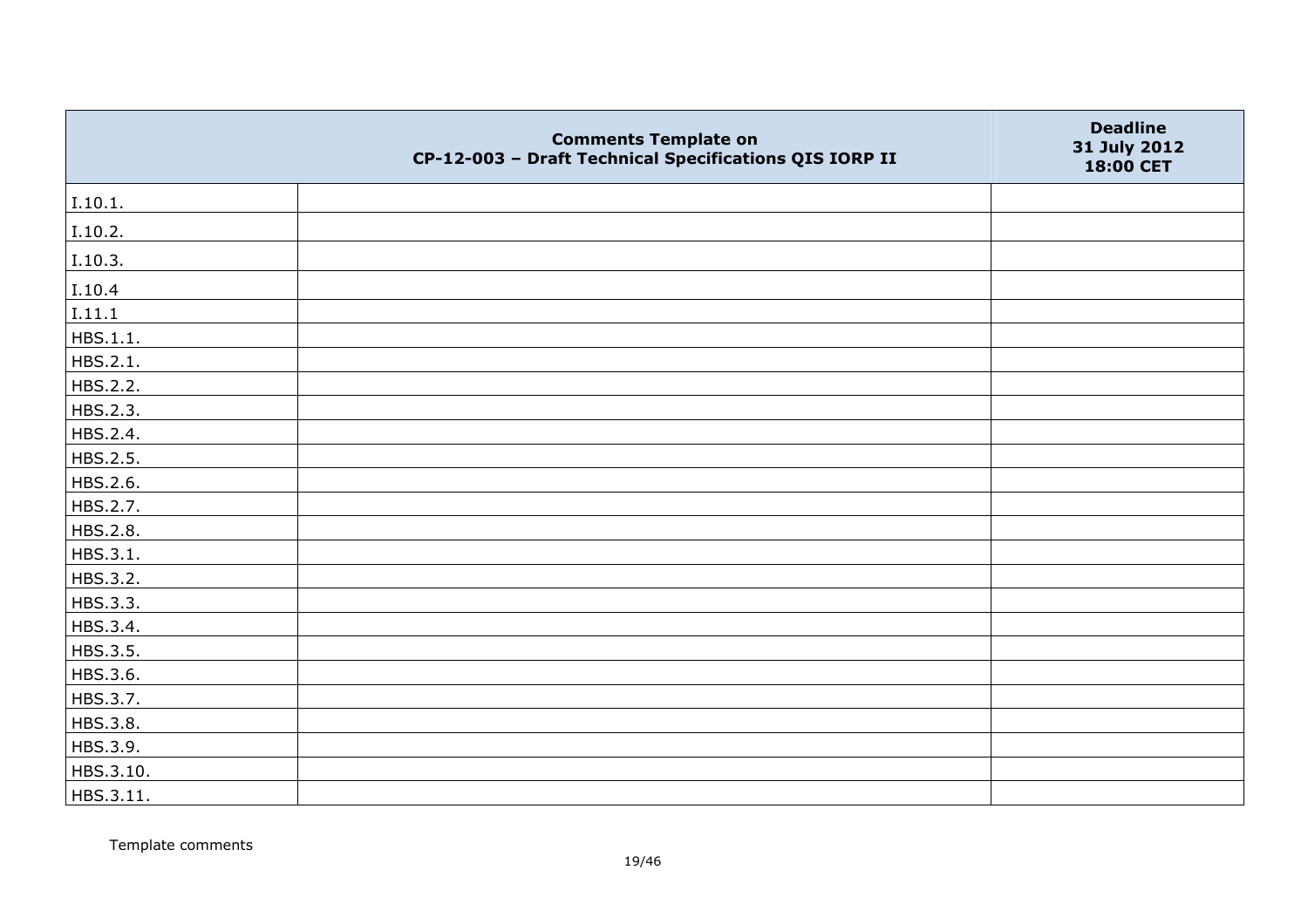|           | <b>Comments Template on</b><br>CP-12-003 - Draft Technical Specifications QIS IORP II | <b>Deadline</b><br>31 July 2012<br>18:00 CET |
|-----------|---------------------------------------------------------------------------------------|----------------------------------------------|
| HBS.3.12. |                                                                                       |                                              |
| HBS.3.13. |                                                                                       |                                              |
| HBS.3.14. |                                                                                       |                                              |
| HBS.3.15. |                                                                                       |                                              |
| HBS.3.16. |                                                                                       |                                              |
| HBS.3.17. |                                                                                       |                                              |
| HBS.3.18. |                                                                                       |                                              |
| HBS.3.19. |                                                                                       |                                              |
| HBS.3.20. |                                                                                       |                                              |
| HBS.3.21. |                                                                                       |                                              |
| HBS.3.22. |                                                                                       |                                              |
| HBS.3.23. |                                                                                       |                                              |
| HBS.3.24. |                                                                                       |                                              |
| HBS.3.25. |                                                                                       |                                              |
| HBS.3.26. |                                                                                       |                                              |
| HBS.3.27. |                                                                                       |                                              |
| HBS.3.28. |                                                                                       |                                              |
| HBS.3.29. |                                                                                       |                                              |
| HBS.4.1.  |                                                                                       |                                              |
| HBS.4.2.  |                                                                                       |                                              |
| HBS.4.3.  |                                                                                       |                                              |
| HBS.4.4.  |                                                                                       |                                              |
| HBS.4.5.  |                                                                                       |                                              |
| HBS.4.6.  |                                                                                       |                                              |
| HBS.4.7.  |                                                                                       |                                              |
| HBS.4.8.  |                                                                                       |                                              |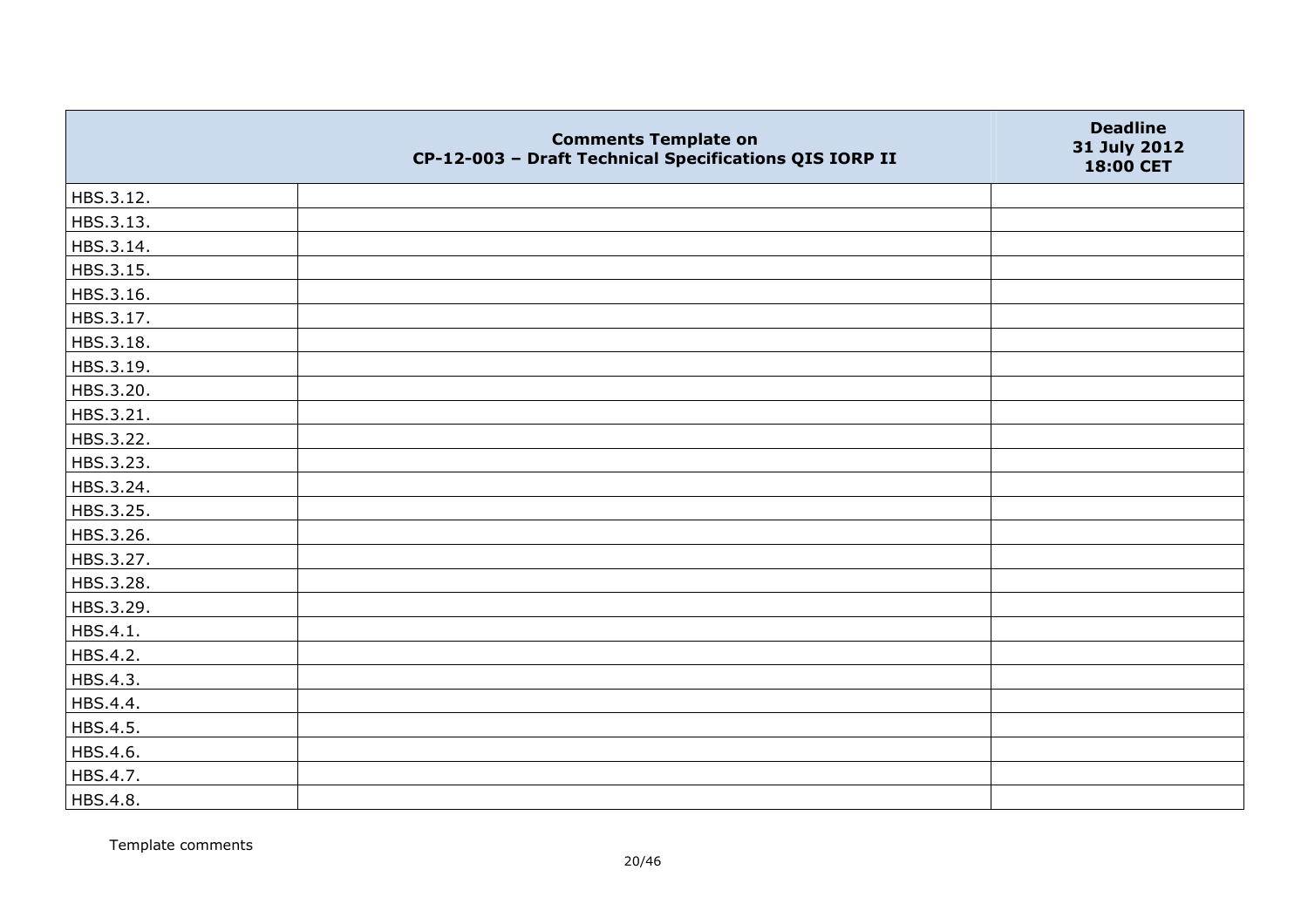|           | <b>Comments Template on</b><br>CP-12-003 - Draft Technical Specifications QIS IORP II | <b>Deadline</b><br>31 July 2012<br>18:00 CET |
|-----------|---------------------------------------------------------------------------------------|----------------------------------------------|
| HBS.4.9.  |                                                                                       |                                              |
| HBS.4.10. |                                                                                       |                                              |
| HBS.4.11. |                                                                                       |                                              |
| HBS.4.12. |                                                                                       |                                              |
| HBS.4.13. |                                                                                       |                                              |
| HBS.4.14. |                                                                                       |                                              |
| HBS.4.15. |                                                                                       |                                              |
| HBS.4.16. |                                                                                       |                                              |
| HBS.4.17. |                                                                                       |                                              |
| HBS.4.18. |                                                                                       |                                              |
| HBS.4.19. |                                                                                       |                                              |
| HBS.4.20. |                                                                                       |                                              |
| HBS.4.21. |                                                                                       |                                              |
| HBS.4.22. |                                                                                       |                                              |
| HBS.4.23. |                                                                                       |                                              |
| HBS.4.24. |                                                                                       |                                              |
| HBS.4.25. |                                                                                       |                                              |
| HBS.4.26. |                                                                                       |                                              |
| HBS.4.27. |                                                                                       |                                              |
| HBS.4.28. |                                                                                       |                                              |
| HBS.4.29. |                                                                                       |                                              |
| HBS.4.30. |                                                                                       |                                              |
| HBS.4.31. |                                                                                       |                                              |
| HBS.4.32. |                                                                                       |                                              |
| HBS.4.33. |                                                                                       |                                              |
| HBS.4.34. |                                                                                       |                                              |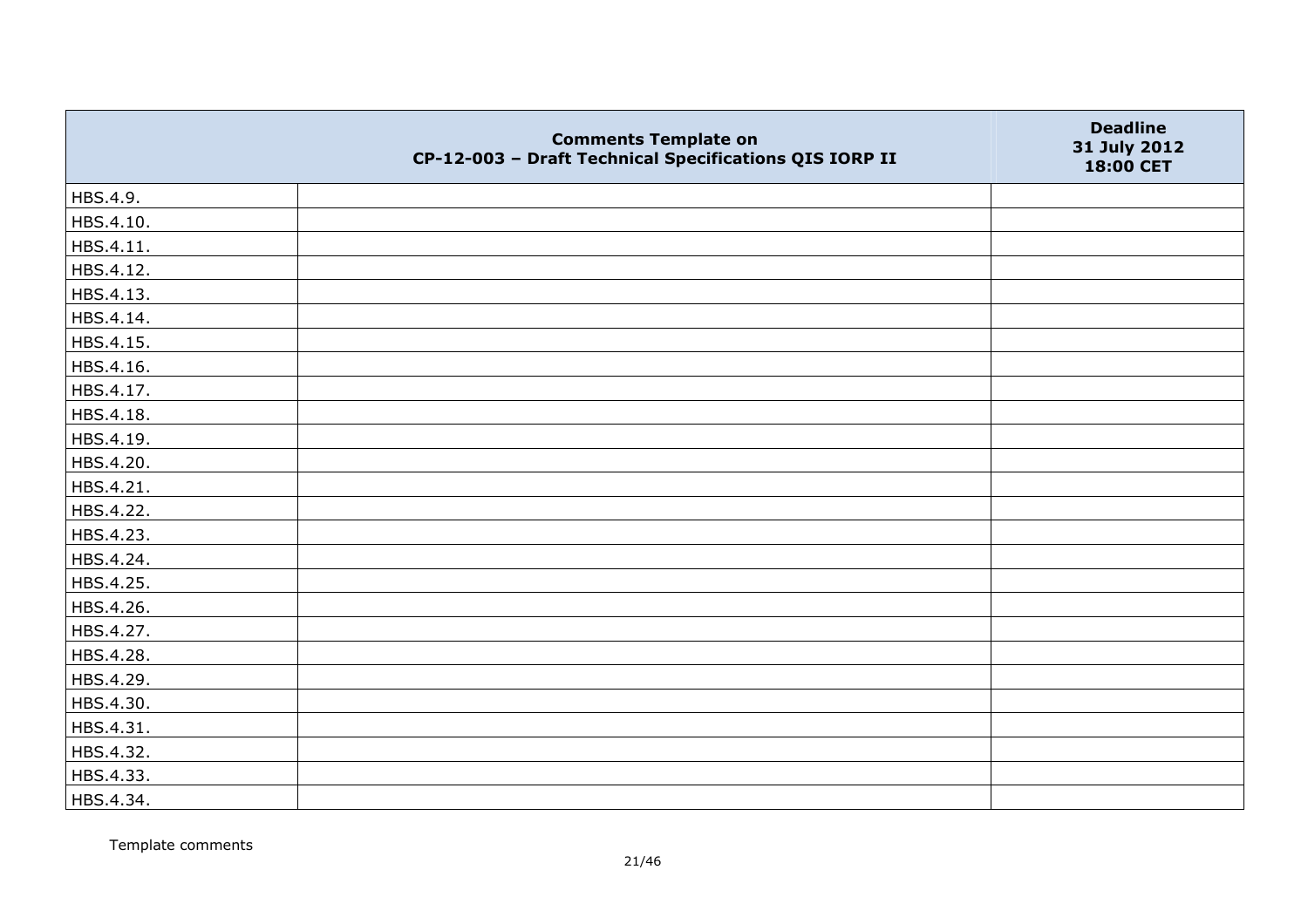|           | <b>Comments Template on</b><br>CP-12-003 - Draft Technical Specifications QIS IORP II | <b>Deadline</b><br>31 July 2012<br>18:00 CET |
|-----------|---------------------------------------------------------------------------------------|----------------------------------------------|
| HBS.4.35. |                                                                                       |                                              |
| HBS.4.36. |                                                                                       |                                              |
| HBS.4.37. |                                                                                       |                                              |
| HBS.4.38. |                                                                                       |                                              |
| HBS.4.39. |                                                                                       |                                              |
| HBS.4.40. |                                                                                       |                                              |
| HBS.4.41. |                                                                                       |                                              |
| HBS.4.42. |                                                                                       |                                              |
| HBS.4.43. |                                                                                       |                                              |
| HBS.4.44. |                                                                                       |                                              |
| HBS.4.45. |                                                                                       |                                              |
| HBS.4.46. |                                                                                       |                                              |
| HBS.4.47. |                                                                                       |                                              |
| HBS.4.48. |                                                                                       |                                              |
| HBS.4.49. |                                                                                       |                                              |
| HBS.4.50. |                                                                                       |                                              |
| HBS.4.51. |                                                                                       |                                              |
| HBS.4.52. |                                                                                       |                                              |
| HBS.4.53. |                                                                                       |                                              |
| HBS.4.54. |                                                                                       |                                              |
| HBS.4.55. |                                                                                       |                                              |
| HBS.4.56. |                                                                                       |                                              |
| HBS.4.57. |                                                                                       |                                              |
| HBS.4.58. |                                                                                       |                                              |
| HBS.4.59. |                                                                                       |                                              |
| HBS.4.60. |                                                                                       |                                              |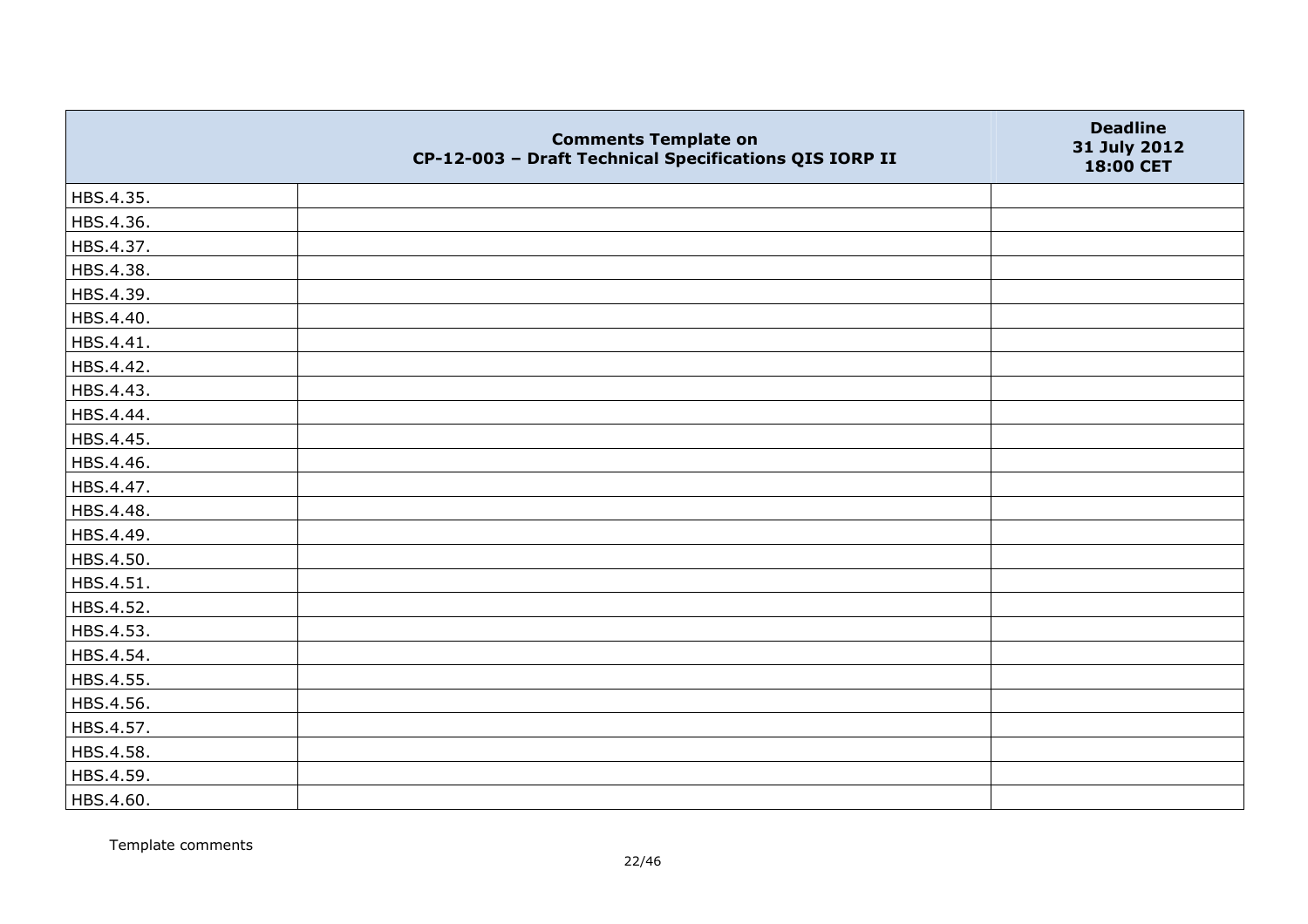|           | <b>Comments Template on</b><br>CP-12-003 - Draft Technical Specifications QIS IORP II | <b>Deadline</b><br>31 July 2012<br>18:00 CET |
|-----------|---------------------------------------------------------------------------------------|----------------------------------------------|
| HBS.4.61. |                                                                                       |                                              |
| HBS.5.1.  |                                                                                       |                                              |
| HBS.5.2.  |                                                                                       |                                              |
| HBS.5.3.  |                                                                                       |                                              |
| HBS.5.4.  |                                                                                       |                                              |
| HBS.5.5.  |                                                                                       |                                              |
| HBS.6.1.  |                                                                                       |                                              |
| HBS.6.2.  |                                                                                       |                                              |
| HBS.6.3.  |                                                                                       |                                              |
| HBS.6.4.  |                                                                                       |                                              |
| HBS.6.5.  |                                                                                       |                                              |
| HBS.6.6.  |                                                                                       |                                              |
| HBS.6.7.  |                                                                                       |                                              |
| HBS.6.8.  |                                                                                       |                                              |
| HBS.6.9.  |                                                                                       |                                              |
| HBS.6.10. |                                                                                       |                                              |
| HBS.6.11. |                                                                                       |                                              |
| HBS.6.12. |                                                                                       |                                              |
| HBS.6.13. |                                                                                       |                                              |
| HBS.6.14. |                                                                                       |                                              |
| HBS.6.15. |                                                                                       |                                              |
| HBS.6.16. |                                                                                       |                                              |
| HBS.6.17. |                                                                                       |                                              |
| HBS.6.18. |                                                                                       |                                              |
| HBS.6.19. |                                                                                       |                                              |
| HBS.6.20. |                                                                                       |                                              |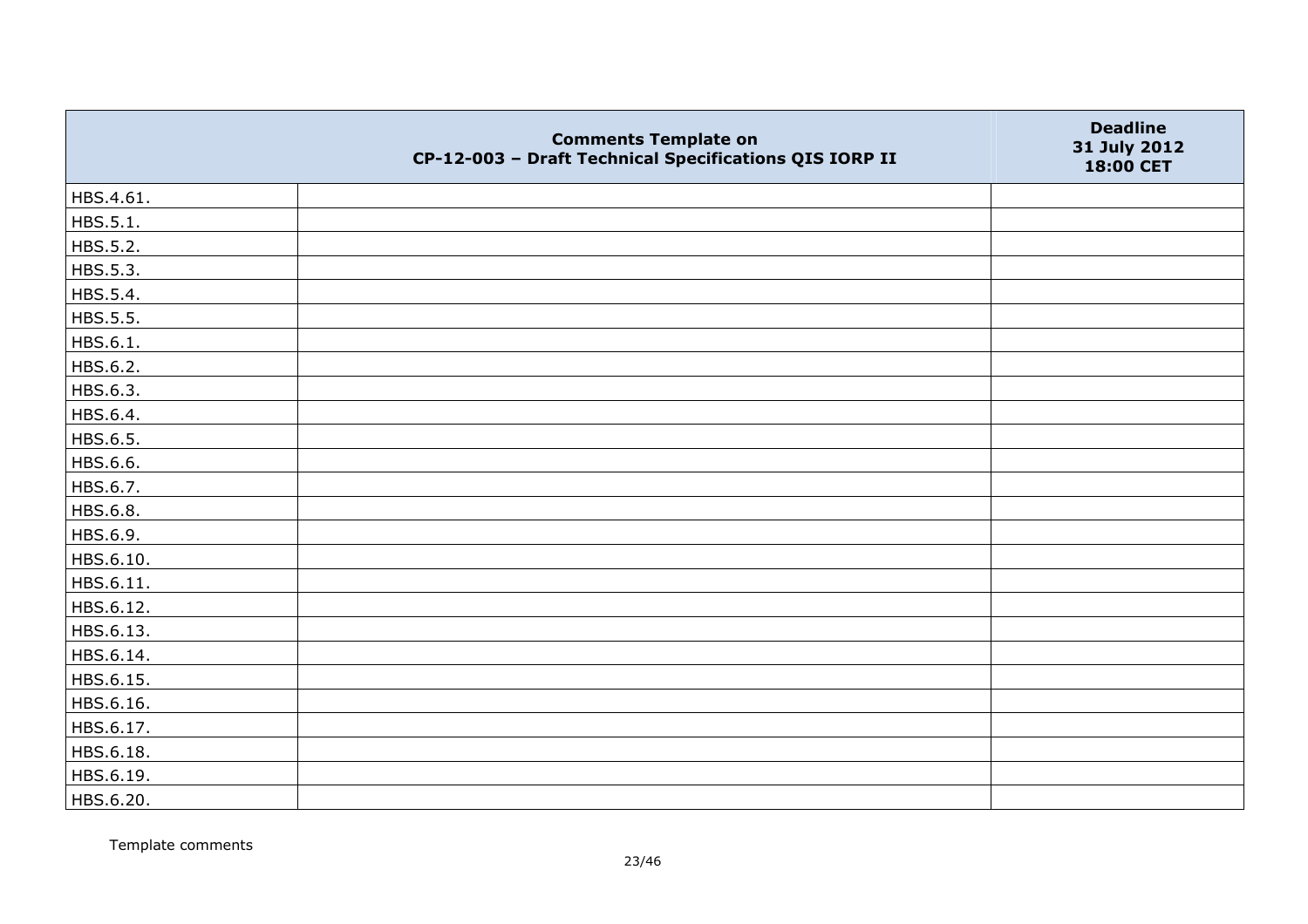|           | <b>Comments Template on</b><br>CP-12-003 - Draft Technical Specifications QIS IORP II | <b>Deadline</b><br>31 July 2012<br>18:00 CET |
|-----------|---------------------------------------------------------------------------------------|----------------------------------------------|
| HBS.6.21. |                                                                                       |                                              |
| HBS.6.22. |                                                                                       |                                              |
| HBS.6.23. |                                                                                       |                                              |
| HBS.6.24. |                                                                                       |                                              |
| HBS.6.25. |                                                                                       |                                              |
| HBS.6.26. |                                                                                       |                                              |
| HBS.6.27. |                                                                                       |                                              |
| HBS.6.28. |                                                                                       |                                              |
| HBS.6.29. |                                                                                       |                                              |
| HBS.6.30. |                                                                                       |                                              |
| HBS.6.31. |                                                                                       |                                              |
| HBS.6.32. |                                                                                       |                                              |
| HBS.6.33. |                                                                                       |                                              |
| HBS.6.34. |                                                                                       |                                              |
| HBS.6.35. |                                                                                       |                                              |
| HBS.6.36. |                                                                                       |                                              |
| HBS.6.37. |                                                                                       |                                              |
| HBS.6.38. |                                                                                       |                                              |
| HBS.6.39. |                                                                                       |                                              |
| HBS.6.40. |                                                                                       |                                              |
| HBS.6.41. |                                                                                       |                                              |
| HBS.6.42. |                                                                                       |                                              |
| HBS.6.43. |                                                                                       |                                              |
| HBS.6.44. |                                                                                       |                                              |
| HBS.6.45. |                                                                                       |                                              |
| HBS.6.46. |                                                                                       |                                              |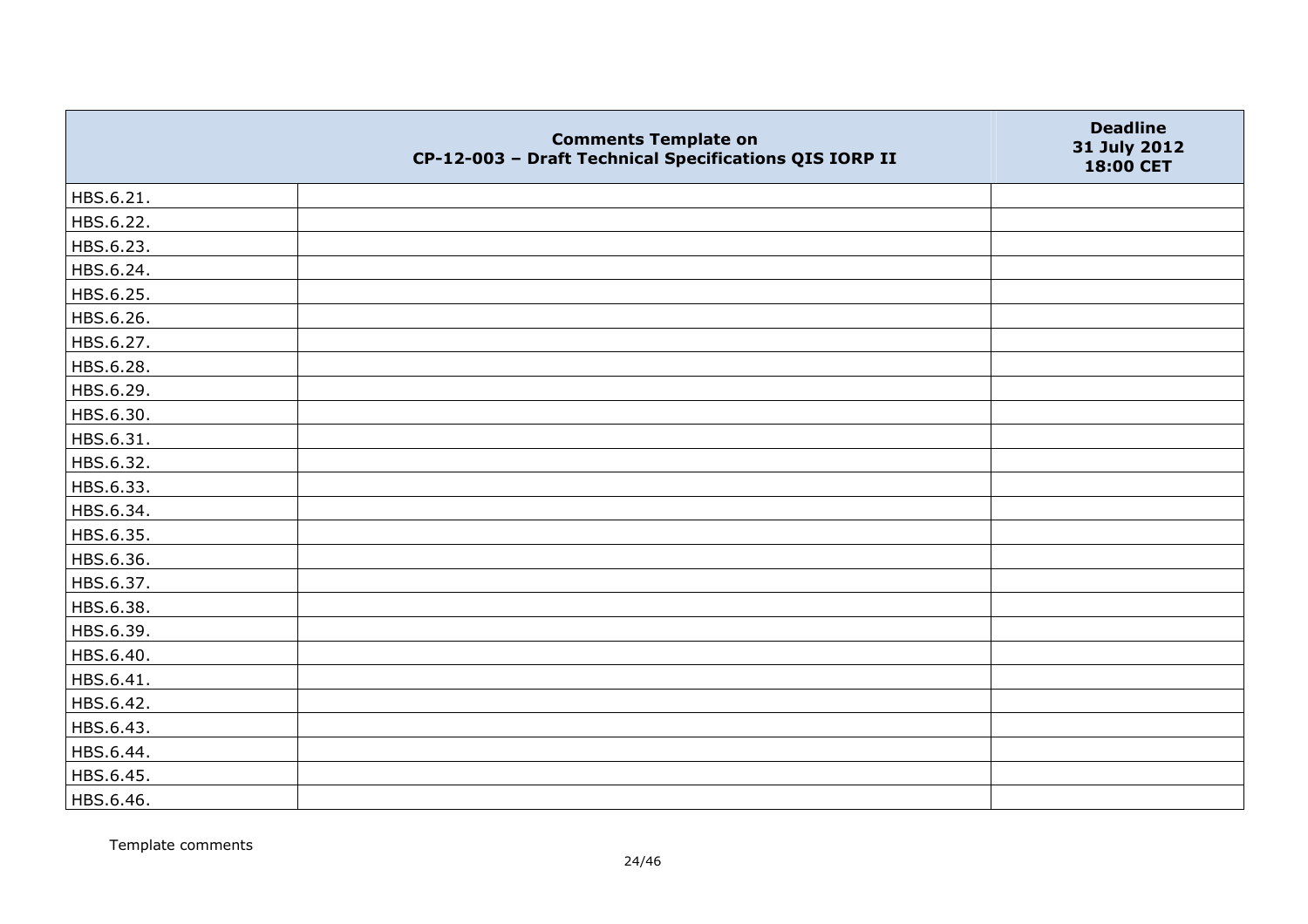|           | <b>Comments Template on</b><br>CP-12-003 - Draft Technical Specifications QIS IORP II | <b>Deadline</b><br>31 July 2012<br>18:00 CET |
|-----------|---------------------------------------------------------------------------------------|----------------------------------------------|
| HBS.6.47. |                                                                                       |                                              |
| HBS.6.48. |                                                                                       |                                              |
| HBS.6.49. |                                                                                       |                                              |
| HBS.6.50. |                                                                                       |                                              |
| HBS.6.51. |                                                                                       |                                              |
| HBS.6.52. |                                                                                       |                                              |
| HBS.6.53. |                                                                                       |                                              |
| HBS.6.54. |                                                                                       |                                              |
| HBS.6.55. |                                                                                       |                                              |
| HBS.6.56. |                                                                                       |                                              |
| HBS.6.57. |                                                                                       |                                              |
| HBS.6.58. |                                                                                       |                                              |
| HBS.6.59. |                                                                                       |                                              |
| HBS.6.60. |                                                                                       |                                              |
| HBS.6.61. |                                                                                       |                                              |
| HBS.6.62. |                                                                                       |                                              |
| HBS.6.63. |                                                                                       |                                              |
| HBS.6.64. |                                                                                       |                                              |
| HBS.6.65. |                                                                                       |                                              |
| HBS.6.66. |                                                                                       |                                              |
| HBS.6.67. |                                                                                       |                                              |
| HBS.6.68. |                                                                                       |                                              |
| HBS.6.69. |                                                                                       |                                              |
| HBS.6.70. |                                                                                       |                                              |
| HBS.6.71. |                                                                                       |                                              |
| HBS.6.72. |                                                                                       |                                              |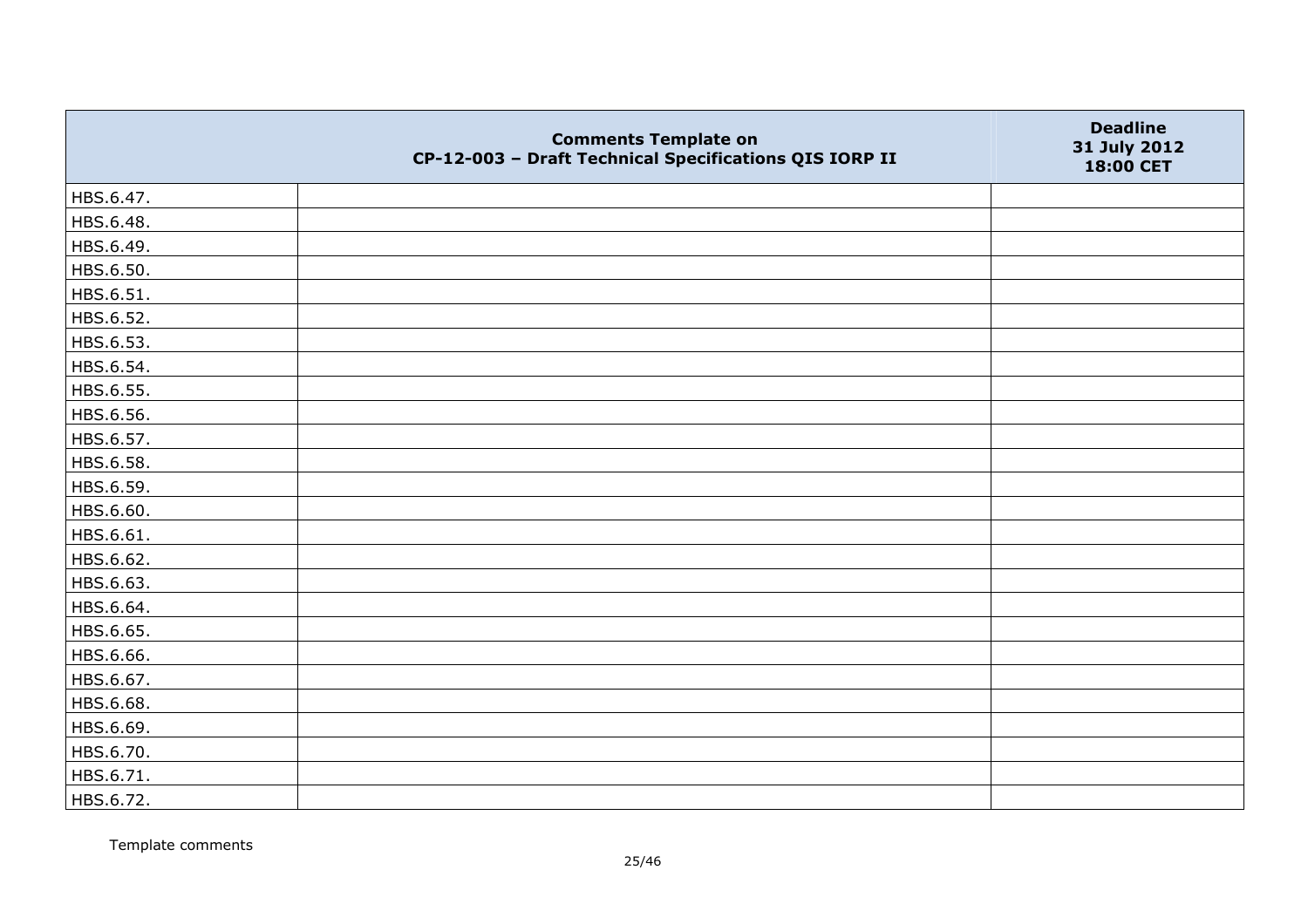|           | <b>Comments Template on</b><br>CP-12-003 - Draft Technical Specifications QIS IORP II | <b>Deadline</b><br>31 July 2012<br>18:00 CET |
|-----------|---------------------------------------------------------------------------------------|----------------------------------------------|
| HBS.6.73. |                                                                                       |                                              |
| HBS.6.74. |                                                                                       |                                              |
| HBS.6.75. |                                                                                       |                                              |
| HBS.6.76. |                                                                                       |                                              |
| HBS.6.77. |                                                                                       |                                              |
| HBS.6.78. |                                                                                       |                                              |
| HBS.6.79. |                                                                                       |                                              |
| HBS.6.80. |                                                                                       |                                              |
| HBS.6.81. |                                                                                       |                                              |
| HBS.6.82. |                                                                                       |                                              |
| HBS.6.83. |                                                                                       |                                              |
| HBS.6.84. |                                                                                       |                                              |
| HBS.6.85. |                                                                                       |                                              |
| HBS.6.86. |                                                                                       |                                              |
| HBS.6.87. |                                                                                       |                                              |
| HBS.6.88. |                                                                                       |                                              |
| HBS.6.89. |                                                                                       |                                              |
| HBS.6.90. |                                                                                       |                                              |
| HBS.7.1.  |                                                                                       |                                              |
| HBS.7.2.  |                                                                                       |                                              |
| HBS.7.3.  |                                                                                       |                                              |
| HBS.7.4.  |                                                                                       |                                              |
| HBS.7.5.  |                                                                                       |                                              |
| HBS.7.6.  |                                                                                       |                                              |
| HBS.7.7.  |                                                                                       |                                              |
| HBS.7.8.  |                                                                                       |                                              |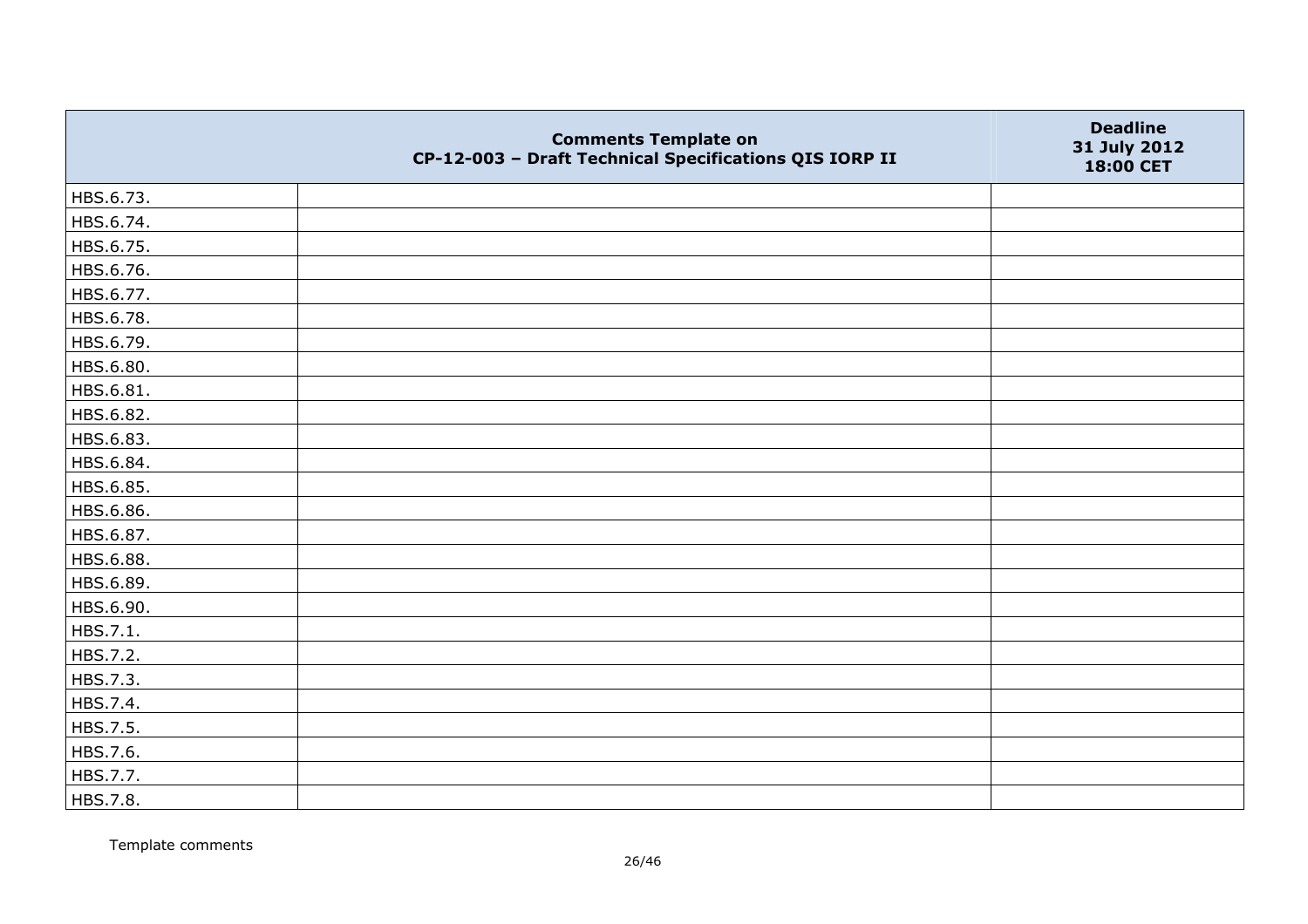|           | <b>Comments Template on</b><br>CP-12-003 - Draft Technical Specifications QIS IORP II | <b>Deadline</b><br>31 July 2012<br>18:00 CET |
|-----------|---------------------------------------------------------------------------------------|----------------------------------------------|
| HBS.7.9.  |                                                                                       |                                              |
| HBS.7.10. |                                                                                       |                                              |
| HBS.7.11. |                                                                                       |                                              |
| HBS.7.12. |                                                                                       |                                              |
| HBS.7.13. |                                                                                       |                                              |
| HBS.7.14. |                                                                                       |                                              |
| HBS.7.15. |                                                                                       |                                              |
| HBS.7.16. |                                                                                       |                                              |
| HBS.7.17. |                                                                                       |                                              |
| HBS.7.18. |                                                                                       |                                              |
| HBS.7.19. |                                                                                       |                                              |
| HBS.7.20. |                                                                                       |                                              |
| HBS.7.21. |                                                                                       |                                              |
| HBS.7.22. |                                                                                       |                                              |
| HBS.7.23. |                                                                                       |                                              |
| HBS.7.24. |                                                                                       |                                              |
| HBS.7.25. |                                                                                       |                                              |
| HBS.7.26. |                                                                                       |                                              |
| HBS.7.27. |                                                                                       |                                              |
| HBS.7.28. |                                                                                       |                                              |
| HBS.7.29. |                                                                                       |                                              |
| HBS.7.30. |                                                                                       |                                              |
| HBS.7.31. |                                                                                       |                                              |
| HBS.7.32. |                                                                                       |                                              |
| HBS.7.33. |                                                                                       |                                              |
| HBS.7.34. |                                                                                       |                                              |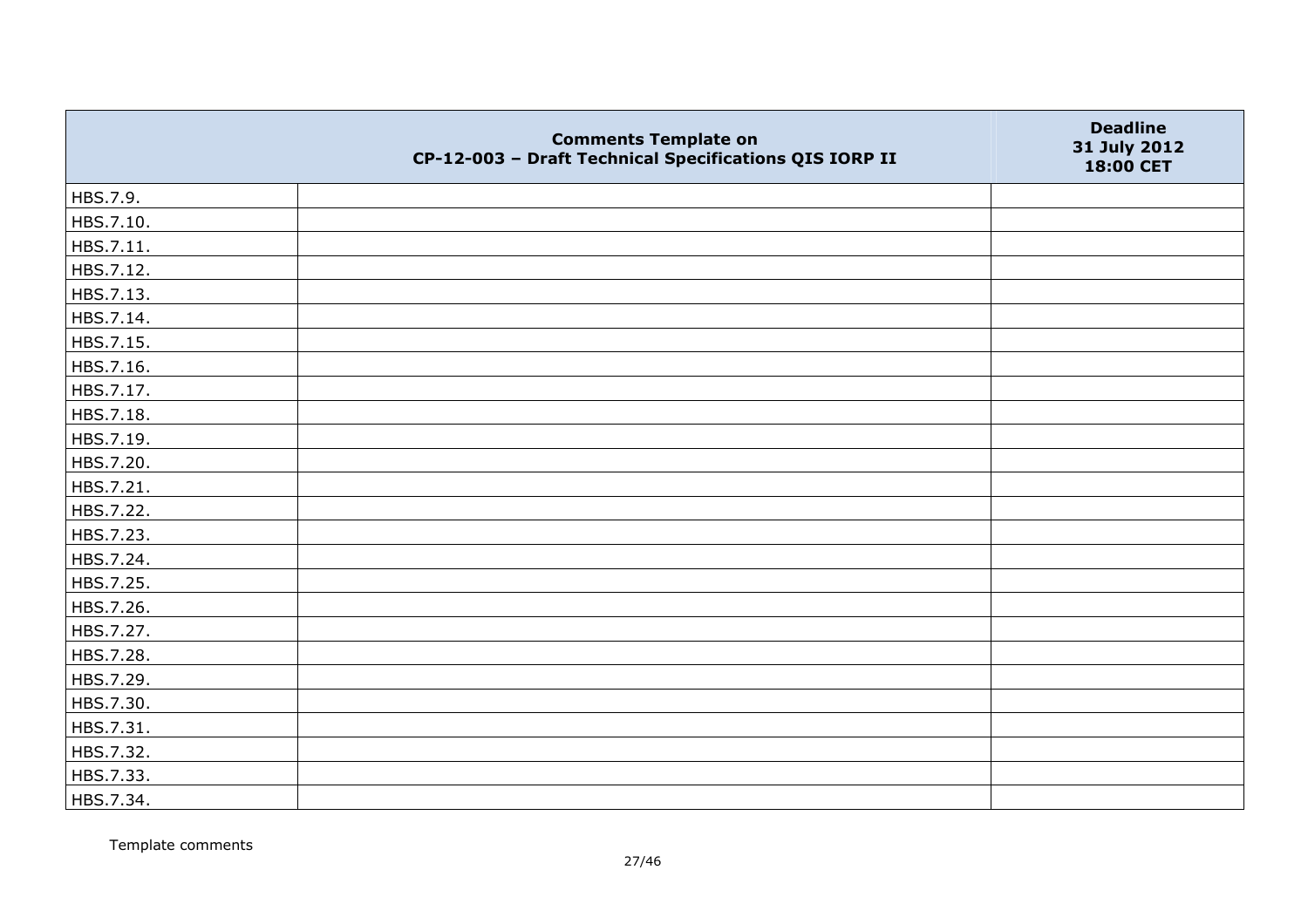|           | <b>Comments Template on</b><br>CP-12-003 - Draft Technical Specifications QIS IORP II | <b>Deadline</b><br>31 July 2012<br>18:00 CET |
|-----------|---------------------------------------------------------------------------------------|----------------------------------------------|
| HBS.7.35. |                                                                                       |                                              |
| HBS.7.36. |                                                                                       |                                              |
| HBS.7.37. |                                                                                       |                                              |
| HBS.7.38. |                                                                                       |                                              |
| HBS.7.39. |                                                                                       |                                              |
| HBS.7.40. |                                                                                       |                                              |
| HBS.7.41. |                                                                                       |                                              |
| HBS.7.42. |                                                                                       |                                              |
| HBS.8.1.  |                                                                                       |                                              |
| HBS.8.2.  |                                                                                       |                                              |
| HBS.8.3.  |                                                                                       |                                              |
| HBS.8.4.  |                                                                                       |                                              |
| HBS.8.5.  |                                                                                       |                                              |
| HBS.8.6.  |                                                                                       |                                              |
| HBS.8.7.  |                                                                                       |                                              |
| HBS.8.8.  |                                                                                       |                                              |
| HBS.8.9.  |                                                                                       |                                              |
| HBS.8.10. |                                                                                       |                                              |
| HBS.8.11. |                                                                                       |                                              |
| HBS.8.12. |                                                                                       |                                              |
| HBS.8.13. |                                                                                       |                                              |
| HBS.8.14. |                                                                                       |                                              |
| HBS.8.15. |                                                                                       |                                              |
| HBS.8.16. |                                                                                       |                                              |
| HBS.8.17. |                                                                                       |                                              |
| HBS.8.18. |                                                                                       |                                              |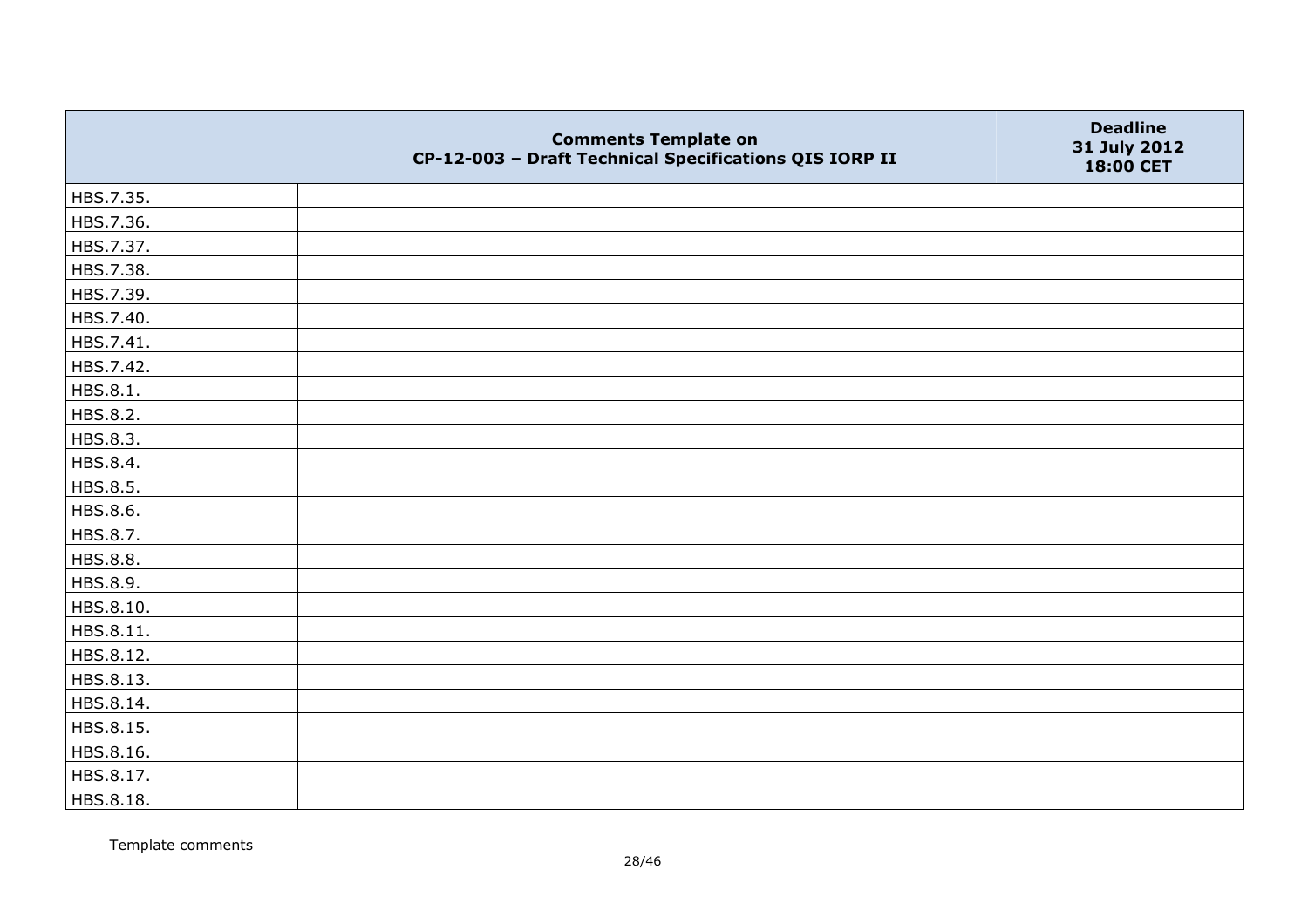|           | <b>Comments Template on</b><br>CP-12-003 - Draft Technical Specifications QIS IORP II | <b>Deadline</b><br>31 July 2012<br>18:00 CET |
|-----------|---------------------------------------------------------------------------------------|----------------------------------------------|
| HBS.8.19. |                                                                                       |                                              |
| HBS.8.20. |                                                                                       |                                              |
| HBS.8.21. |                                                                                       |                                              |
| HBS.8.22. |                                                                                       |                                              |
| HBS.8.23. |                                                                                       |                                              |
| HBS.8.24. |                                                                                       |                                              |
| HBS.9.1.  |                                                                                       |                                              |
| HBS.9.2.  |                                                                                       |                                              |
| HBS.9.3.  |                                                                                       |                                              |
| HBS.9.4.  |                                                                                       |                                              |
| HBS.9.5.  |                                                                                       |                                              |
| HBS.9.6.  |                                                                                       |                                              |
| HBS.9.7.  |                                                                                       |                                              |
| HBS.9.8.  |                                                                                       |                                              |
| HBS.9.9.  |                                                                                       |                                              |
| SCR.1.1.  |                                                                                       |                                              |
| SCR.1.2.  |                                                                                       |                                              |
| SCR.1.3.  |                                                                                       |                                              |
| SCR.1.4.  |                                                                                       |                                              |
| SCR.1.5.  |                                                                                       |                                              |
| SCR.1.6.  |                                                                                       |                                              |
| SCR.1.7.  |                                                                                       |                                              |
| SCR.1.8.  |                                                                                       |                                              |
| SCR.1.9.  |                                                                                       |                                              |
| SCR.1.10. |                                                                                       |                                              |
| SCR.1.11. |                                                                                       |                                              |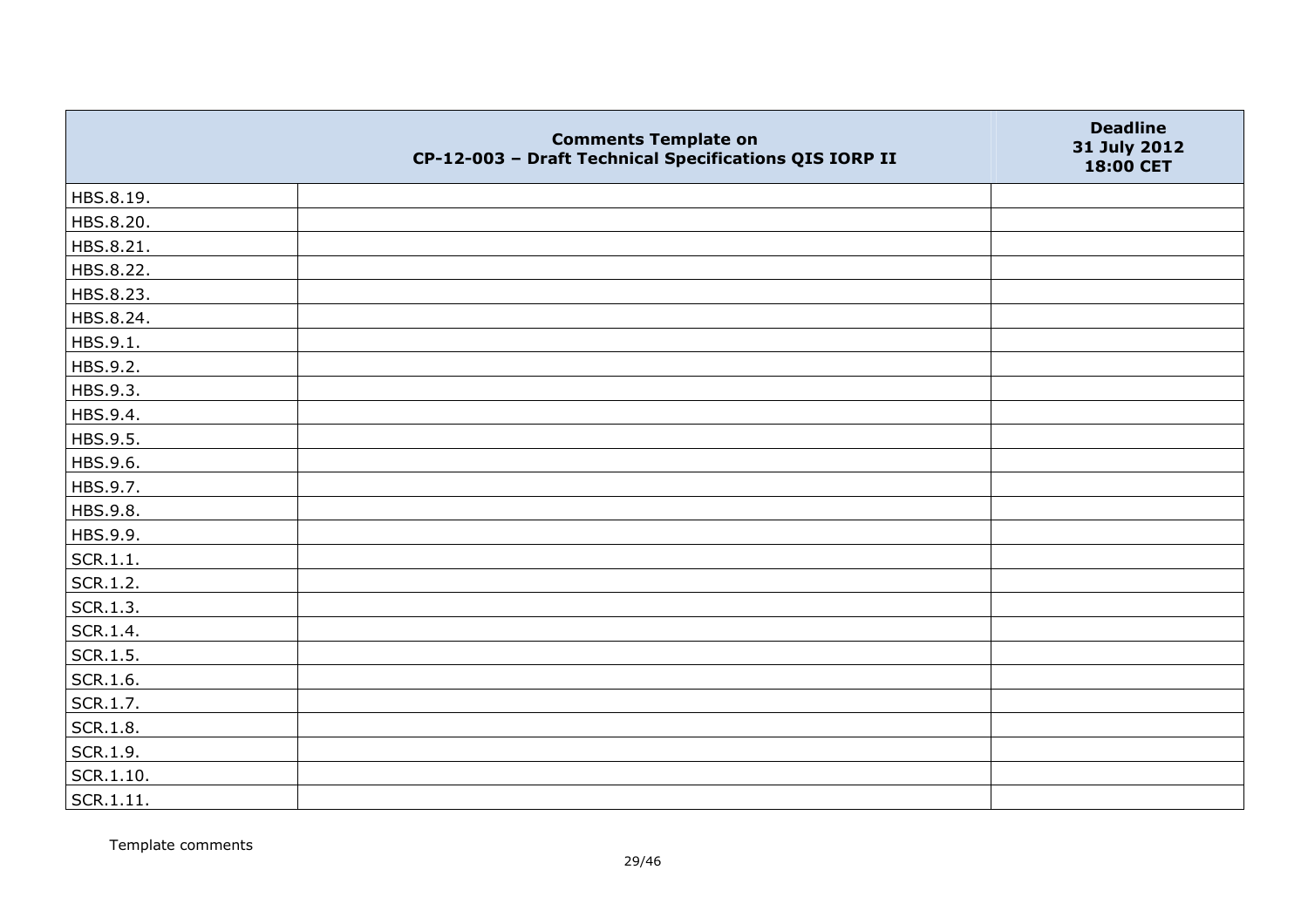|               | <b>Comments Template on</b><br>CP-12-003 - Draft Technical Specifications QIS IORP II | <b>Deadline</b><br>31 July 2012<br>18:00 CET |
|---------------|---------------------------------------------------------------------------------------|----------------------------------------------|
| SCR.1.12.     |                                                                                       |                                              |
| SCR.1.13.     |                                                                                       |                                              |
| SCR.1.14.     |                                                                                       |                                              |
| SCR.1.15.     |                                                                                       |                                              |
| SCR.1.16.     |                                                                                       |                                              |
| SCR.1.17.     |                                                                                       |                                              |
| $ $ SCR.1.18. |                                                                                       |                                              |
| SCR.1.19.     |                                                                                       |                                              |
| SCR.1.20.     |                                                                                       |                                              |
| SCR.1.21.     |                                                                                       |                                              |
| SCR.1.22.     |                                                                                       |                                              |
| SCR.1.23.     |                                                                                       |                                              |
| SCR.1.24.     |                                                                                       |                                              |
| SCR.1.25.     |                                                                                       |                                              |
| SCR.2.1.      |                                                                                       |                                              |
| SCR.2.2.      |                                                                                       |                                              |
| SCR.2.3.      |                                                                                       |                                              |
| SCR.2.4.      |                                                                                       |                                              |
| SCR.2.5.      |                                                                                       |                                              |
| SCR.2.6.      |                                                                                       |                                              |
| SCR.2.7.      |                                                                                       |                                              |
| SCR.2.8.      |                                                                                       |                                              |
| SCR.2.9.      |                                                                                       |                                              |
| SCR.2.10.     |                                                                                       |                                              |
| SCR.2.11.     |                                                                                       |                                              |
| SCR.2.12.     |                                                                                       |                                              |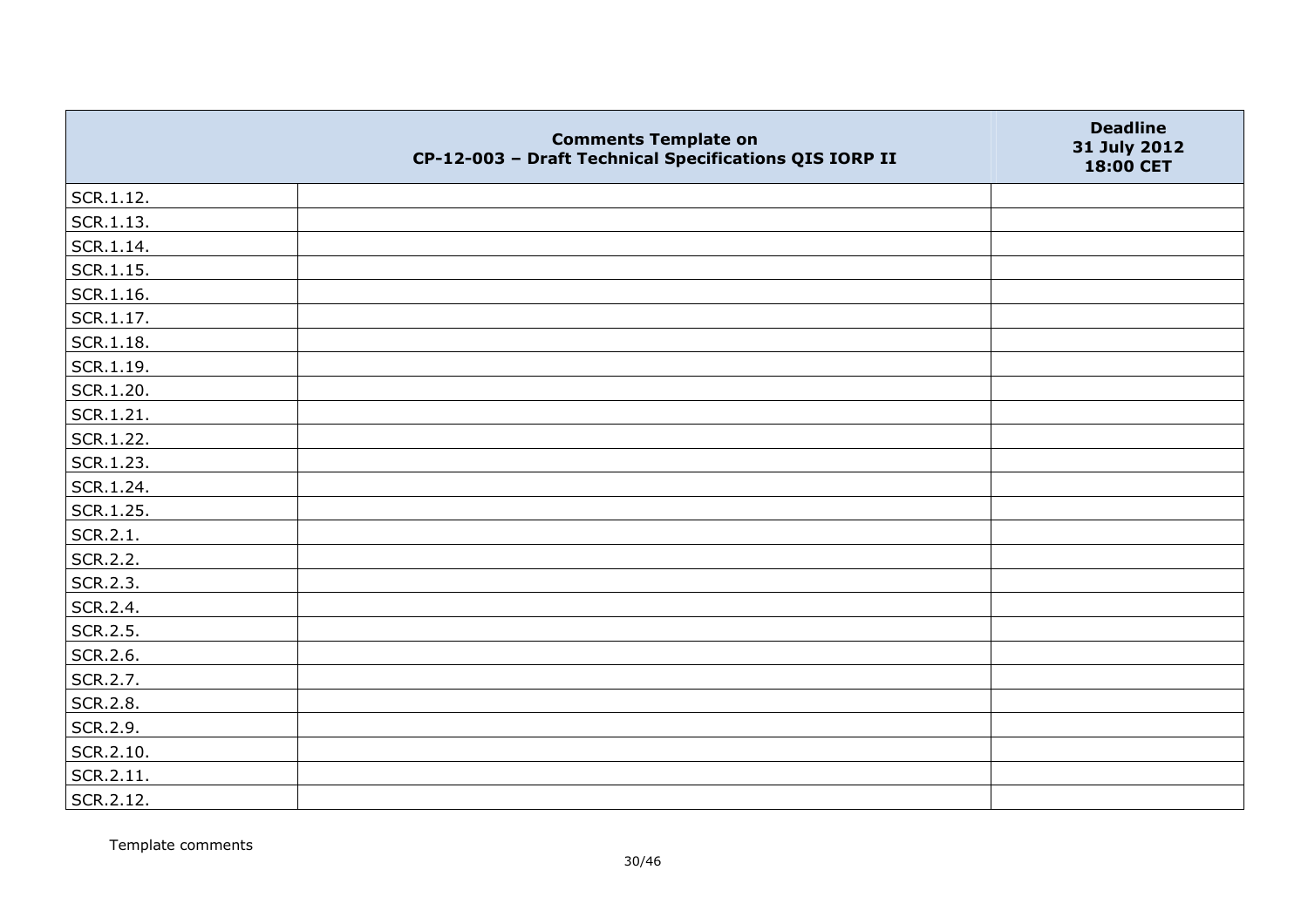|           | <b>Comments Template on</b><br>CP-12-003 - Draft Technical Specifications QIS IORP II | <b>Deadline</b><br>31 July 2012<br>18:00 CET |
|-----------|---------------------------------------------------------------------------------------|----------------------------------------------|
| SCR.2.13. |                                                                                       |                                              |
| SCR.2.14. |                                                                                       |                                              |
| SCR.2.15. |                                                                                       |                                              |
| SCR.2.16. |                                                                                       |                                              |
| SCR.2.17. |                                                                                       |                                              |
| SCR.2.18. |                                                                                       |                                              |
| SCR.2.19. |                                                                                       |                                              |
| SCR.2.20. |                                                                                       |                                              |
| SCR.2.21. |                                                                                       |                                              |
| SCR.2.22. |                                                                                       |                                              |
| SCR.2.23. |                                                                                       |                                              |
| SCR.2.24. |                                                                                       |                                              |
| SCR.2.25. |                                                                                       |                                              |
| SCR.2.26. |                                                                                       |                                              |
| SCR.2.27. |                                                                                       |                                              |
| SCR.2.28. |                                                                                       |                                              |
| SCR.2.29. |                                                                                       |                                              |
| SCR.2.30. |                                                                                       |                                              |
| SCR.2.31. |                                                                                       |                                              |
| SCR.2.32. |                                                                                       |                                              |
| SCR.2.33. |                                                                                       |                                              |
| SCR.2.34. |                                                                                       |                                              |
| SCR.2.35. |                                                                                       |                                              |
| SCR.3.1.  |                                                                                       |                                              |
| SCR.3.2.  |                                                                                       |                                              |
| SCR.3.3.  |                                                                                       |                                              |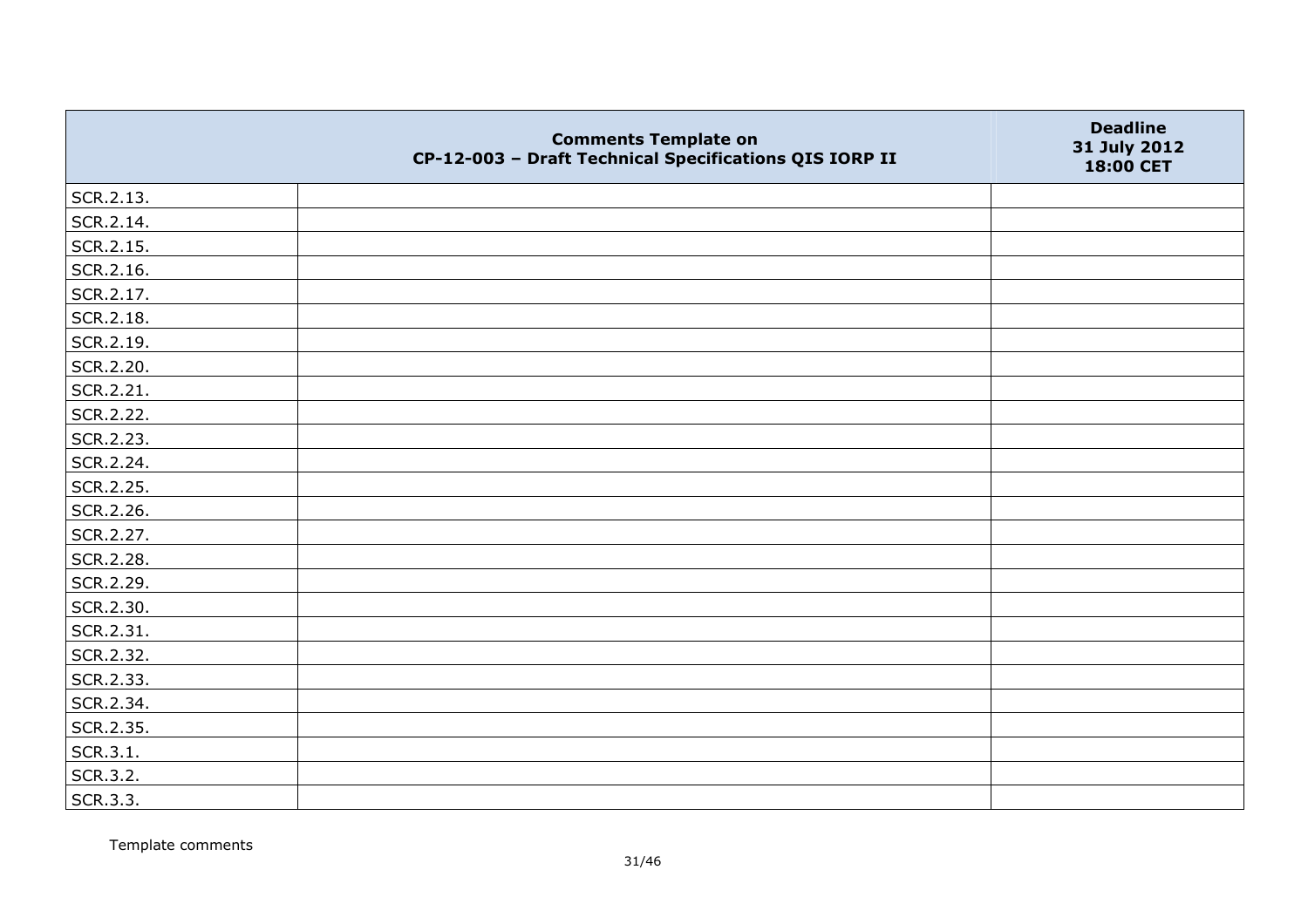|           | <b>Comments Template on</b><br>CP-12-003 - Draft Technical Specifications QIS IORP II | <b>Deadline</b><br>31 July 2012<br>18:00 CET |
|-----------|---------------------------------------------------------------------------------------|----------------------------------------------|
| SCR.3.4.  |                                                                                       |                                              |
| SCR.3.5.  |                                                                                       |                                              |
| SCR.3.6.  |                                                                                       |                                              |
| SCR.4.1.  |                                                                                       |                                              |
| SCR.4.2.  |                                                                                       |                                              |
| SCR.4.3.  |                                                                                       |                                              |
| SCR.4.4.  |                                                                                       |                                              |
| SCR.5.1.  |                                                                                       |                                              |
| SCR.5.2.  |                                                                                       |                                              |
| SCR.5.3.  |                                                                                       |                                              |
| SCR.5.4.  |                                                                                       |                                              |
| SCR.5.5.  |                                                                                       |                                              |
| SCR.5.6.  |                                                                                       |                                              |
| SCR.5.7.  |                                                                                       |                                              |
| SCR.5.8.  |                                                                                       |                                              |
| SCR.5.9.  |                                                                                       |                                              |
| SCR.5.10. |                                                                                       |                                              |
| SCR.5.11. |                                                                                       |                                              |
| SCR.5.12. |                                                                                       |                                              |
| SCR.5.13. |                                                                                       |                                              |
| SCR.5.14. |                                                                                       |                                              |
| SCR.5.15. |                                                                                       |                                              |
| SCR.5.16. |                                                                                       |                                              |
| SCR.5.17. |                                                                                       |                                              |
| SCR.5.18. |                                                                                       |                                              |
| SCR.5.19. |                                                                                       |                                              |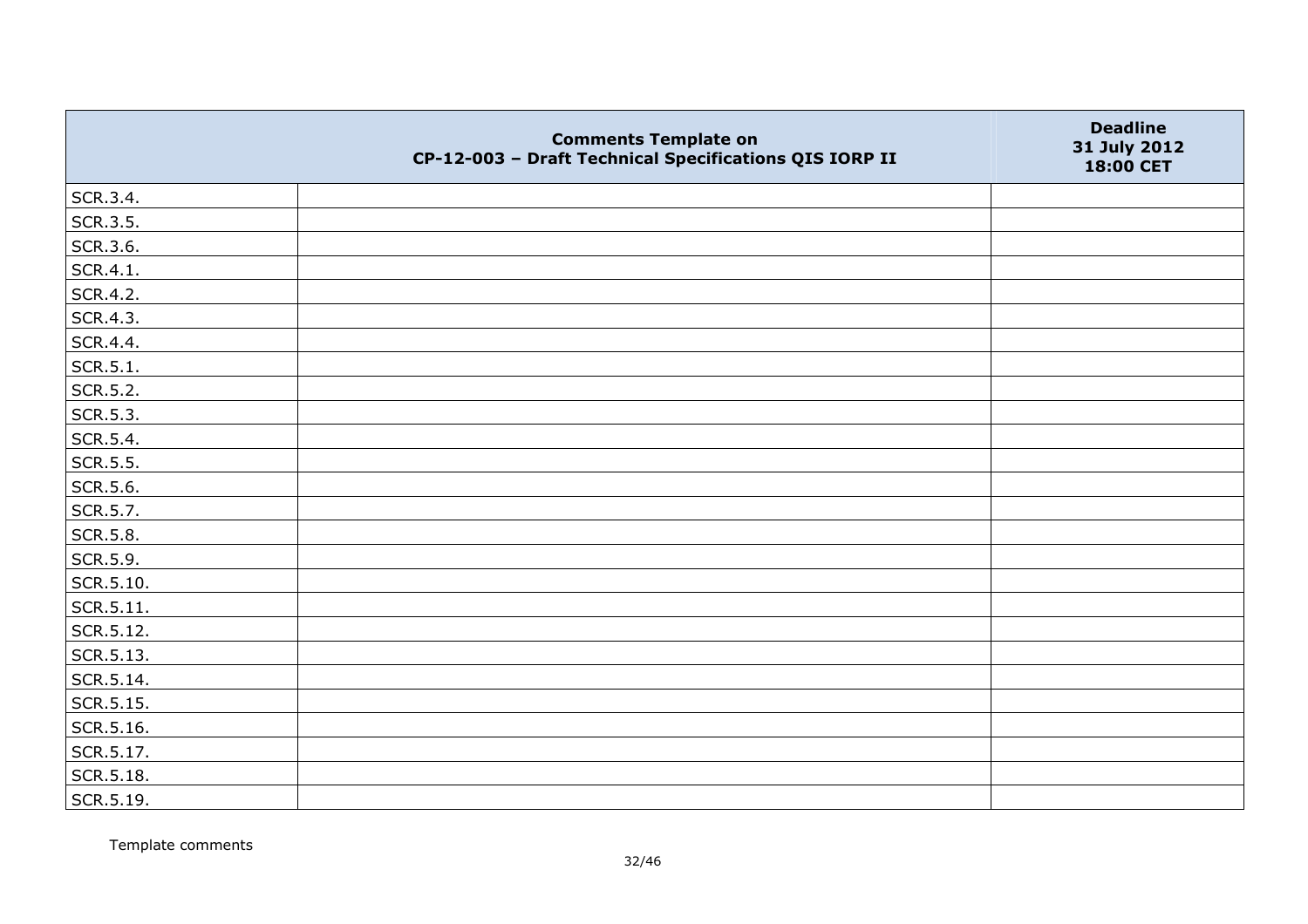|           | <b>Comments Template on</b><br>CP-12-003 - Draft Technical Specifications QIS IORP II | <b>Deadline</b><br>31 July 2012<br>18:00 CET |
|-----------|---------------------------------------------------------------------------------------|----------------------------------------------|
| SCR.5.20. |                                                                                       |                                              |
| SCR.5.21. |                                                                                       |                                              |
| SCR.5.22. |                                                                                       |                                              |
| SCR.5.23. |                                                                                       |                                              |
| SCR.5.24. |                                                                                       |                                              |
| SCR.5.25. |                                                                                       |                                              |
| SCR.5.26. |                                                                                       |                                              |
| SCR.5.27. |                                                                                       |                                              |
| SCR.5.28. |                                                                                       |                                              |
| SCR.5.29. |                                                                                       |                                              |
| SCR.5.30. |                                                                                       |                                              |
| SCR.5.31. |                                                                                       |                                              |
| SCR.5.32. |                                                                                       |                                              |
| SCR.5.33. |                                                                                       |                                              |
| SCR.5.34. |                                                                                       |                                              |
| SCR.5.35. |                                                                                       |                                              |
| SCR.5.36. |                                                                                       |                                              |
| SCR.5.37. |                                                                                       |                                              |
| SCR.5.38. |                                                                                       |                                              |
| SCR.5.39. |                                                                                       |                                              |
| SCR.5.40. |                                                                                       |                                              |
| SCR.5.41. |                                                                                       |                                              |
| SCR.5.42. |                                                                                       |                                              |
| SCR.5.43. |                                                                                       |                                              |
| SCR.5.44. |                                                                                       |                                              |
| SCR.5.45. |                                                                                       |                                              |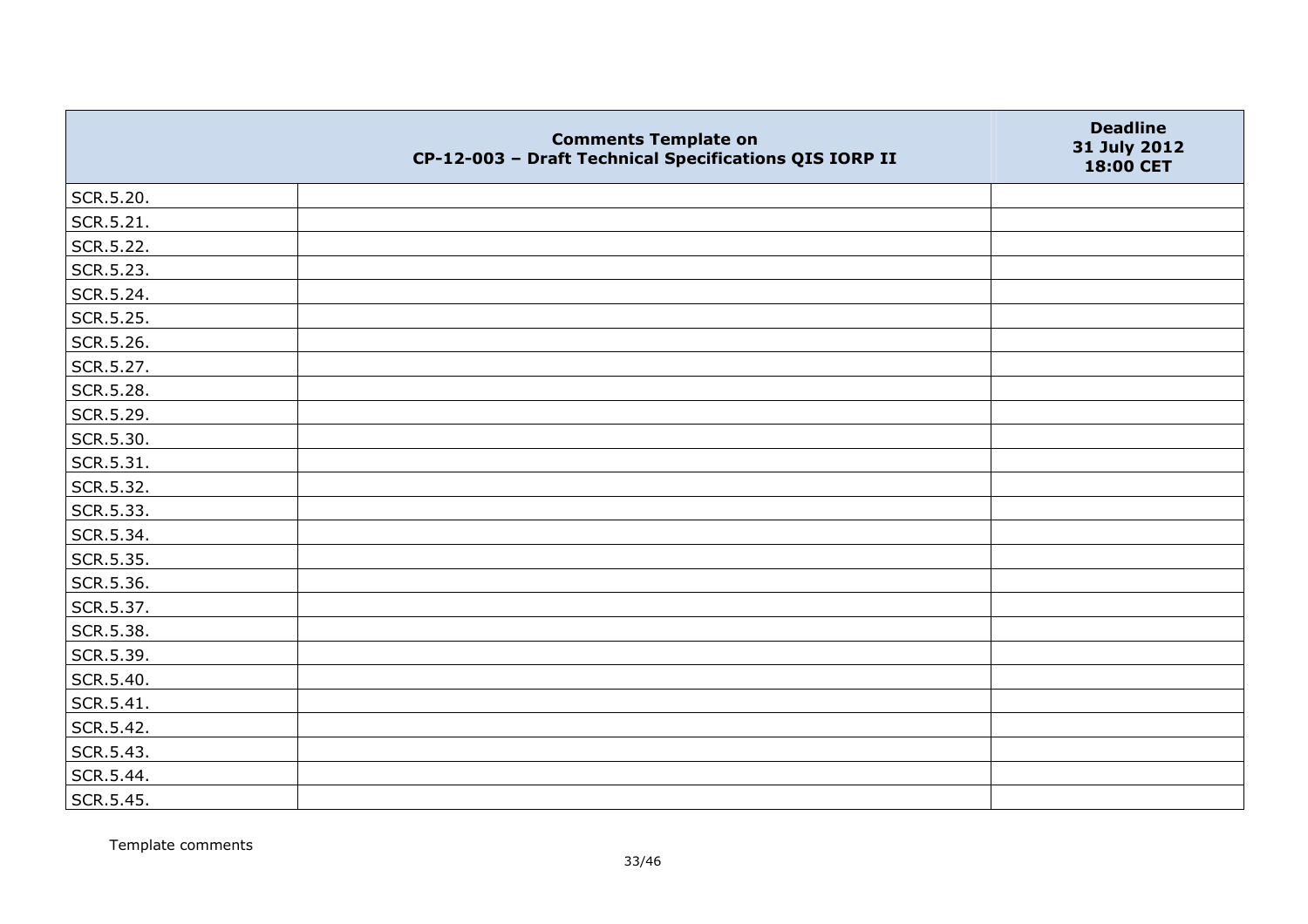|           | <b>Comments Template on</b><br>CP-12-003 - Draft Technical Specifications QIS IORP II | <b>Deadline</b><br>31 July 2012<br>18:00 CET |
|-----------|---------------------------------------------------------------------------------------|----------------------------------------------|
| SCR.5.46. |                                                                                       |                                              |
| SCR.5.47. |                                                                                       |                                              |
| SCR.5.48. |                                                                                       |                                              |
| SCR.5.49. |                                                                                       |                                              |
| SCR.5.50. |                                                                                       |                                              |
| SCR.5.51. |                                                                                       |                                              |
| SCR.5.52. |                                                                                       |                                              |
| SCR.5.53. |                                                                                       |                                              |
| SCR.5.54. |                                                                                       |                                              |
| SCR.5.55. |                                                                                       |                                              |
| SCR.5.56. |                                                                                       |                                              |
| SCR.5.57. |                                                                                       |                                              |
| SCR.5.58. |                                                                                       |                                              |
| SCR.5.59. |                                                                                       |                                              |
| SCR.5.60. |                                                                                       |                                              |
| SCR.5.61. |                                                                                       |                                              |
| SCR.5.62. |                                                                                       |                                              |
| SCR.5.63. |                                                                                       |                                              |
| SCR.5.64. |                                                                                       |                                              |
| SCR.5.65. |                                                                                       |                                              |
| SCR.5.66. |                                                                                       |                                              |
| SCR.5.67. |                                                                                       |                                              |
| SCR.5.68. |                                                                                       |                                              |
| SCR.5.69. |                                                                                       |                                              |
| SCR.5.70. |                                                                                       |                                              |
| SCR.5.71. |                                                                                       |                                              |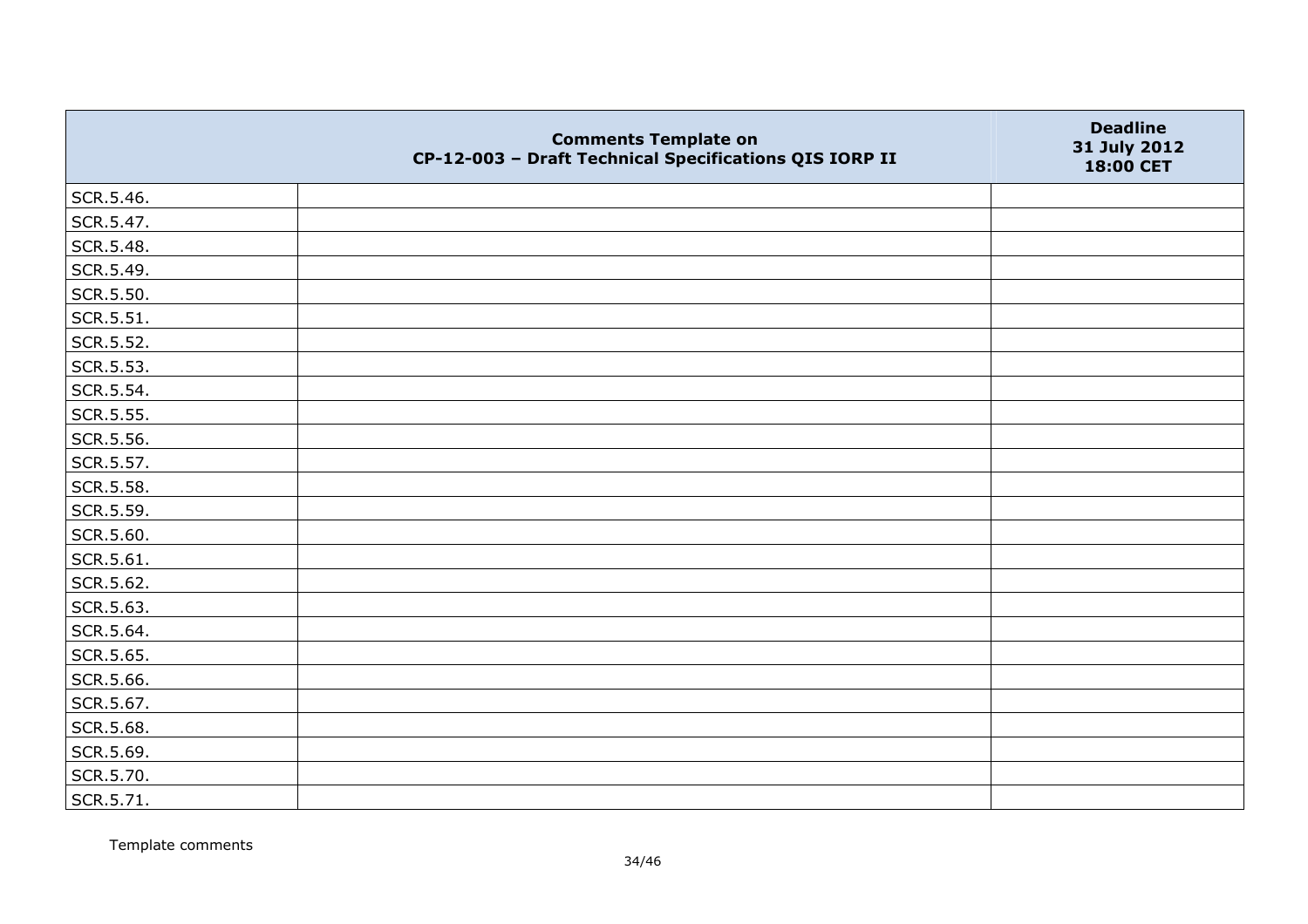|           | <b>Comments Template on</b><br>CP-12-003 - Draft Technical Specifications QIS IORP II | <b>Deadline</b><br>31 July 2012<br>18:00 CET |
|-----------|---------------------------------------------------------------------------------------|----------------------------------------------|
| SCR.5.72. |                                                                                       |                                              |
| SCR.5.73. |                                                                                       |                                              |
| SCR.5.74. |                                                                                       |                                              |
| SCR.5.75. |                                                                                       |                                              |
| SCR.5.76. |                                                                                       |                                              |
| SCR.5.77. |                                                                                       |                                              |
| SCR.5.78. |                                                                                       |                                              |
| SCR.5.79. |                                                                                       |                                              |
| SCR.5.80. |                                                                                       |                                              |
| SCR.5.81. |                                                                                       |                                              |
| SCR.5.82. |                                                                                       |                                              |
| SCR.5.83. |                                                                                       |                                              |
| SCR.5.84. |                                                                                       |                                              |
| SCR.5.85. |                                                                                       |                                              |
| SCR.5.86. |                                                                                       |                                              |
| SCR.5.87. |                                                                                       |                                              |
| SCR.5.88. |                                                                                       |                                              |
| SCR.5.89. |                                                                                       |                                              |
| SCR.5.90. |                                                                                       |                                              |
| SCR.5.91. |                                                                                       |                                              |
| SCR.5.92. |                                                                                       |                                              |
| SCR.5.93. |                                                                                       |                                              |
| SCR.5.94. |                                                                                       |                                              |
| SCR.5.95. |                                                                                       |                                              |
| SCR.5.96. |                                                                                       |                                              |
| SCR.5.97. |                                                                                       |                                              |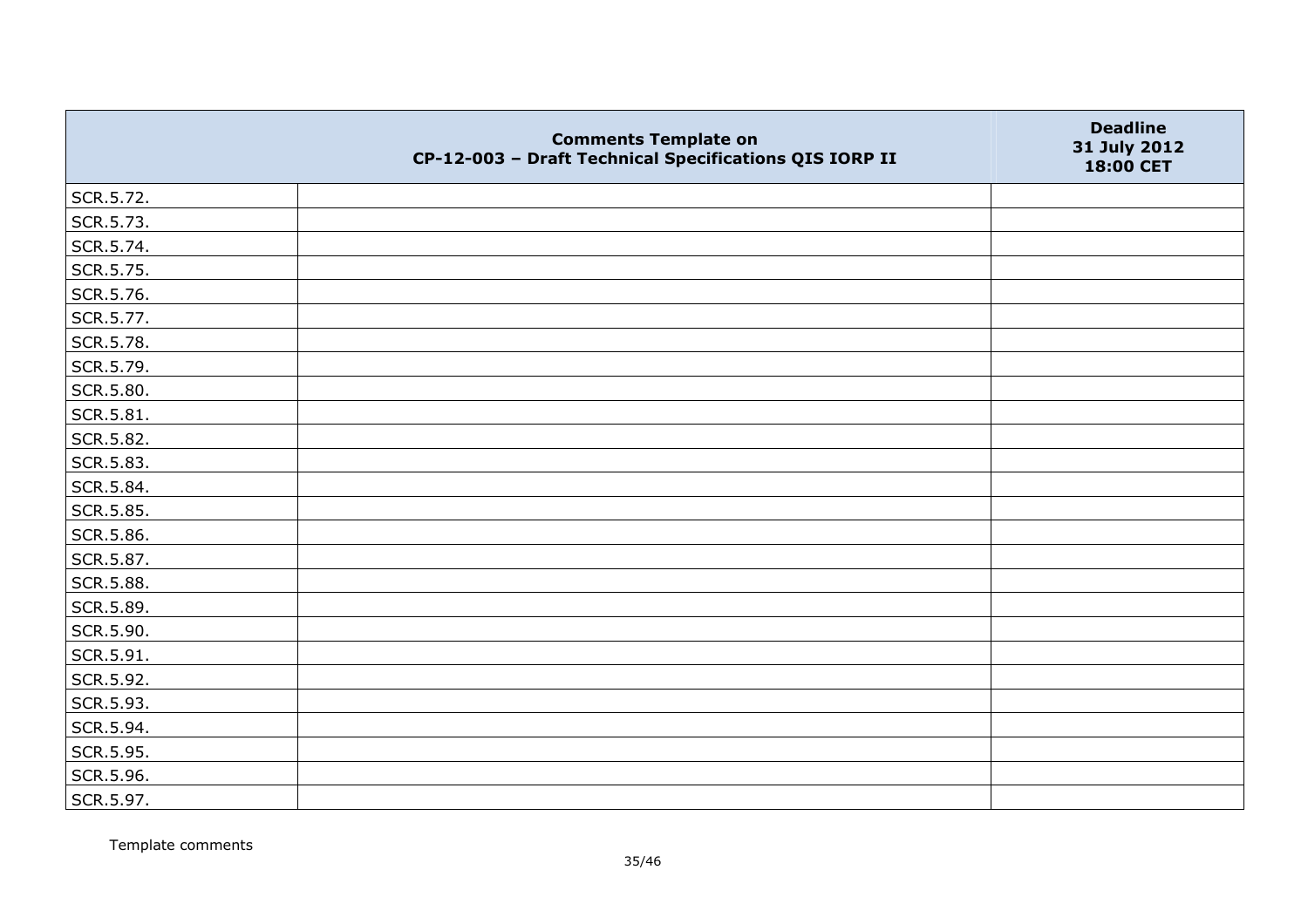|                    | <b>Comments Template on</b><br>CP-12-003 - Draft Technical Specifications QIS IORP II | <b>Deadline</b><br>31 July 2012<br>18:00 CET |
|--------------------|---------------------------------------------------------------------------------------|----------------------------------------------|
| SCR.5.98.          |                                                                                       |                                              |
| SCR.5.99.          |                                                                                       |                                              |
| SCR.5.100.         |                                                                                       |                                              |
| $\vert$ SCR.5.101. |                                                                                       |                                              |
| SCR.5.102.         |                                                                                       |                                              |
| SCR.5.103.         |                                                                                       |                                              |
| SCR.5.104.         |                                                                                       |                                              |
| SCR.5.105.         |                                                                                       |                                              |
| SCR.5.106.         |                                                                                       |                                              |
| SCR.5.107.         |                                                                                       |                                              |
| SCR.5.108.         |                                                                                       |                                              |
| SCR.5.109.         |                                                                                       |                                              |
| SCR.5.110.         |                                                                                       |                                              |
| SCR.5.111.         |                                                                                       |                                              |
| SCR.5.112.         |                                                                                       |                                              |
| SCR.5.113.         |                                                                                       |                                              |
| SCR.5.114.         |                                                                                       |                                              |
| SCR.5.115.         |                                                                                       |                                              |
| SCR.5.116.         |                                                                                       |                                              |
| SCR.5.117.         |                                                                                       |                                              |
| SCR.5.118.         |                                                                                       |                                              |
| SCR.5.119.         |                                                                                       |                                              |
| SCR.5.120.         |                                                                                       |                                              |
| SCR.5.121.         |                                                                                       |                                              |
| SCR.5.122.         |                                                                                       |                                              |
| SCR.5.123.         |                                                                                       |                                              |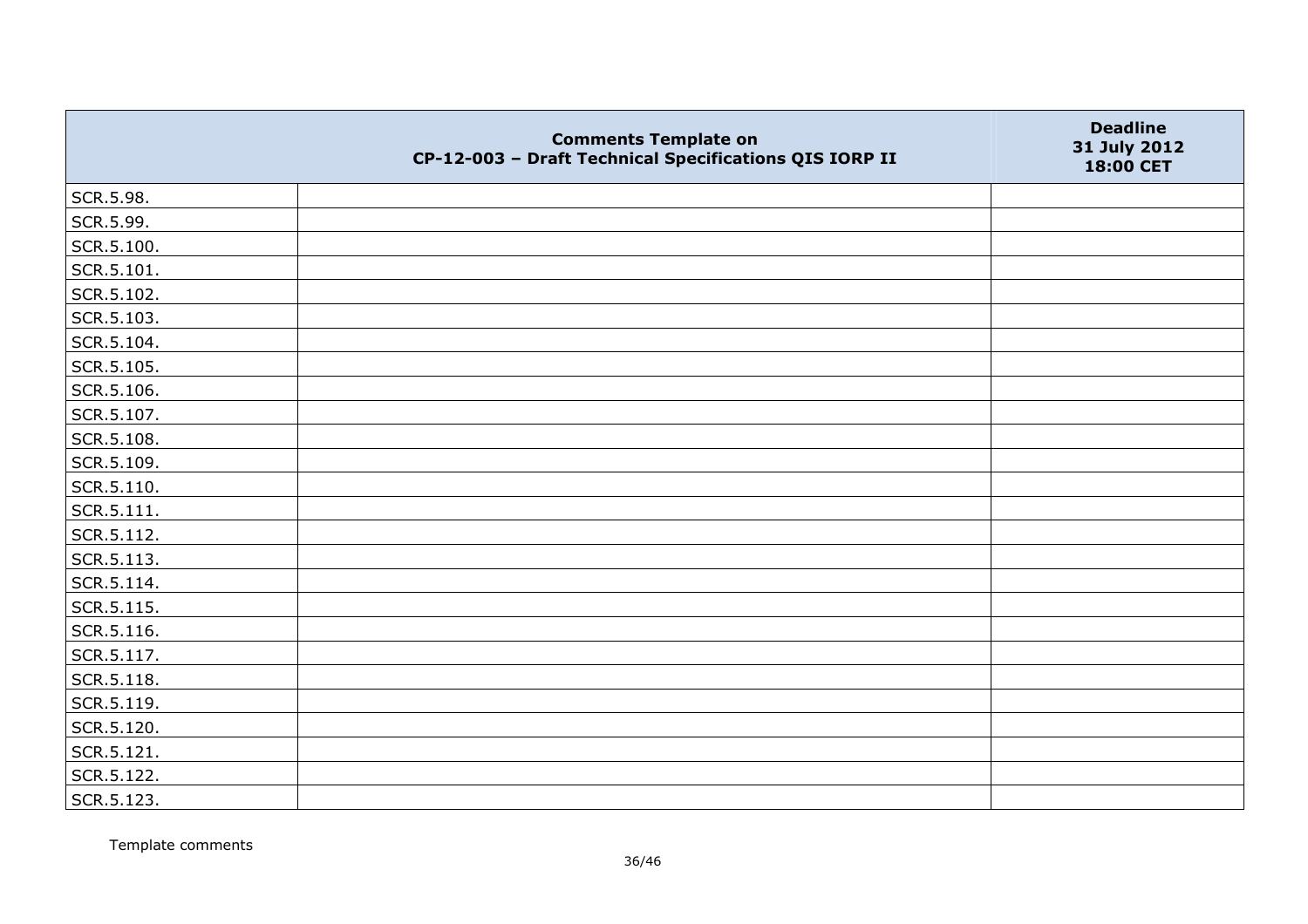|            | <b>Comments Template on</b><br>CP-12-003 - Draft Technical Specifications QIS IORP II | <b>Deadline</b><br>31 July 2012<br>18:00 CET |
|------------|---------------------------------------------------------------------------------------|----------------------------------------------|
| SCR.5.124. |                                                                                       |                                              |
| SCR.5.125. |                                                                                       |                                              |
| SCR.5.126. |                                                                                       |                                              |
| SCR.5.127. |                                                                                       |                                              |
| SCR.5.128. |                                                                                       |                                              |
| SCR.5.129. |                                                                                       |                                              |
| SCR.5.130. |                                                                                       |                                              |
| SCR.5.131. |                                                                                       |                                              |
| SCR.6.1.   |                                                                                       |                                              |
| SCR.6.2.   |                                                                                       |                                              |
| SCR.6.3.   |                                                                                       |                                              |
| SCR.6.4.   |                                                                                       |                                              |
| SCR.6.5.   |                                                                                       |                                              |
| SCR.6.6.   |                                                                                       |                                              |
| SCR.6.7.   |                                                                                       |                                              |
| SCR.6.8.   |                                                                                       |                                              |
| SCR.6.9.   |                                                                                       |                                              |
| SCR.6.10.  |                                                                                       |                                              |
| SCR.6.11.  |                                                                                       |                                              |
| SCR.6.12.  |                                                                                       |                                              |
| SCR.6.13.  |                                                                                       |                                              |
| SCR.6.14.  |                                                                                       |                                              |
| SCR.6.15.  |                                                                                       |                                              |
| SCR.6.16.  |                                                                                       |                                              |
| SCR.6.17.  |                                                                                       |                                              |
| SCR.6.18.  |                                                                                       |                                              |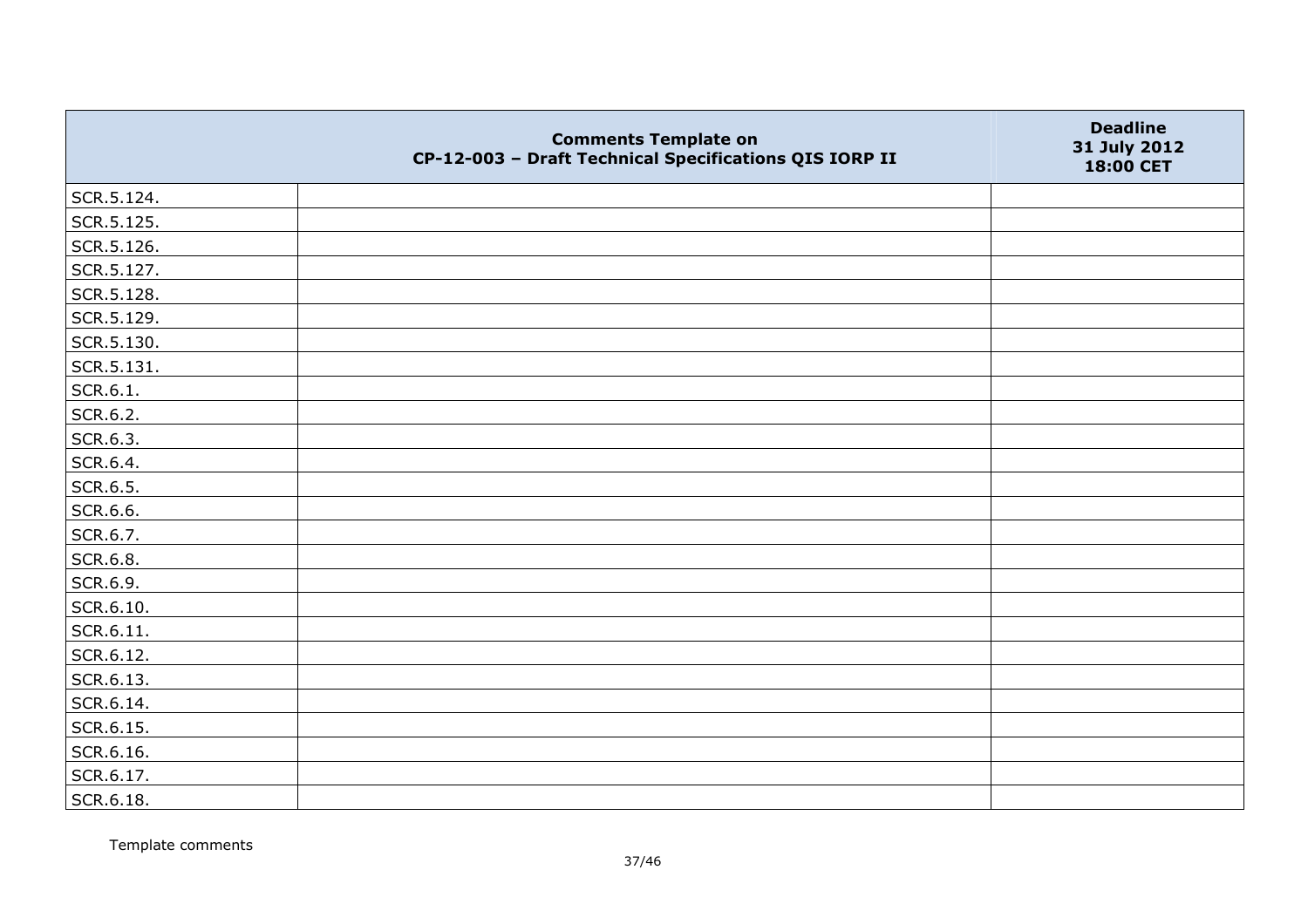|                 | <b>Comments Template on</b><br>CP-12-003 - Draft Technical Specifications QIS IORP II | <b>Deadline</b><br>31 July 2012<br>18:00 CET |
|-----------------|---------------------------------------------------------------------------------------|----------------------------------------------|
| SCR.6.19.       |                                                                                       |                                              |
| SCR.6.20.       |                                                                                       |                                              |
| SCR.6.21.       |                                                                                       |                                              |
| SCR.6.22.       |                                                                                       |                                              |
| SCR.6.23.       |                                                                                       |                                              |
| SCR.6.24.       |                                                                                       |                                              |
| SCR.6.25.       |                                                                                       |                                              |
| SCR.6.26.       |                                                                                       |                                              |
| SCR.6.27.       |                                                                                       |                                              |
| SCR.6.28.       |                                                                                       |                                              |
| SCR.6.29.       |                                                                                       |                                              |
| SCR.6.30.       |                                                                                       |                                              |
| SCR.6.31.       |                                                                                       |                                              |
| SCR.6.32.       |                                                                                       |                                              |
| SCR.7.1.        |                                                                                       |                                              |
| SCR.7.2.        |                                                                                       |                                              |
| SCR.7.3.        |                                                                                       |                                              |
| SCR.7.4.        |                                                                                       |                                              |
| SCR.7.5.        |                                                                                       |                                              |
| SCR.7.6.        |                                                                                       |                                              |
| SCR.7.7.        |                                                                                       |                                              |
| <b>SCR.7.8.</b> |                                                                                       |                                              |
| SCR.7.9.        |                                                                                       |                                              |
| SCR.7.10.       |                                                                                       |                                              |
| SCR.7.11.       |                                                                                       |                                              |
| SCR.7.12.       |                                                                                       |                                              |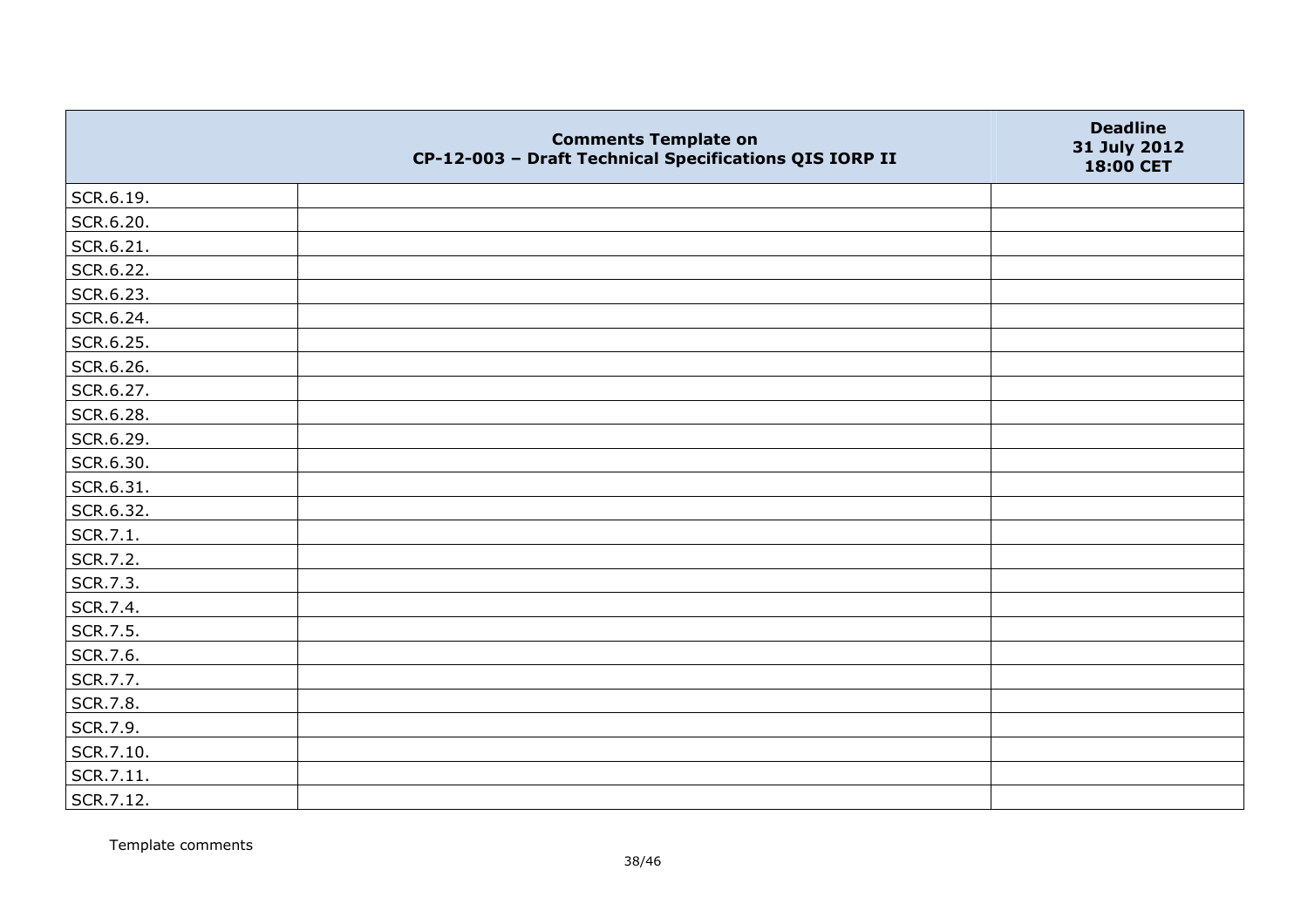|           | <b>Comments Template on</b><br>CP-12-003 - Draft Technical Specifications QIS IORP II | <b>Deadline</b><br>31 July 2012<br>18:00 CET |
|-----------|---------------------------------------------------------------------------------------|----------------------------------------------|
| SCR.7.13. |                                                                                       |                                              |
| SCR.7.14. |                                                                                       |                                              |
| SCR.7.15. |                                                                                       |                                              |
| SCR.7.16. |                                                                                       |                                              |
| SCR.7.17. |                                                                                       |                                              |
| SCR.7.18. |                                                                                       |                                              |
| SCR.7.19. |                                                                                       |                                              |
| SCR.7.20. |                                                                                       |                                              |
| SCR.7.21. |                                                                                       |                                              |
| SCR.7.22. |                                                                                       |                                              |
| SCR.7.23. |                                                                                       |                                              |
| SCR.7.24. |                                                                                       |                                              |
| SCR.7.25. |                                                                                       |                                              |
| SCR.7.26. |                                                                                       |                                              |
| SCR.7.27. |                                                                                       |                                              |
| SCR.7.28. |                                                                                       |                                              |
| SCR.7.29. |                                                                                       |                                              |
| SCR.7.30. |                                                                                       |                                              |
| SCR.7.31. |                                                                                       |                                              |
| SCR.7.32. |                                                                                       |                                              |
| SCR.7.33. |                                                                                       |                                              |
| SCR.7.34. |                                                                                       |                                              |
| SCR.7.35. |                                                                                       |                                              |
| SCR.7.36. |                                                                                       |                                              |
| SCR.7.37. |                                                                                       |                                              |
| SCR.7.38. |                                                                                       |                                              |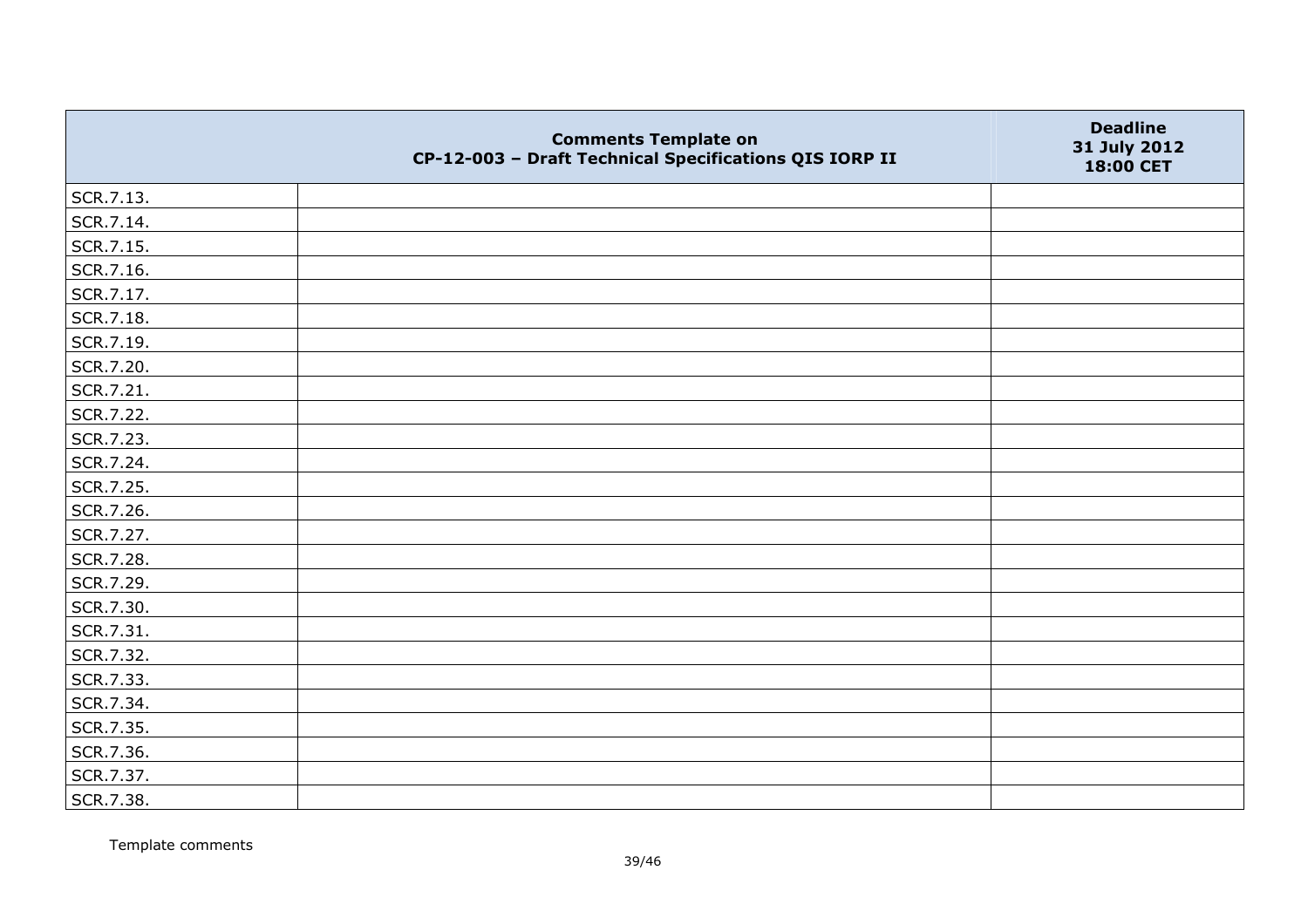|           | <b>Comments Template on</b><br>CP-12-003 - Draft Technical Specifications QIS IORP II | <b>Deadline</b><br>31 July 2012<br>18:00 CET |
|-----------|---------------------------------------------------------------------------------------|----------------------------------------------|
| SCR.7.39. |                                                                                       |                                              |
| SCR.7.40. |                                                                                       |                                              |
| SCR.7.41. |                                                                                       |                                              |
| SCR.7.42. |                                                                                       |                                              |
| SCR.7.43. |                                                                                       |                                              |
| SCR.7.44. |                                                                                       |                                              |
| SCR.7.45. |                                                                                       |                                              |
| SCR.7.46. |                                                                                       |                                              |
| SCR.7.47. |                                                                                       |                                              |
| SCR.7.48. |                                                                                       |                                              |
| SCR.7.49. |                                                                                       |                                              |
| SCR.7.50. |                                                                                       |                                              |
| SCR.7.51. |                                                                                       |                                              |
| SCR.7.52. |                                                                                       |                                              |
| SCR.7.53. |                                                                                       |                                              |
| SCR.7.54. |                                                                                       |                                              |
| SCR.7.55. |                                                                                       |                                              |
| SCR.7.56. |                                                                                       |                                              |
| SCR.7.57. |                                                                                       |                                              |
| SCR.7.58. |                                                                                       |                                              |
| SCR.7.59. |                                                                                       |                                              |
| SCR.7.60. |                                                                                       |                                              |
| SCR.7.61. |                                                                                       |                                              |
| SCR.7.62. |                                                                                       |                                              |
| SCR.7.63. |                                                                                       |                                              |
| SCR.7.64. |                                                                                       |                                              |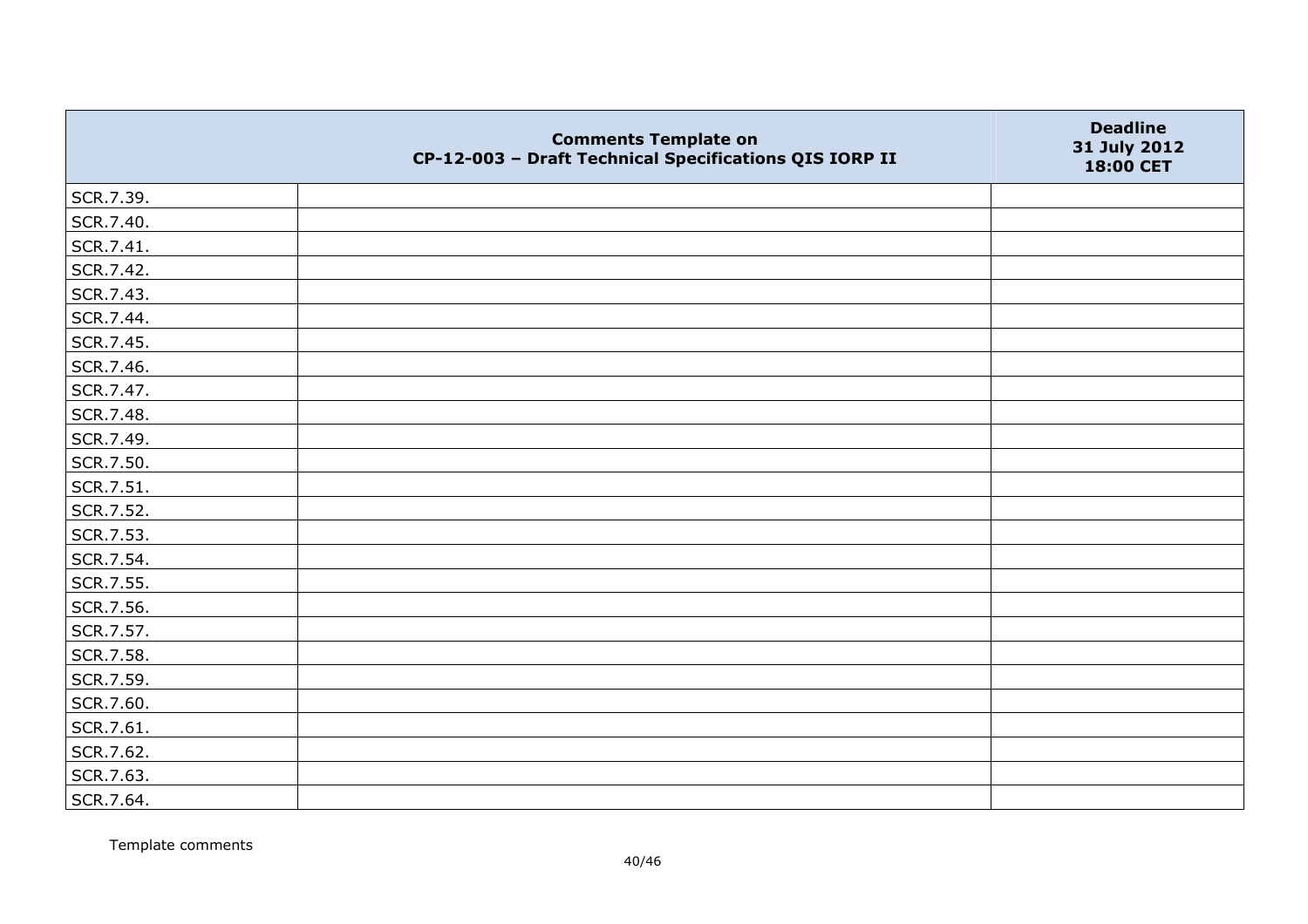|           | <b>Comments Template on</b><br>CP-12-003 - Draft Technical Specifications QIS IORP II | <b>Deadline</b><br>31 July 2012<br>18:00 CET |
|-----------|---------------------------------------------------------------------------------------|----------------------------------------------|
| SCR.7.65. |                                                                                       |                                              |
| SCR.7.66. |                                                                                       |                                              |
| SCR.7.67. |                                                                                       |                                              |
| SCR.7.68. |                                                                                       |                                              |
| SCR.7.69. |                                                                                       |                                              |
| SCR.7.70. |                                                                                       |                                              |
| SCR.7.71. |                                                                                       |                                              |
| SCR.7.72. |                                                                                       |                                              |
| SCR.7.73. |                                                                                       |                                              |
| SCR.7.74. |                                                                                       |                                              |
| SCR.7.75. |                                                                                       |                                              |
| SCR.7.76. |                                                                                       |                                              |
| SCR.7.77. |                                                                                       |                                              |
| SCR.7.78. |                                                                                       |                                              |
| SCR.7.79. |                                                                                       |                                              |
| SCR.7.80. |                                                                                       |                                              |
| SCR.7.81. |                                                                                       |                                              |
| SCR.7.82. |                                                                                       |                                              |
| SCR.7.83. |                                                                                       |                                              |
| SCR.7.84. |                                                                                       |                                              |
| SCR.7.85. |                                                                                       |                                              |
| SCR.7.86. |                                                                                       |                                              |
| SCR.7.87. |                                                                                       |                                              |
| SCR.8.1.  |                                                                                       |                                              |
| SCR.8.2.  |                                                                                       |                                              |
| SCR.8.3.  |                                                                                       |                                              |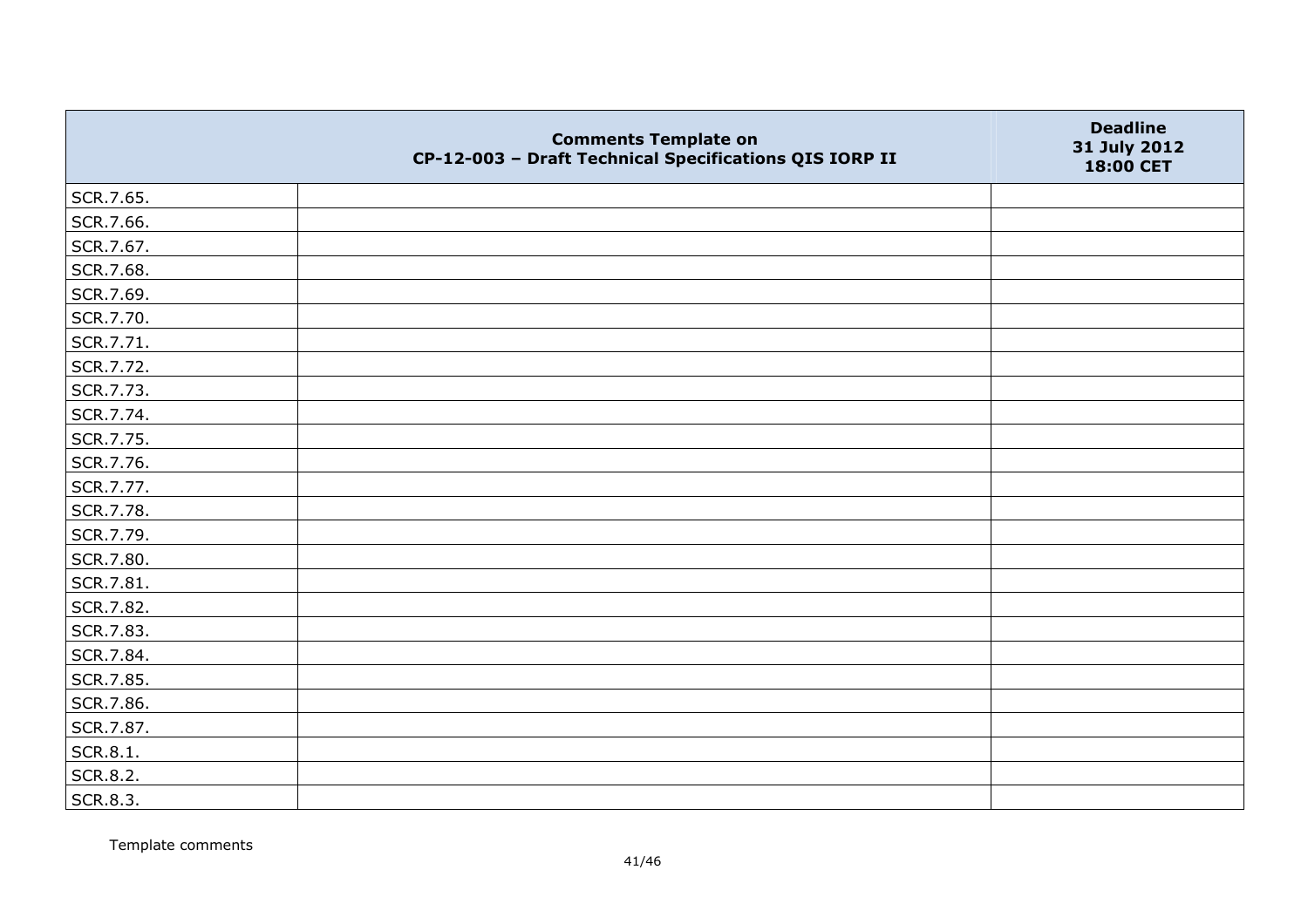|           | <b>Comments Template on</b><br>CP-12-003 - Draft Technical Specifications QIS IORP II | <b>Deadline</b><br>31 July 2012<br>18:00 CET |
|-----------|---------------------------------------------------------------------------------------|----------------------------------------------|
| SCR.8.4.  |                                                                                       |                                              |
| SCR.8.5.  |                                                                                       |                                              |
| SCR.8.6.  |                                                                                       |                                              |
| SCR.8.7.  |                                                                                       |                                              |
| SCR.9.1.  |                                                                                       |                                              |
| SCR.9.2.  |                                                                                       |                                              |
| SCR.9.3.  |                                                                                       |                                              |
| SCR.9.4.  |                                                                                       |                                              |
| SCR.9.5.  |                                                                                       |                                              |
| SCR.9.6.  |                                                                                       |                                              |
| SCR.9.7.  |                                                                                       |                                              |
| SCR.9.8.  |                                                                                       |                                              |
| SCR.9.9.  |                                                                                       |                                              |
| SCR.9.10. |                                                                                       |                                              |
| SCR.9.11. |                                                                                       |                                              |
| SCR.9.12. |                                                                                       |                                              |
| SCR.9.13. |                                                                                       |                                              |
| SCR.9.14. |                                                                                       |                                              |
| SCR.9.15. |                                                                                       |                                              |
| SCR.9.16. |                                                                                       |                                              |
| SCR.9.17. |                                                                                       |                                              |
| SCR.9.18. |                                                                                       |                                              |
| SCR.9.19. |                                                                                       |                                              |
| SCR.9.20. |                                                                                       |                                              |
| SCR.9.21. |                                                                                       |                                              |
| SCR.9.22. |                                                                                       |                                              |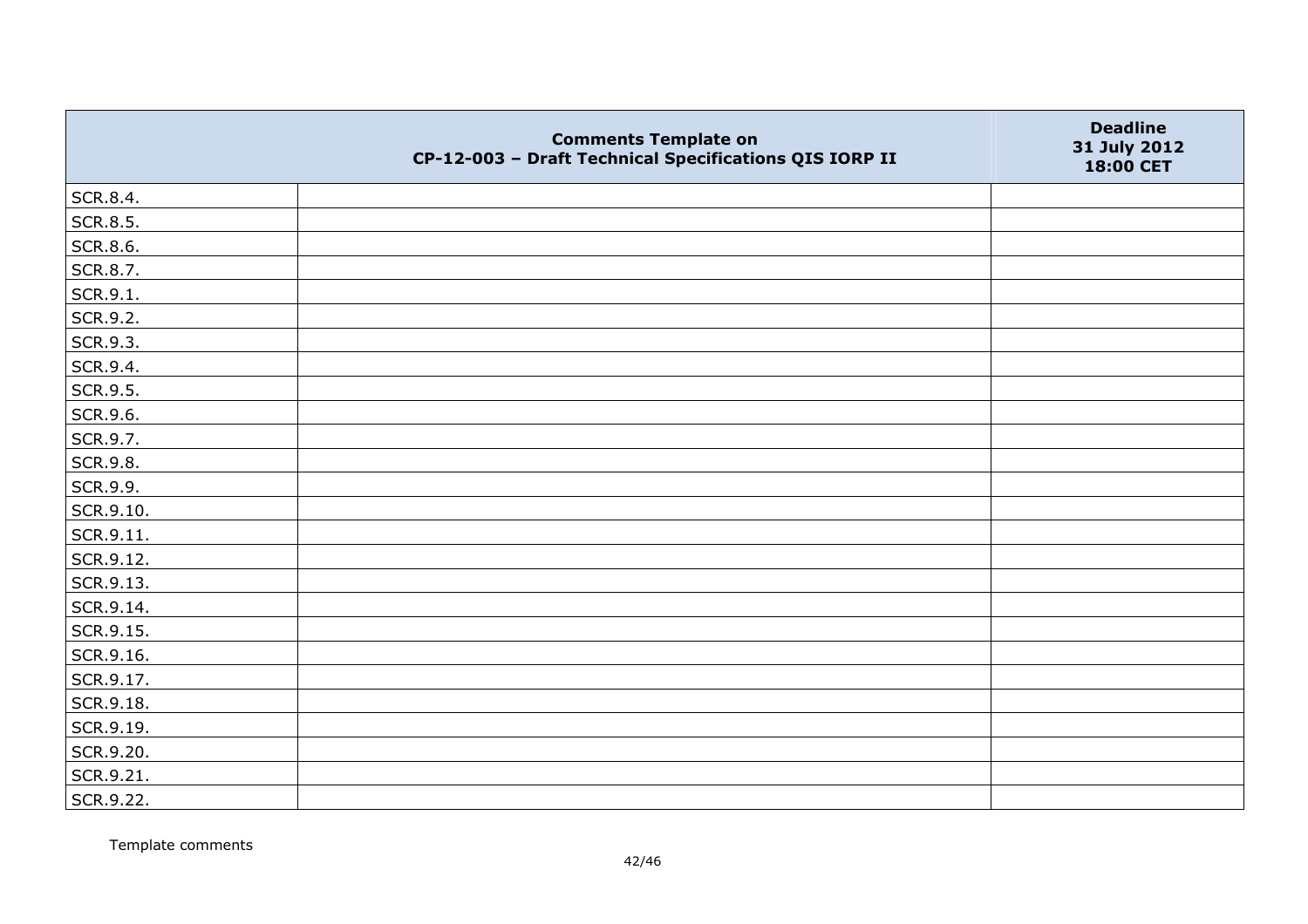|            | <b>Comments Template on</b><br>CP-12-003 - Draft Technical Specifications QIS IORP II | <b>Deadline</b><br>31 July 2012<br>18:00 CET |
|------------|---------------------------------------------------------------------------------------|----------------------------------------------|
| SCR.9.23.  |                                                                                       |                                              |
| SCR.9.24.  |                                                                                       |                                              |
| SCR.9.25.  |                                                                                       |                                              |
| SCR.9.26.  |                                                                                       |                                              |
| SCR.9.27.  |                                                                                       |                                              |
| SCR.9.28.  |                                                                                       |                                              |
| SCR.9.29.  |                                                                                       |                                              |
| SCR.9.30.  |                                                                                       |                                              |
| SCR.9.31.  |                                                                                       |                                              |
| SCR.9.32.  |                                                                                       |                                              |
| SCR.9.33.  |                                                                                       |                                              |
| SCR.9.34.  |                                                                                       |                                              |
| SCR.10.1.  |                                                                                       |                                              |
| SCR.10.2.  |                                                                                       |                                              |
| SCR.10.3.  |                                                                                       |                                              |
| SCR.10.4.  |                                                                                       |                                              |
| SCR.10.5.  |                                                                                       |                                              |
| SCR.10.6.  |                                                                                       |                                              |
| SCR.10.7.  |                                                                                       |                                              |
| SCR.10.8.  |                                                                                       |                                              |
| SCR.10.9.  |                                                                                       |                                              |
| SCR.10.10. |                                                                                       |                                              |
| SCR.10.11. |                                                                                       |                                              |
| MCR.1.1.   |                                                                                       |                                              |
| MCR.2.1.   |                                                                                       |                                              |
| MCR.2.2.   |                                                                                       |                                              |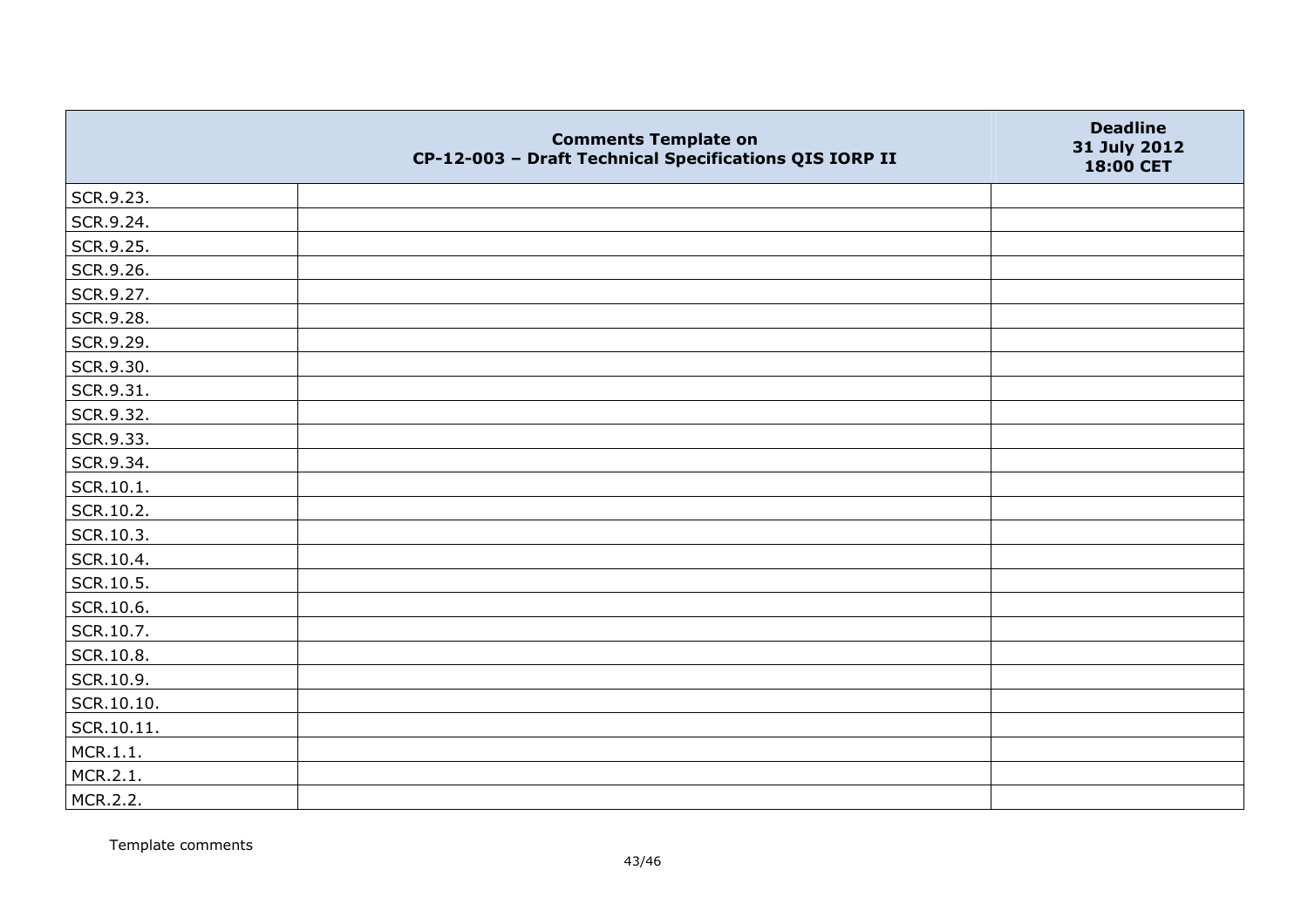|                 | <b>Comments Template on</b><br>CP-12-003 - Draft Technical Specifications QIS IORP II | <b>Deadline</b><br>31 July 2012<br>18:00 CET |
|-----------------|---------------------------------------------------------------------------------------|----------------------------------------------|
| MCR.2.3.        |                                                                                       |                                              |
| MCR.2.4.        |                                                                                       |                                              |
| MCR.2.5.        |                                                                                       |                                              |
| MCR.2.6.        |                                                                                       |                                              |
| MCR.2.7.        |                                                                                       |                                              |
| MCR.2.8.        |                                                                                       |                                              |
| MCR.2.9.        |                                                                                       |                                              |
| PRO.1.1.        |                                                                                       |                                              |
| PRO.2.1.        |                                                                                       |                                              |
| PRO.2.2.        |                                                                                       |                                              |
| <b>PRO.2.3.</b> |                                                                                       |                                              |
| PRO.2.4.        |                                                                                       |                                              |
| <b>PRO.2.5.</b> |                                                                                       |                                              |
| PRO.2.6.        |                                                                                       |                                              |
| PRO.3.1.        |                                                                                       |                                              |
| PRO.3.2.        |                                                                                       |                                              |
| PRO.3.3.        |                                                                                       |                                              |
| PRO.3.4.        |                                                                                       |                                              |
| PRO.3.5.        |                                                                                       |                                              |
| PRO.3.6.        |                                                                                       |                                              |
| PRO.3.7.        |                                                                                       |                                              |
| <b>PRO.3.8.</b> |                                                                                       |                                              |
| PRO.3.9.        |                                                                                       |                                              |
| PRO.3.10.       |                                                                                       |                                              |
| PRO.3.11.       |                                                                                       |                                              |
| PRO.3.12.       |                                                                                       |                                              |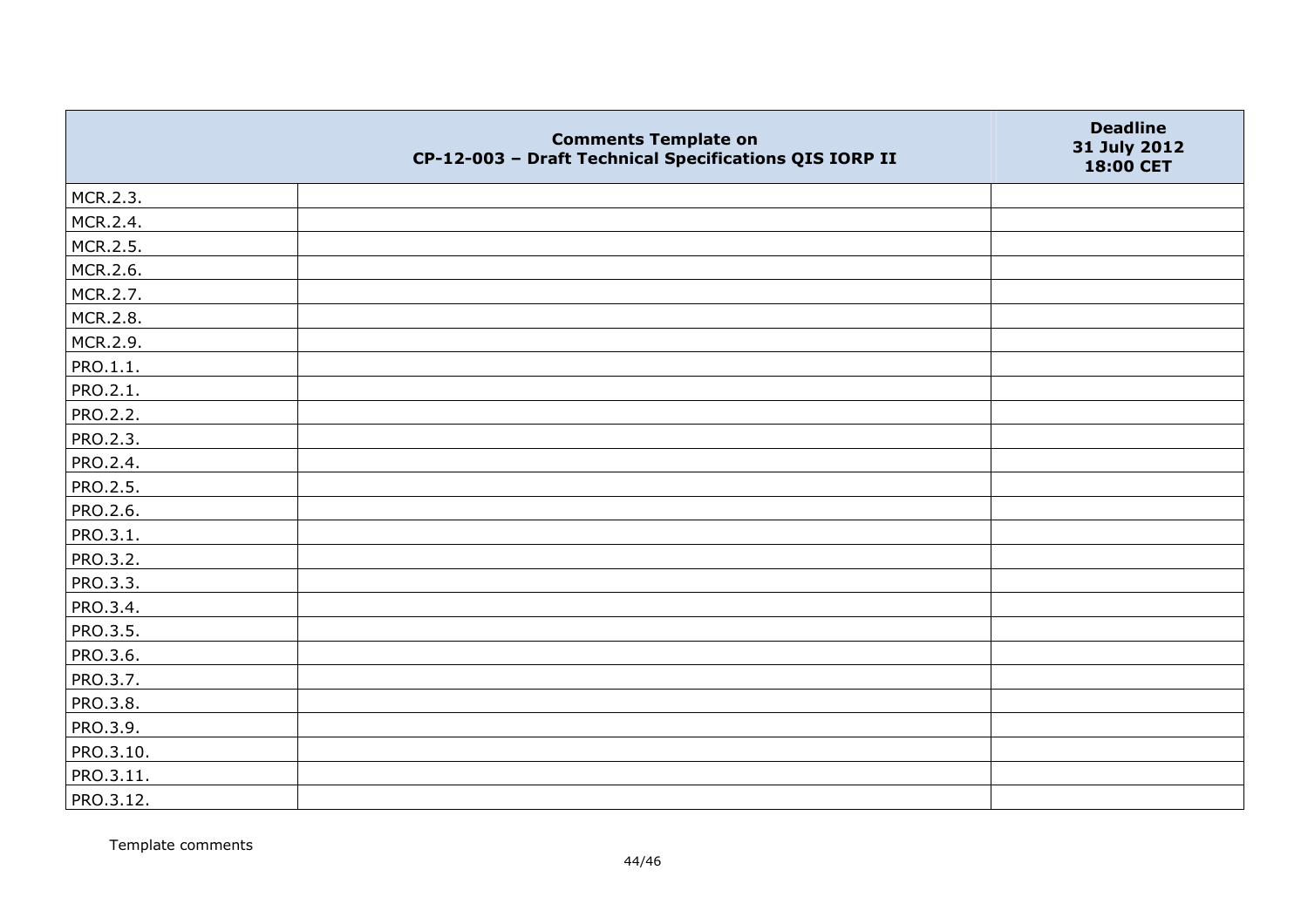|           | <b>Comments Template on</b><br>CP-12-003 - Draft Technical Specifications QIS IORP II | <b>Deadline</b><br>31 July 2012<br>18:00 CET |
|-----------|---------------------------------------------------------------------------------------|----------------------------------------------|
| PRO.3.13. |                                                                                       |                                              |
| PRO.3.14. |                                                                                       |                                              |
| PRO.3.15. |                                                                                       |                                              |
| PRO.3.16. |                                                                                       |                                              |
| PRO.3.17. |                                                                                       |                                              |
| PRO.3.18. |                                                                                       |                                              |
| PRO.3.19. |                                                                                       |                                              |
| PRO.3.20. |                                                                                       |                                              |
| PRO.3.21. |                                                                                       |                                              |
| PRO.3.22. |                                                                                       |                                              |
| PRO.3.23. |                                                                                       |                                              |
| PRO.3.24. |                                                                                       |                                              |
| PRO.3.25. |                                                                                       |                                              |
| PRO.3.26. |                                                                                       |                                              |
| PRO.3.27. |                                                                                       |                                              |
| PRO.3.28. |                                                                                       |                                              |
| PRO.4.1.  |                                                                                       |                                              |
| PRO.4.2.  |                                                                                       |                                              |
| PRO.4.3.  |                                                                                       |                                              |
| PRO.4.4.  |                                                                                       |                                              |
| PRO.4.5.  |                                                                                       |                                              |
| PRO.4.6.  |                                                                                       |                                              |
| PRO.4.7.  |                                                                                       |                                              |
| PRO.4.8.  |                                                                                       |                                              |
| PRO.4.9.  |                                                                                       |                                              |
| PRO.4.10. |                                                                                       |                                              |